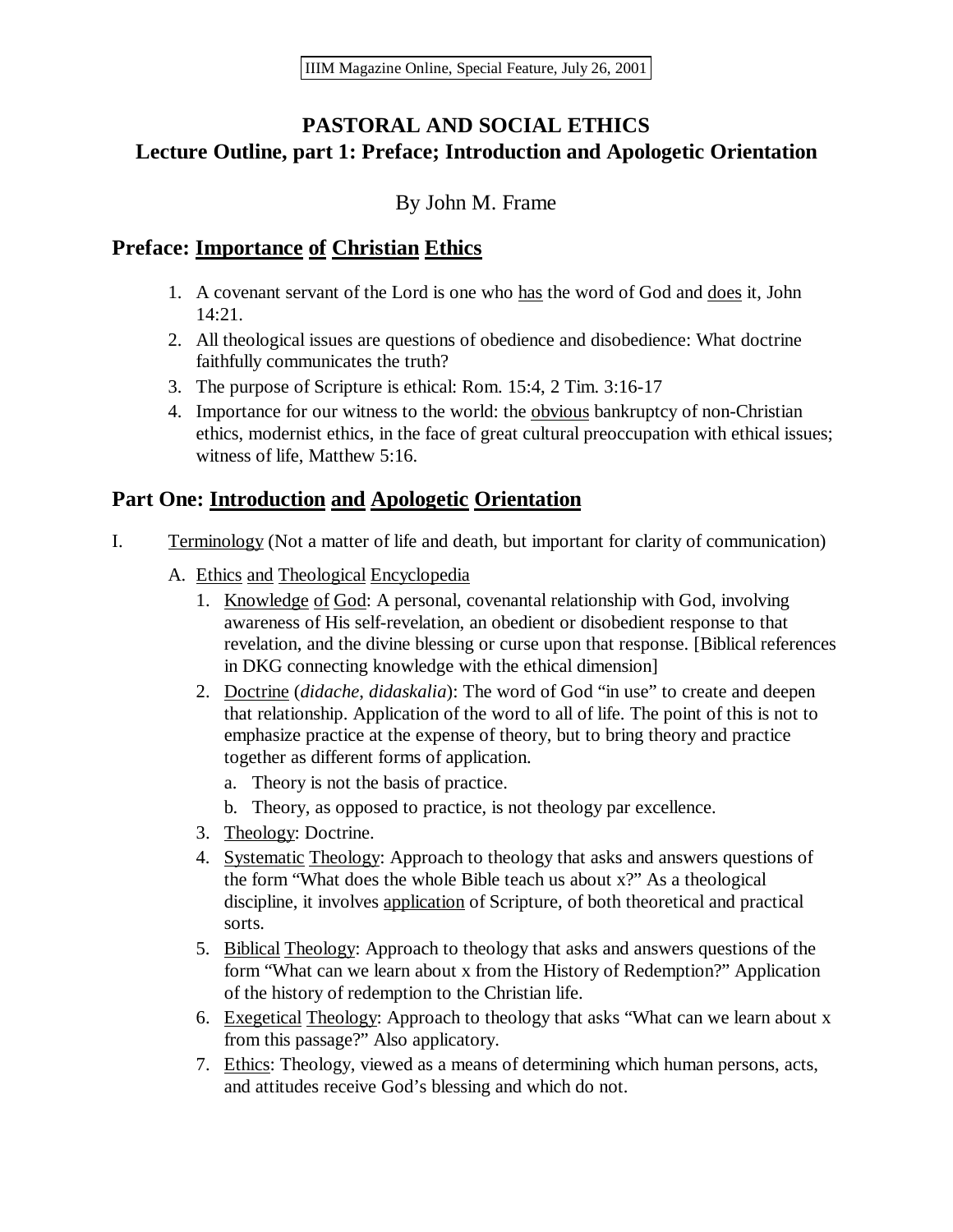- a. Not a branch of theology, but equivalent to theology; for all theology answers ethical questions. Often, however, theologians fail to emphasize adequately the ethical dimensions of their work. Hence, ethics as a distinct discipline. But it's best not to think of it as distinct.
- b. Alternative Definitions: "Study of right and wrong," etc.
	- i. Advantage: Such definitions include non-Christian ethical systems within their scope. It does seem odd to say, as our definition implies, that Plato and Aristotle were not teachers of ethics.
	- ii. Reply: There is nothing wrong with using a broader definition of ethics in certain contexts. For this course, however, I prefer a definition which sets forth the essential nature of Christian ethics, and which exposes non-Christian substitutes as debased, not only in content, but in method and general concept as well.

#### B. Value-terms

- 1. Moral, ethical
	- a. These terms will be used synonymously in this course.
	- b. Each may be used in two ways:
		- i. Descriptively: Pertaining to the discipline of ethics ("That is an ethical, not an aesthetic question.")
		- ii. Normatively: Conforming to ethical norms ("There is an ethical politician.")
- 2. Immoral: Ethically bad or wrong.
- 3. Amoral:
	- a. Without moral standards.
	- b. Unwilling to think about moral issues in making life decisions.
- 4. Non-moral: Not a question of morality.
- 5. Moralistic: a very ambiguous term, which I shall almost never use. It tends to have little purpose other than expressing disdain.
	- a. Trite or provincial in ethical attitude.
	- b. Self-righteous.
	- c. Legalistic: putting law in the role reserved for grace. (Legalism is also a term that is often used imprecisely and as a club to beat up on others who merely want to express a positive appreciation for God's law.)
	- d. Putting too much emphasis on ethics or on the law.
	- e. Preaching ethics without adequate appreciation for the History of Redemption.
	- f. Failing to follow the methodology of biblico-theological extremists (as expressed in publications such as the *Kerux* journal). Such extremists teach that
		- i. In preaching or teaching you should never use a biblical character as a moral example.
			- A) But in my judgment Scripture often intends its characters to be exemplary, as in Heb. 11.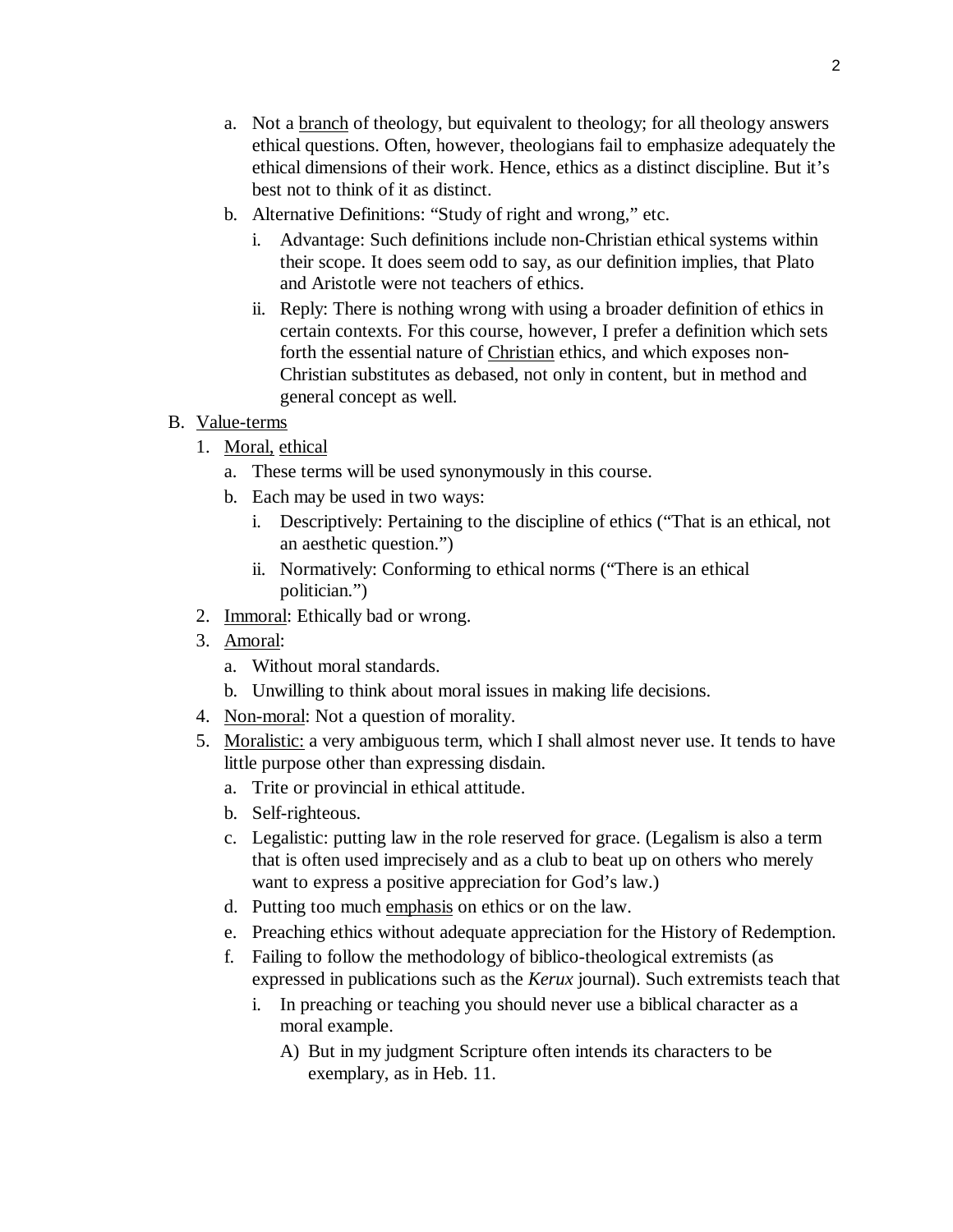- B) We must, of course, remember that every biblical character save Jesus is fallible, not exemplary in every respect.
- ii. You should never try to "apply" a biblical text to ethical issues, but should let the Holy Spirit do that in the hearts of your hearers.
	- A) But Scripture's purpose is application, John 20:31, 2 Tim. 3:16-17.
	- B) All biblical writers and preachers seek to apply biblical teaching to the lives of their hearers. How can we exclude this emphasis?
	- C) All preaching and teaching necessarily is application, whether it be relatively theoretical or relatively practical. Its purpose is to answer human questions, to meet human need.
	- D) The goal of the preacher should be the goal of the Holy Spirit. Divine sovereignty and human responsibility work together.
- iii. You should always make soteriology and eschatology the primary themes of your teaching, whatever the text.
	- A) In my judgment, this approach leads to many arbitrary, even bizarre interpretations of Bible texts.
	- B) Preachers who follow this method also tend to miss many other themes of Scripture, particularly the ethical ones.
- 6. Value: Quality of worth or merit
	- a. There are many kinds of value: economic, aesthetic, etc., of which ethical value is one.
	- b. Thus ethics is often regarded as a subdivision of value-theory.
- 7. Virtue
	- a. Worth, value, ground of praise for someone or something.
	- b. Non-moral virtues: efficiency, skill, talent, etc.
	- c. Moral virtue: morally good character.
	- d. "Virtue ethics:" focusing on the virtues, rather than norms or consequences.
- 8. Good: General adjective of commendation
	- a. Non-moral uses to refer to non-moral values or virtues
		- i. "Teleological goodness": good for something; e.g., "good hammer".
		- ii. Skillful, e.g., "good plumber"
			- a) Although occasionally such an expression will carry a moral nuance, it is usually assumed that one can be a good plumber, teacher, businessman, etc., without being morally good.)
			- b) Of course, moral issues affect skills. A plumber who gets drunk on the job will not be a good plumber even in the non-moral sense.
		- iii. It is important to recognize analogies between moral and non-moral goodness
			- a) In both cases, God determines the grounds of commendation and the means of achieving it.
			- b) Both kinds of goodness are teleological in a broad sense: even moral goodness is "good for" the kingdom of God.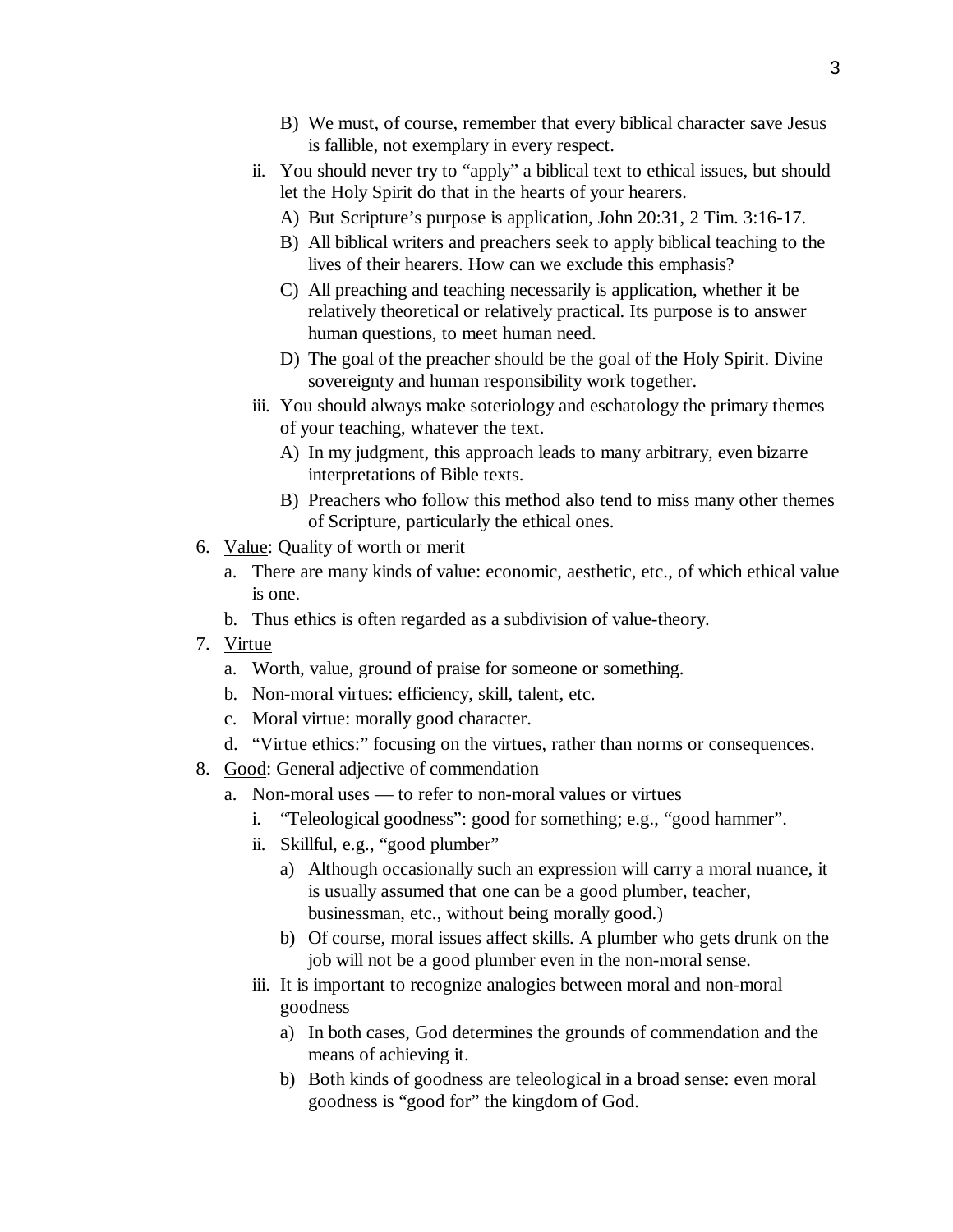- c) Both kinds of goodness involve capacities or skills.
- d) Even non-moral values and virtues should be used to the glory of God. So ethical and non-ethical goodnesses interact in important ways.
- b. Moral goodness: A human act, attitude or person receiving God's blessing.
- 9. Right
	- a. Often roughly synonymous with "good": a "right" act is a "good" act.
	- b. Tends to be more legally colored than "good": "righteousness" and "justice" are close synonyms.
	- c. "Right" tends to be used mostly of actions, "good" of persons or attitudes.
	- d. Some philosophers make arbitrary distinctions between these terms for their own purposes.
- 10. Ought: Verb of obligation. Indicates an action mandated by an ethical norm.
- 11. Obligation, Duty: Something we ought to do.
	- a. Prima facie duties: falling under a general norm that has some exceptions. ("Thou shalt not kill" allows for killing in just war and proper capital punishment.").
	- b. Actual: Our actual obligation, taking all exceptions into account.
	- c. Present: duties we must perform at this moment.
	- d. Eventual: duties that can be postponed, but are nevertheless mandatory.
- 12. Justice
	- a. Moral rightness.
	- b. Fairness, equality.
		- i. Conservatism: equality of opportunity.
		- ii. Liberalism: equality of condition.
- 13. Ethical Justification: reasoning attempting to show the rightness of an action.
	- a. Subjective: the reason we believe our action is justified.
	- b. Objective: the reason why it is actually justified (in the sight of God).
		- i. Prima facie
		- ii. Actual
- 14. Levels of Ethical Justification
	- a. Obligation, duty, obedience to command (*must, ought, should*).
		- i. Corporate
		- ii. Individual
	- b. Prohibition: a negative obligation.
	- c. Permission
		- i. By approved biblical example.
		- ii. By express permission (eating meat).
		- iii. By biblical silence (when the act is not in a category that Scripture declares to be sinful).
	- d. Commendation, praise
		- i. As David's mighty men, the widow's mite, the sharing of Acts 4.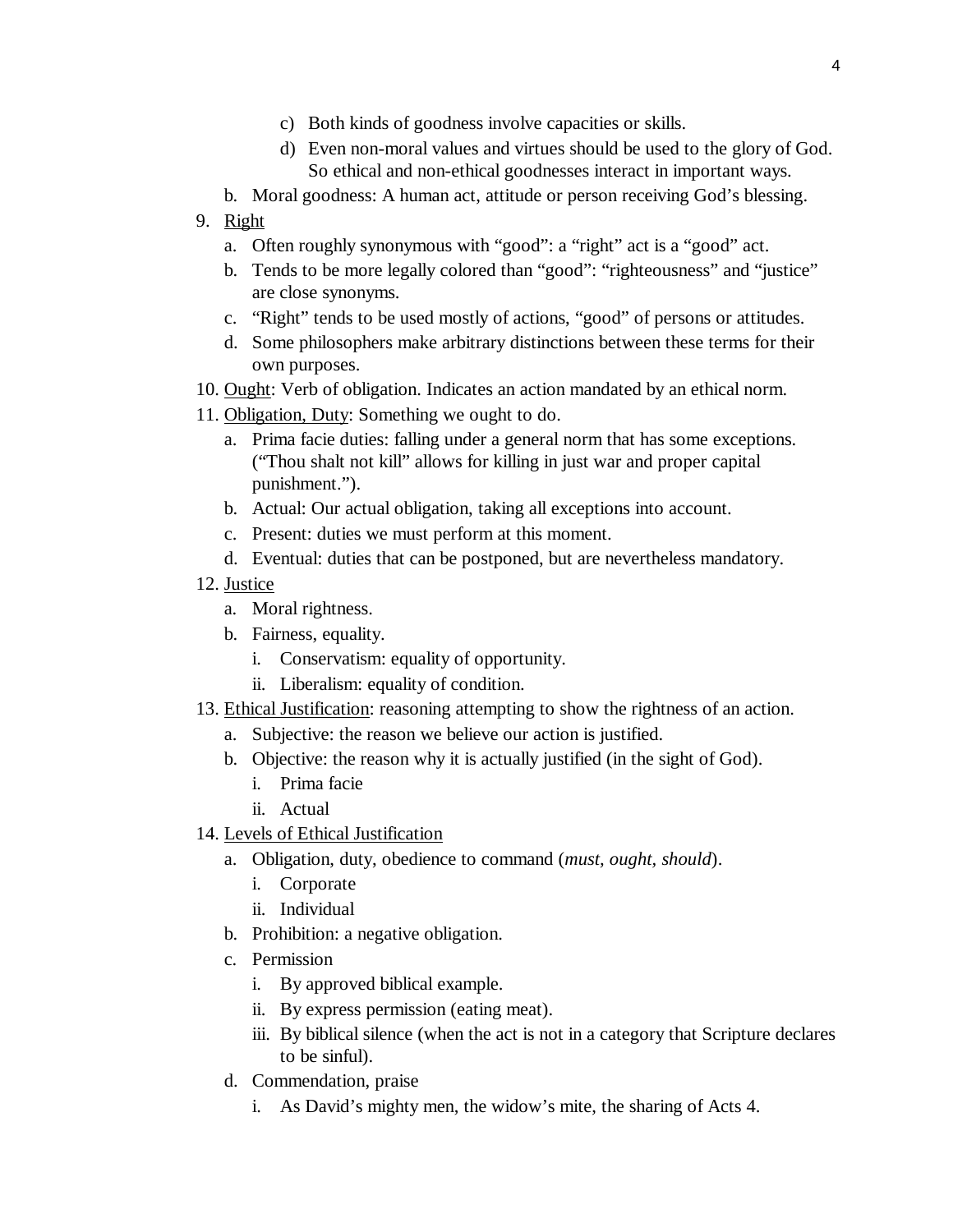- ii. Are such acts obligatory?
	- A. Scripture does not seem to command them for every person. Nobody should be charged with sin for failure to perform acts of moral heroism.
	- B. Yet the ultimate standard of obligation is the self-giving love of Christ (John 13:34-35).
	- C. Do you doubt that David's mighty men *felt* an obligation?
	- D. We should be thankful that we are saved by grace, rather than by carrying out God's ethical standards!
- C. The Triangle (Structure of Part One of the course)
	- 1. The "Lordship Attributes": Characteristics of God that define His covenant relationship to us. (Note "Yahweh" treaty pattern).
		- a. Control: Works all things according to the counsel of His will.
		- b. Authority: His word is unconditionally binding.
		- c. Covenant solidarity or presence: "I will be with you;" "I will be your God and you shall be My people." God commits Himself to us so that we live in His presence. Results in blessing or judgment.
	- 2. Lordship and Ethics: How does God govern our ethical life?
		- a. Control: He plans history so as to determine what means are conducive to His ultimate purposes, our ultimate blessing.
		- b. Authority: He speaks to give us the norms for behavior.
		- c. Presence:
			- i. He, Himself, is our example of righteousness.
			- ii. It is His presence by which we gain the power to become righteous.
	- 3. Necessary and Sufficient Criteria of Good Works

"Problem of the virtuous pagan": Non-Christians do conform to the law externally at times. Why does Scripture declare them to be depraved? Because they altogether lack the following (WCF 16.7):

- a. Right Goal: The glory of God (I Corinthians 10:31; Colossians 3:23; Matthew 6:33).
- b. Right Standard: Sin is lawlessness, and obedience is the criterion of discipleship. John 14:21, 1 John 3:4, etc.
- c. Right Motive: I Corinthians 13; Romans 14:23 [faith / love], by grace, by God's Spirit.
- 4. Factors in Ethical Judgment: World, Law, Self [Consider yourself in a counseling session]
	- a. What is the situation, the problem?
	- b. What does God's Word say?
	- c. What is my attitude? Do I have the maturity to make the right decision, the spiritual capacity to apply God's Word to the situation?
- 5. Ethical teaching of Scripture itself
	- a. Appeal to the events of redemption, imitation of God, Jesus, and others: John 13:34-35, Rom. 6:1-23, 13:11-12, 1 Cor. 6:20, 10:11, 15:58, Eph. 4:1-5, 25,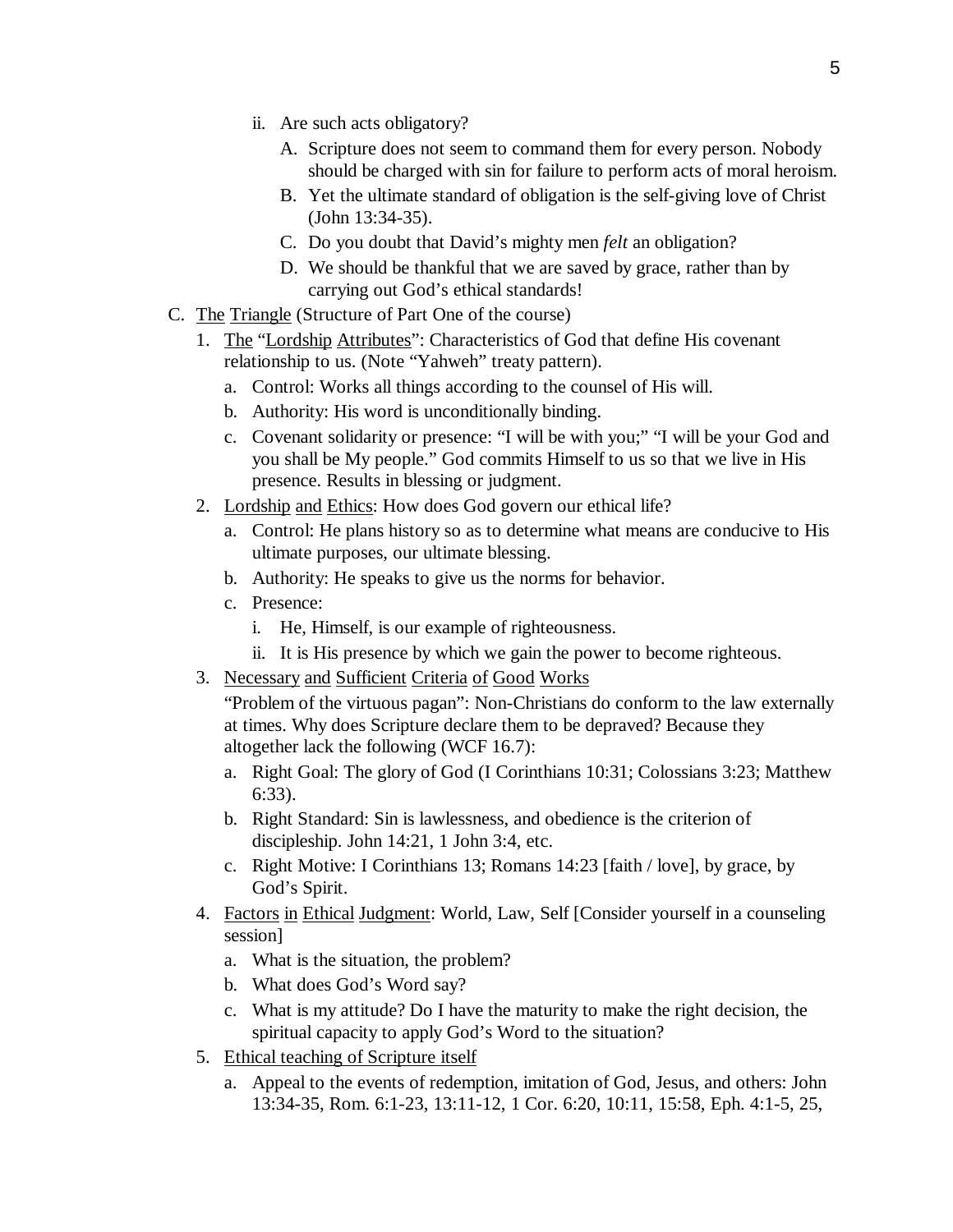32, 5:25-33, Phil. 2:1-11, Col. 3:1-4 (and judgment, 2 Cor. 5:10), Heb. 12:1- 28, 1 Pet. 2:1-3, 4:1-6

- b. Appeal to commandments (of the OT law, Jesus, and Paul): Matt. 19:18-19, Luke 10:26f, John 14:15, 21, Rom. 12:19, 13:8ff, 1 Cor. 5:13, 14:34, 2 Cor. 8:15, 9:9, Eph. 4:20-24, 6:1-3, 1 Thess. 4:1, 2 Tim. 3:16-17, Tit. 2:1, James 1:22-25, 2:8-13, 1 Pet. 1:16, 1 John 2:3-5, 3:24, 5:2
- c. Appeal to the Spirit, who gives new life within: Rom. 8:1-17, Gal. 5:16-18, 22- 26, Eph. 5:8-21.
- 6. Perspectives on the Discipline of Ethics: In general, ethical judgment always involves the **application** of a **norm** to a **situation** by a **person**. [May be useful to structure your paper like this]. One can look at the discipline from any of these three vantage points.
	- a. The Situational Perspective (*teleological*)
		- i. Focuses on nature and history as under God's control.
		- ii. Notes relations of means to ends in God's economy.
		- iii. Asks "What are the best means of achieving God's purposes?"
	- b. The Normative Perspective (*deontological*)
		- i. Focuses on Scripture as the source of ethical norms.
		- ii. Asks "What does Scripture teach about this question?"
	- c. The Existential Perspective (*existential*)
		- i. Focuses on the self in confrontation with God.
		- ii. Asks "How must I change if I am to be holy?"
- 7. Interdependence of the Perspectives
	- a. The "situation" includes Scripture and the self. You don't truly understand the situation until you see it in the light of Scripture and until you see its bearing upon yourself.
	- b. The "norm" must be applied to the situation and to the self, or else it is not adequately understood. (No difference between "understanding" and "application".) Scripture is rightly seen only when it is properly related to the world and to the self.
		- i. Does someone understand the meaning of the eighth commandment if he does not know how the commandment applies to embezzling or tax evasion? Not adequately, at any rate.
		- ii. Every attempt to "understand" or to "find meaning" is an attempt to answer some question or meet some need.
	- c. The "self" cannot be rightly understood until seen in the context of its situation and rightly interpreted by the Word of God.
	- d. Each perspective, then, necessitates consideration of the others. None of the perspectives can be treated adequately unless the others also are considered. Thus, each "includes" both of the others.
	- e. Each perspective, then, is a way of viewing the whole of ethics.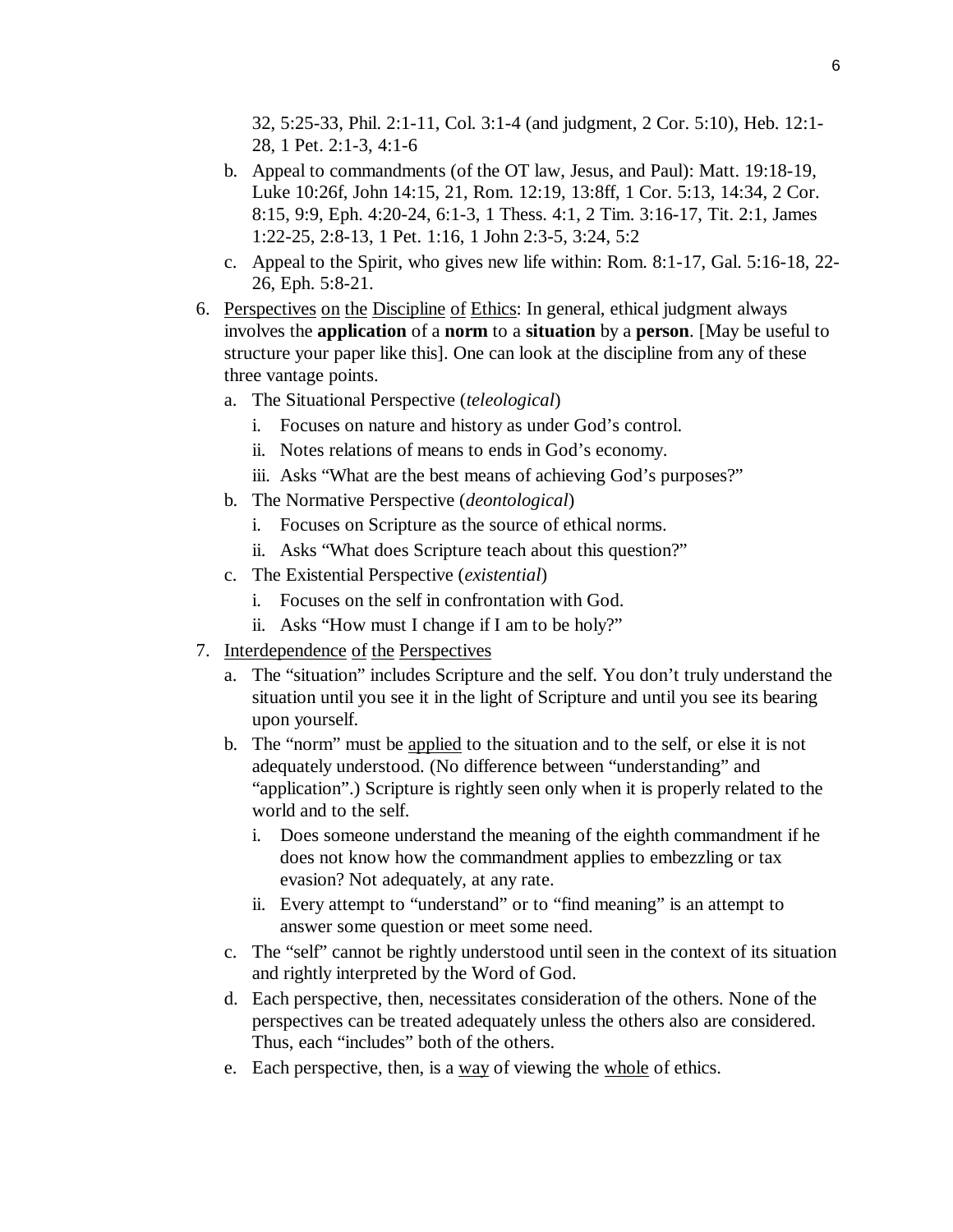- f. The faithfulness and sovereignty of God insure that the three foci will be consistent with one another. A right interpretation of the situation will be consistent with a right interpretation of the law and of the self, etc.
- g. Though the perspectives are ultimately identical, they do view the whole from genuinely different angles. Thus they provide us with checks and balances.
	- i. Wrong interpretations of the situation can be corrected by right interpretations of the law.
	- ii. But the opposite is also true. Wrong interpretations-applications of the law can be corrected by right interpretations of the situation.
	- iii. This is not relativism, but only a reminder about the importance of right interpretation. The law of God is our absolute norm, but it must be rightly understood. We are not responsible to do what we falsely imagine Scripture to teach.
- 8. Apologetic Use of the Perspectives
	- a. Non-Christian ethical systems tend to lose the balance of the three perspectives. Only Christian ethics brings these together in a mutually enriching manner.
		- i. Teleological ethics: (utilitarianism) absolutizes a wrongly conceived situational perspective.
			- A) Tries to derive norms from empirical study of the situation.
			- B) But Hume's question is important: how do you get from "is" to "ought?" The naturalistic fallacy (Moore).
		- ii. Deontological ethics: (e.g., Kant) denies the situational perspective in the interest of a wrongly conceived normative perspective (and existential).
		- iii. Existentialist ethics: Absolutizes a misconceived existential perspective and virtually denies the other two.
	- b. Contrary to some critics, Reformed ethics need not be a mere "ethics of law." The genius of the Reformed faith is its view of the comprehensiveness of God's covenant lordship. This view implies a **broad** vision of the many elements of the ethical situation, of the many factors influencing ethical judgment and action.
		- i. A strong view of biblical authority, clarity, and sufficiency (normative).
		- ii. A strong view of general revalation (situational).
		- iii. A strong view of the importance of self-knowledge (existential). Calvin's *Institutes*, 1.1.1
	- c. Reformed ethics can account for all the nuances, the subtleties involved in ethical decision-making, without compromising the straightforward, simple unity of our obligation, namely obedience to God as He has revealed His will in Scripture. Unity and diversity.
- D. The Square
	- 1. Purpose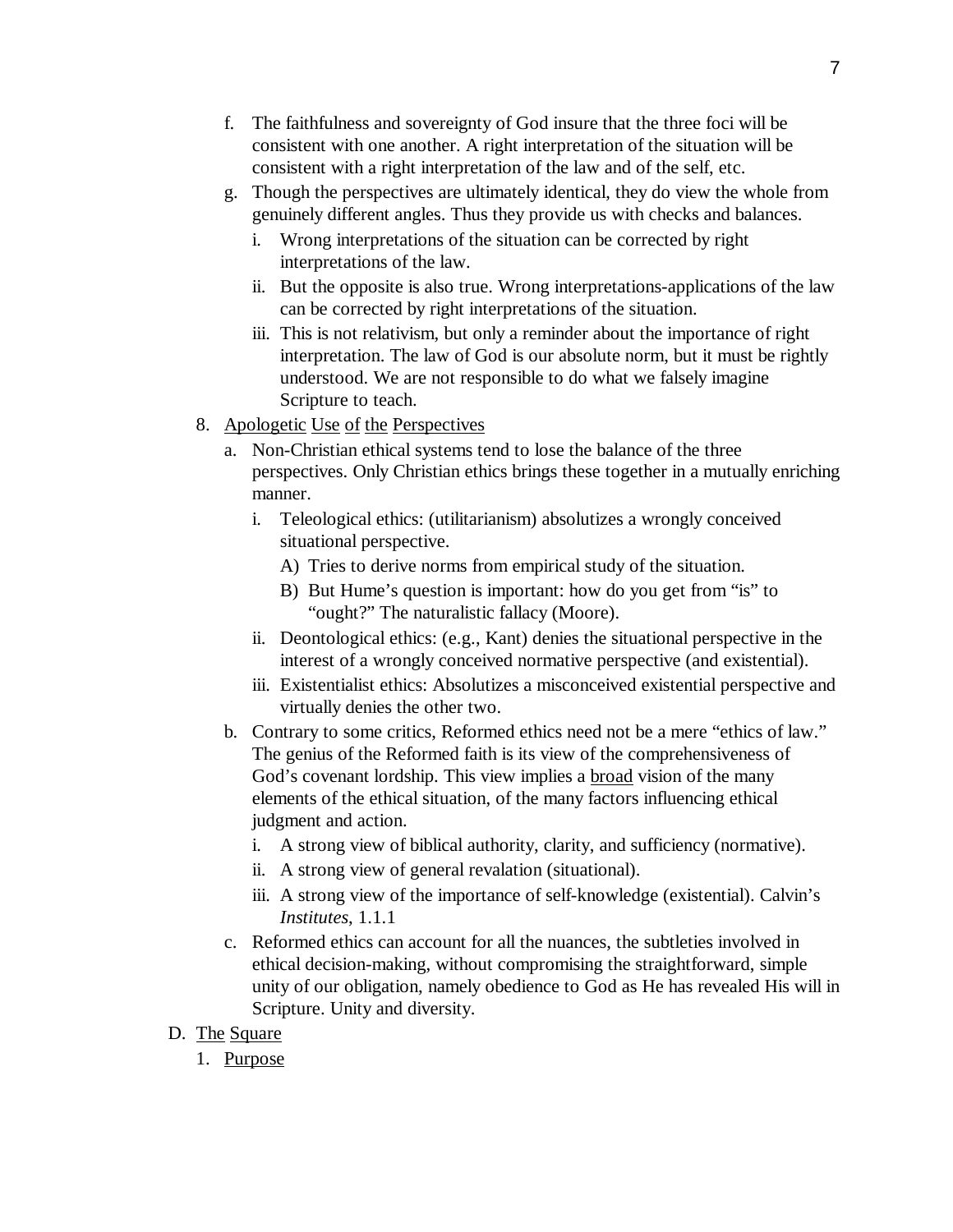- a. Pedagogical device to explain and illustrate Van Til's teaching concerning the dialectical structure of non-Christian thought: one / many; rationalist / irrationalist; determinism / autonomy, etc.
- b. Another way to summarize the basic character of Christian ethics in contrast with non-Christian systems.



- 2. Basic Structure
	- a. Left side (A, B) represents Christian views.
	- b. Right side (C, D) represents non-Christian views.
	- c. Upper corners (A, C) represent views of transcendence—i.e., recognition that the source of moral obligation is in some sense "beyond" man.
	- d. Lower corners (B, D) represent views of immanence—i.e., recognition that moral norms are in some sense relevant to, involved with human life.
	- e. Diagonal line AD represents direct contradiction between the Christian view of transcendence and the non-Christian view of immanence. Similarly BC, *mutatis mutandis*.
	- f. Line AC represents formal similarity between the two views of transcendence: they can be expressed in similar language, even fortified with the same Scripture texts. Same for line BD in respect to immanence.
	- g. Line AB concerns the relation of assertions within the Christian system, and CD same for the non-Christian assertions. The latter are mutually contradictory, while the former are not, mysterious as their relationships may be.
- 3. Interpretation
	- a. Transcendence and Immanence
		- i. Christian transcendence: The God of Scripture is Lord over all factors in the moral situation. He is the controller of situations, the supreme moral authority, the ultimate cause of all human righteousness.
		- ii. Christian immanence: This Lord is covenantally with us. Thus he is deeply involved in all created events, he reveals his law clearly, he works in us and among us to perfect holiness in his people.
		- iii. Non-Christian transcendence: The non-Christian either denies that there is any God or else deifies something created. The former alternative can be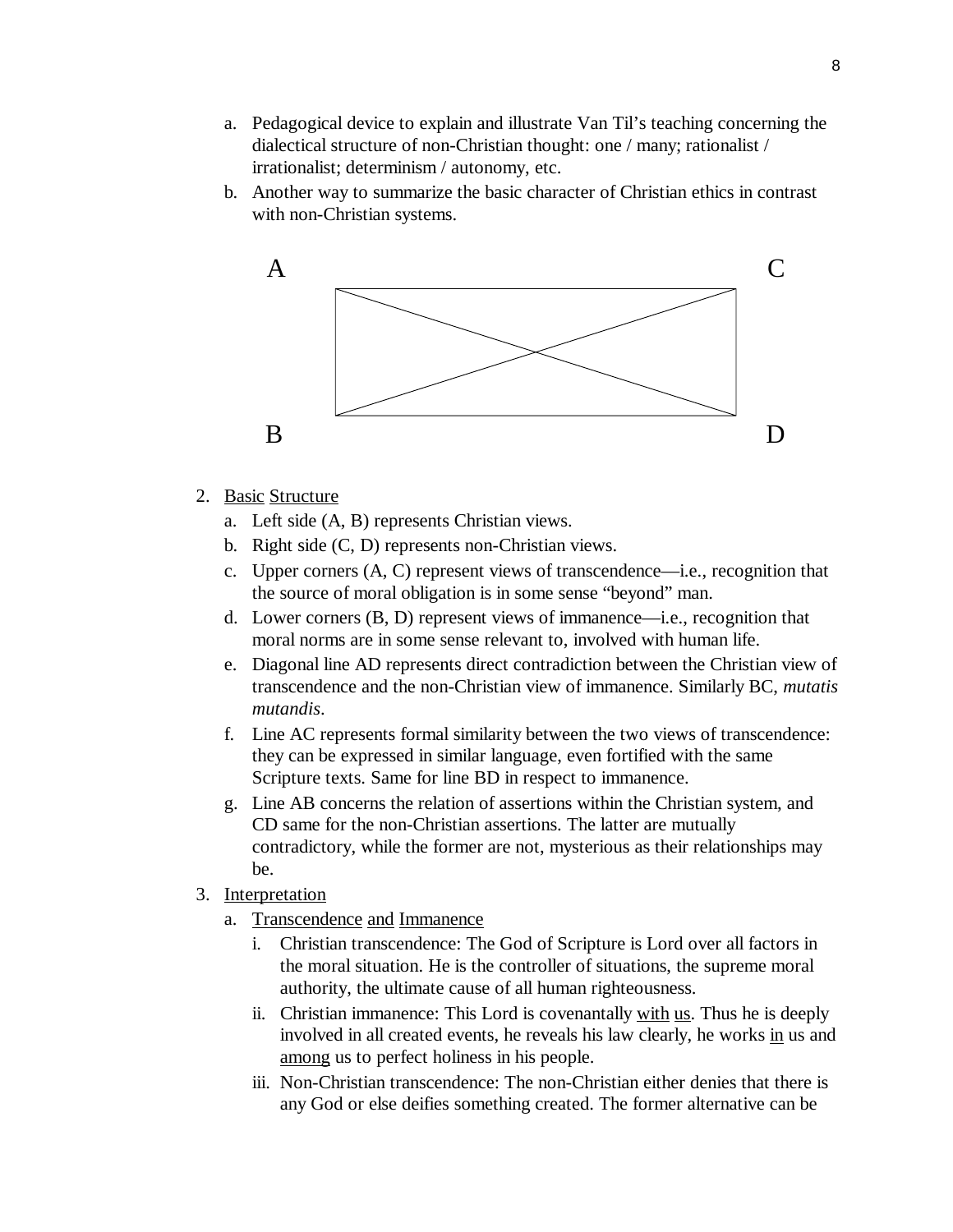stated as a sort of belief in transcendence: no final answers in morality are available to man; they are entirely beyond us.

- iv. Non-Christian immanence: The latter of the alternatives noted under iii. can be stated as a belief in immanence: the truth is available to us, because we ourselves (or something in creation) are the final authority, the final controllers of moral situations, etc.
- v. Compare 3a with 2 to see how the various statements are related.
	- a) AD contradictory: God is Lord / something created is Lord.
	- b) BC contradictory: God reveals his will clearly / he does not.
	- c) AC formal similarity: both speak of ethics as sublime, beyond human devising, frustrating all human attempts at manipulating, modifying, using to selfish advantage.
	- d) BD formal similarity: both speak of ethics as relevant, practical, as engaging human responsibility.
	- e) Note inconsistency of CD, harmony of AB.
- b. Irrationalism and Rationalism: The square may also be interpreted from a more epistemological point of view. Epistemology is also an important area for ethical discussion. Epistemology may be regarded as an aspect of ethics (a study of what we ought to believe, granted certain data—cf., "Doctrine of the Knowledge of God"), or *vice versa* (ethics in that case being one particular area of knowledge).
	- i. Christian irrationalism (A on diagram): God, not man, determines truth and falsehood. Thus our knowledge is always subordinate to his authority. Thus man's reason is limited in what it can achieve; it can never be the ultimate source of truth.
	- ii. Christian rationalism (B): But God has spoken to us and given us a sure and certain knowledge upon which we may and must base all the decisions of our lives.
	- iii. Non-Christian irrationalism (C): There is no sure and certain knowledge; no final truth.
	- iv. Non-Christian rationalism (D): There is a sure and certain knowledge, because we (or something else in creation) are the ultimate judge of truth.
- c. Absoluteness and Relevance of the Moral Law:
	- i. Christian absoluteness (A): The moral law is absolutely binding because God is its author.
	- ii. Christian relevance (B): The law is relevant to human life because God, the author of both, has fitted human life to suit his standards, has revealed those standards clearly, and has given us the ability to apply them.
	- iii. Non-Christian absoluteness  $(C)$ : The law is binding insofar as it is unknowable, transcendent. (Note later examples in Plato, Kant.)
	- iv. Non-Christian relevance (D): The law is relevant insofar as it is derived from creation and therefore non-absolute.
- d. Sovereignty and Responsibility: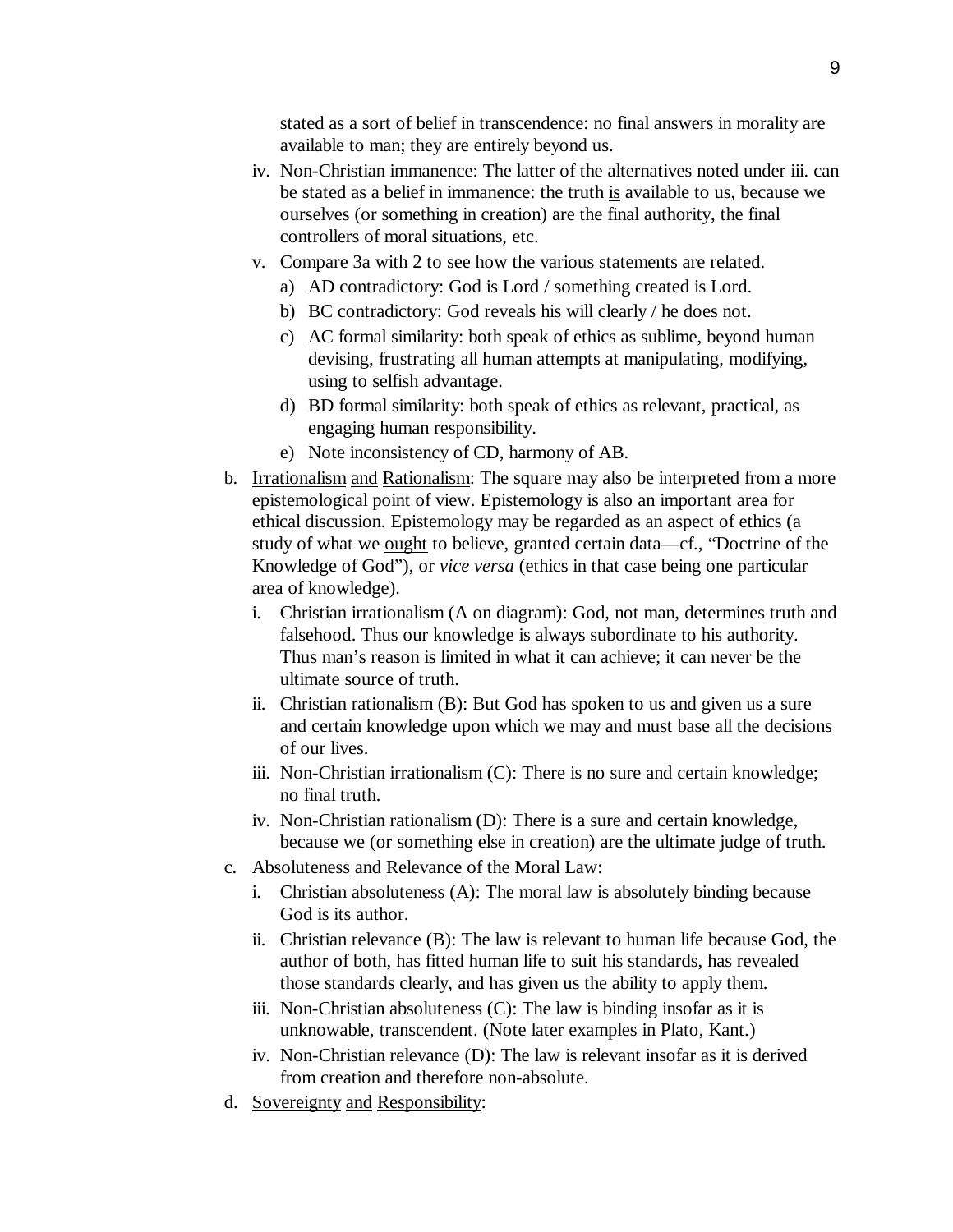- i. Christian sovereignty (A): God is sovereign as creator and controller of all aspects of moral life.
- ii. Christian responsibility (B): Because God is sovereign, he rightly imposes upon us the responsibility to obey, and he sovereignly uses our choices as significant, meaningful historical forces.
- iii. Non-Christian sovereignty (C): Ultimately the world is governed by fate or chance, and so human choices don't make any difference.
- iv. Non-Christian responsibility (D): We are responsible because we are the creators of morality. We create our own moral meaning. There is no sovereignty over us.
- e. Objectivity and Inwardness:
	- i. Christian objectivity (A): The meaning of the moral law does not depend on my response to it, but wholly upon God's word.
	- ii. Christian inwardness (B): The law is revealed in my inmost being and demands obedience at the most profound level—obedience from the heart.
	- iii. Non-Christian objectivity  $(C)$ : The good is so far beyond us that it can never be known, described or attained.
	- iv. Non-Christian inwardness (D): Since we are the ultimate judges of moral good, there can be no standard external to ourselves.
- f. Humility and Hope:
	- i. Christian humility (A): We have no claim on God in ourselves. As creatures and sinners we do not deserve blessing.
	- ii. Christian hope (B): But God has redeemed us by his sovereign grace. Blessing is assured in Christ.
	- iii. Non-Christian humility (C) [despair]: There is no redemption, no hope of ever achieving blessing.
	- iv. Non-Christian hope (D) [pride]: We can save ourselves through our own efforts.
- g. Freedom and authority in society:
	- i. Christian freedom (A): Since God is the only ultimate ruler, all human authority is limited. The sovereignty of God thus guarantees human freedom.
	- ii. Christian authority (B): Yet God has clearly revealed that kings, fathers, ministers, etc. have genuine, though limited, authority in their respective spheres.
	- iii. Non-Christian freedom (C): Since there is no final truth, I owe allegiance to no one (anarchy).
	- iv. Non-Christian authority (D): Since we are the creators of moral obligation, we may demand absolute allegiance from others in all spheres of life (totalitarianism).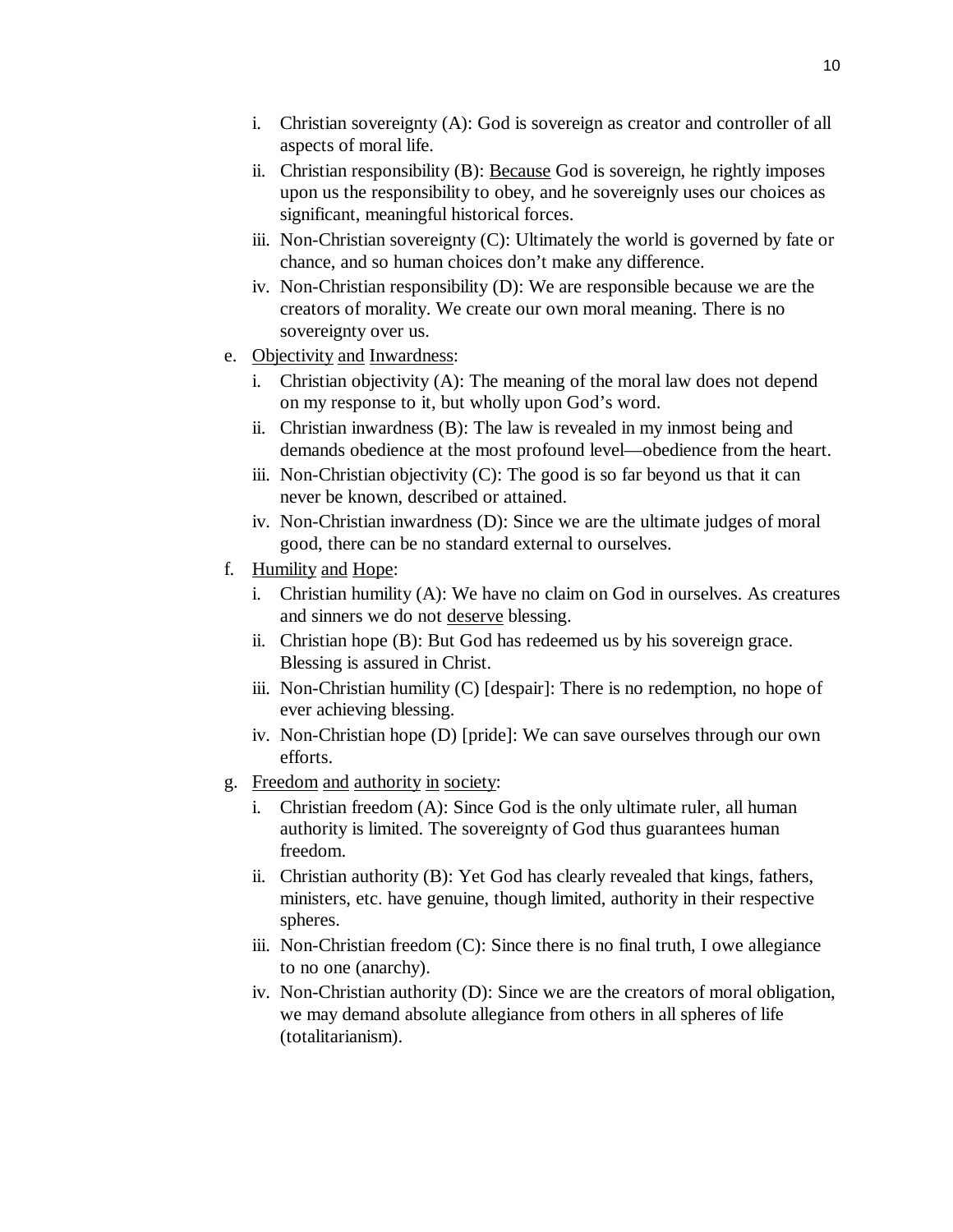### II. Survey of Non-Christian Ethical Systems

## A. More Explicitly Religious

- All non-Christian systems, even the purportedly secular ones, are religious in the sense of being governed by "basic commitment". Some, however, are more explicitly religious than others, employing alleged revelations, liturgical rites, etc. These we consider here. Three themes appear particularly prominent:
	- 1. Ethics Based on Impersonal Cosmic Law [Ancient Egyptian *maat*, Babylonian *me*, Greek *moira* or *ate* (fate), Confucian *tien* (heaven)].
		- a. The law is beyond gods and men. Both gods and men must look beyond themselves to ascertain the content of the law. In this sense, the law is transcendent and objective (cf. above).
		- b. In Confucian and some expressions of Greek religion, the law is powerful in its own right, working vengeance against those who defy it. In Egypt, Babylon, and some other Greek sources, there is more emphasis upon enforcement of the law by gods and human rulers.
		- c. In the latter two, and to some extent in the others, there is a tendency toward hierarchicalism—a chain of authorities from the law to the gods through various human authorities. The Egyptian Pharaoh is the link between heaven and earth, the absolute arbiter of right and wrong.
		- d. In general, the ethical precepts of these systems remind one of the Scriptural precepts; this is to be expected on the basis of Romans 1 and 2. However, "fate" is often something less than a distinctively moral force, and in some systems (Egypt, animism), the cosmic forces can be manipulated by men (magic) for their own selfish purposes. Relation between the moral law and these non-moral forces is unclear.
		- e. How do we get to know the law? Through human experts (the Pharaoh, above, c; the Confucian scholar). How do they know it? By observing its workings in human experience. In this sense the law is more immanent than transcendent. Formulation of it boils down to man's analysis of his own experience.
		- f. Critique:
			- i. Autonomous analysis of experience will not yield precepts which are universal and necessary (i.e., ethically obligatory). Cf. above material on rationalism.
			- ii. Even if the universe is programmed to reward certain actions and punish others, why does this fact impose any obligation upon the individual? Why would it not be virtuous to struggle (even if vainly) against this impersonal tyranny?
			- iii. These systems tend toward authoritarianism because they have lost the balance between one and many found in Scripture.
			- iv. Summary: Not clear how this scheme furnishes an ethical norm, or how we can know it. The knowledge offered by human expertise provides only a relative norm, or one arbitrarily said to be absolute.
	- 2. Ethics as a Quest for the Transethical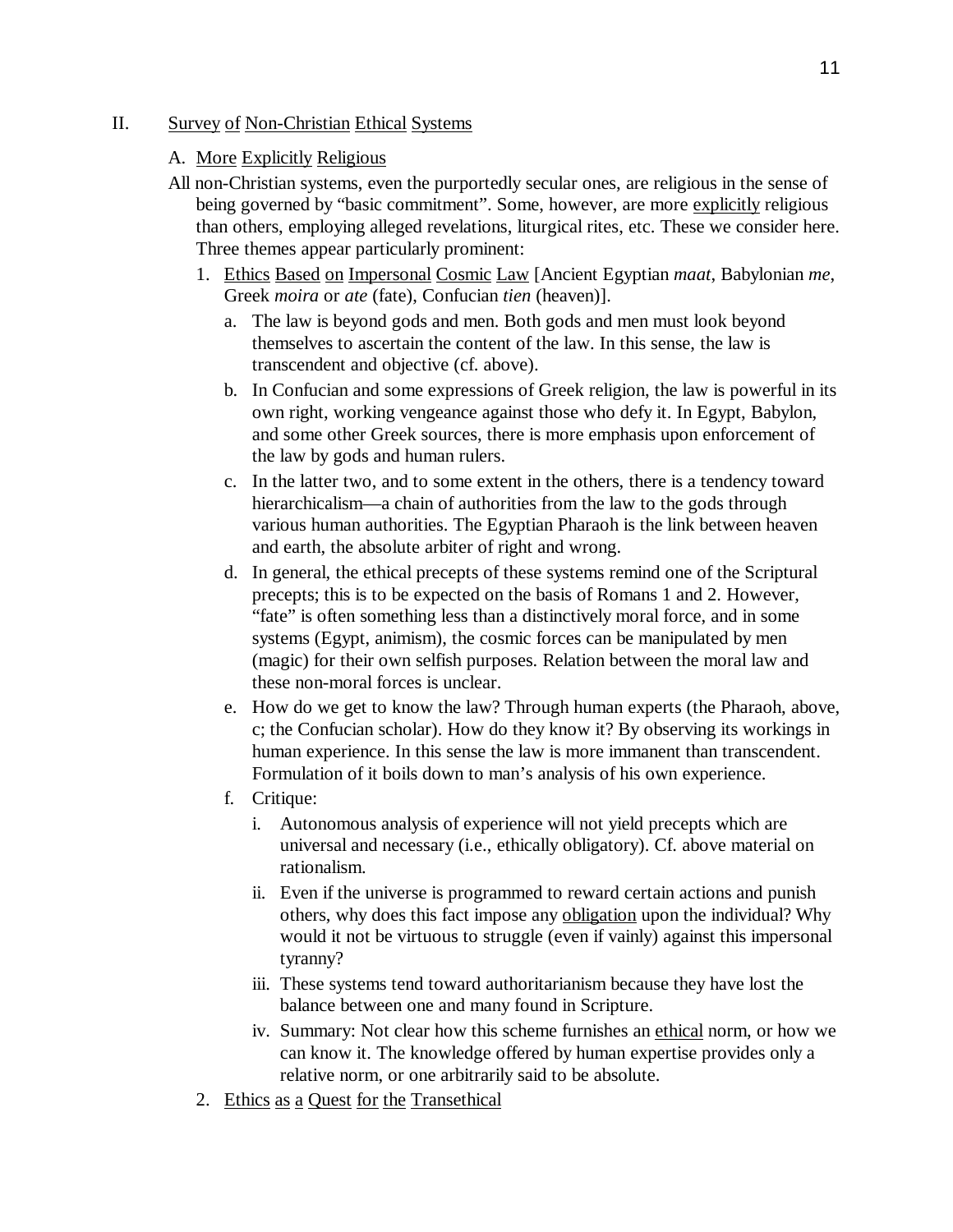- a. This emphasis is particularly characteristic of Hinduism, Buddhism, Taoism and ancient Gnosticism. Hinduism and Taoism also have strong elements of the first emphasis (Hindu, karma, caste, the Taoist way of nature) as do most all religions in their less sophisticated forms.
- b. This sort of thought is essentially monistic. i.e., it holds that ultimate reality is one, not many.
- c. The pluralities of our experience, the distinctions (including the distinction between good and evil) are ultimately illusory. On this principle, all elements of ethics in its normal sense are eliminated:
	- i. Normative perspective: the distinction between good and evil is ultimately illusory. Reality is beyond good and evil, transethical.
	- ii. Situational perspective: the world as experienced by the senses does not exist. History is an illusion. One seeks detachment from things, not a Godglorifying use of them.
	- iii. Existential perspective: the self also is illusion, and other selves are illusory as well. Thus the concepts of personal and social ethics are ultimately meaningless.
- d. Ethics enters as part of man's quest for union with the One. Right living is part of the discipline by which one escapes the continuous cycle of rebirth and achieves Nirvana, that union with the ultimate which is also characterized as annihilation.
	- i. Often this principle puts ethics on a thoroughly egoistic basis, though in some cases (e.g. Mahayana Buddhism) there are elements of altruism (the Buddha, about to achieve Nirvana, returns to the world to help others). It is not, however, clear in these systems why one <u>ought</u> to be altruistic.
	- ii. Though ethics plays an important role in these systems, it is ultimately negotiable. Our goal is to reach a state of mind in which ethical distinctions no longer have meaning.
- e. Ethical standards on these views:
	- i. To a great extent [as was the case with #1] the concrete norms resemble the laws of Scripture.
	- ii. The overall goal, however, in these religions, is detachment—from things, the world, other people. This theme contrasts sharply with the biblical teaching that love is the central commandment.
	- iii. The stress on detachment plus the exaltation of nature to the status of ultimate ethical authority (particularly in Taoism and Hinduism) often leads to a passive acceptance of natural and social evil.
	- iv. The vagueness of detachment as an overriding ethical norm is illustrated by the differences among Gnostics, who also held to a monistic worldview.
		- A) Some were ascetics (wishing to get free of the body and its wants),
		- B) Others libertines (feeling that what happens to the body is of little importance).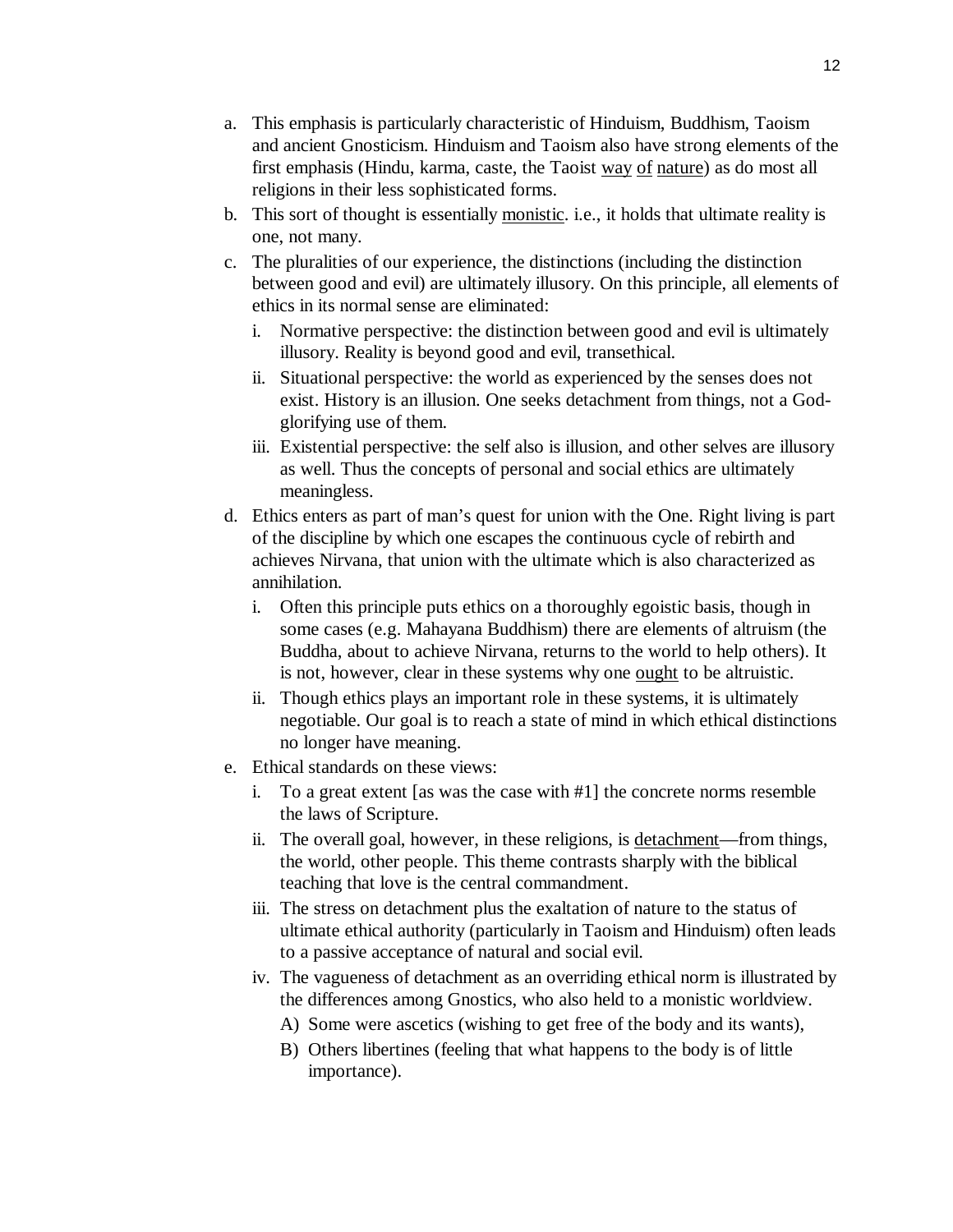- v. The sense of "oneness with nature" found in these religions has been praised by contemporary ecologists. However, the *laissez-faire* attitude toward nature is as dangerous as the grasping, exploitative attitude common in the West. India's problems with disease, starvation, overpopulation are compounded by the attitudes of Hinduism toward cattle, insects, etc.
- f. Summary
	- i. Monism leads to an empty absolute—an ultimate reality with no rational or ethical character.
	- ii. Ethics is subordinate to metaphysics. Man's quest for metaphysical union with the One takes precedence over all ethical considerations. Salvation is metaphysical transcendence, not redemption from sin.
	- iii. As such, there is no basis for ethical action or ground for ethical hope.
- 3. Ethics as Law Without Gospel
	- a. All religions except Christianity are religions of works-righteousness, religions in which one seeks to gain stature through his good works. Even religions that resemble Christianity greatly in their view of God and Scripture (unlike those above) may be faulted in this area.
	- b. Under this category we include non-Messianic Judaism, Islam, Zoroastrianism, many cults, as well as the religions noted above.
	- c. The principle of works righteousness feeds man's pride on the one hand and his despair on the other. One either deceives himself into believing that he is keeping the commandments perfectly, or (with clearer self-understanding) he loses hope of ever meeting God's standard.
	- d. Having said all this, it must be recognized that Judaism, Islam and similar religions do often derive their ethics from (alleged) word-revelation of a personal God. In these and other ways they are influenced by Scripture.
		- i. However, denial of the Gospel of Christ drives a wide chasm between these and Christianity.
		- ii. The consequences of Unitarianism must also be noted:
			- a) The elimination of distinctions in God leads to a god without moral character (liberal Judaism and Christianity) in many cases.
			- b) The governance of God over the world is fatalistic, more mechanical than personal, in Islam. There is a tendency there to make God an abstract principle as in Eastern religions. Fatalism is devastating to moral responsibility.
			- c) Note also the tendency toward statism in Islam due to the primacy of the one over the many (Rushdoony, *The One and the Many*).
- B. Less Explicitly Religious ("secular" ethics)
	- 1. Major Tendencies

Ethical systems (Christian and non-Christian both) attempt to do justice to various concerns of which the following are prominent. Generally a thinker will try to incorporate more than one of them into his system. Although these matters are of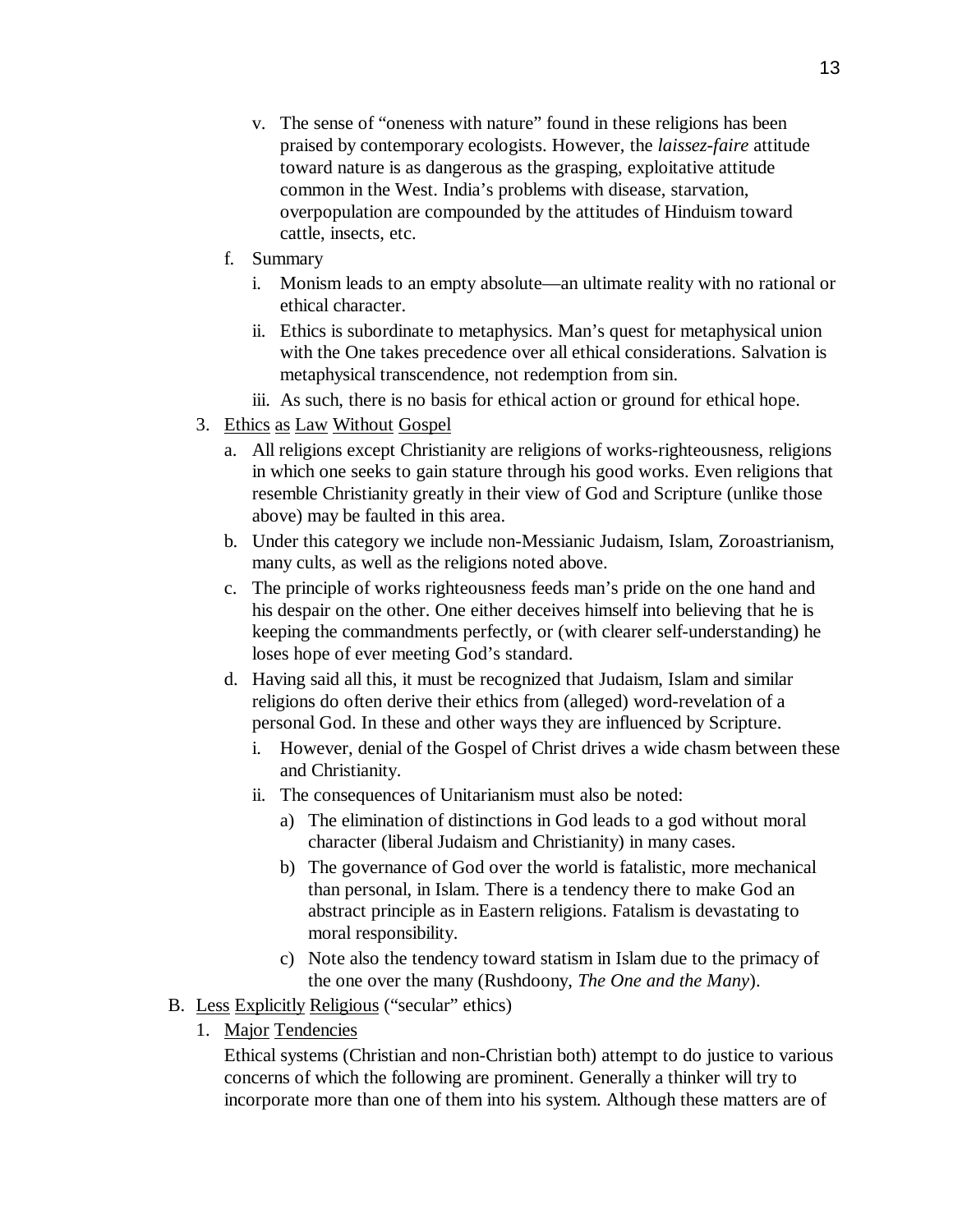concern both to Christians and non-Christians, both being in contact with God's law, the non-Christian systems are inevitably unsuccessful in implementing these concerns without distortion and conflict.

- a. Deontological (focusing on the normative perspective)
	- i. The ethical norm must be transcendent, sublime
		- a) It must be beyond ourselves, not a mere expression of our self-interest. It must be capable of motivating self-sacrifice—the opposite of selfish concern.
		- b) It must not be derivable from mere sense-experience. Sense-experience can tell us facts, but from those facts alone no obligation may be derived. (The claim that facts imply obligation is sometimes called the "naturalistic fallacy".) The basis of duty must come from somewhere "beyond".
	- ii. The ethical norm must be authoritative, must bind us, must impose duty upon us. We must have no right to disobey. There is no excuse for disobedience. Else there is no ethical norm, properly speaking.
	- iii. The ethical norm must be *universally* binding. A principle that binds me must be binding also on anyone else in the same situation. If it is wrong for me to rob a bank, it must be wrong for you also. Ethics is no respecter of persons. Obligation does not change when the only variable factor is the person involved.
	- iv. Summary: Ethics is something God-like. It comes from above, calls us all to account.
- b. Teleological (focusing on the situational perspective)
	- i. Immanence: Ethical obligation is part of ordinary life, not something spooky, or something that appears only in crisis situations. We make moral decisions every day, moment by moment.
	- ii. Practicality: The content of the ethical norm is clear, definable.
	- iii. Doing good brings happiness. It is in our best interest, at least in the long run. The moral life is the good life.
	- iv. One may even answer moral questions by determining the consequences of an action—the happiness produced, etc. Happiness is the end; the moral task is to determine and accomplish the means to that end (teleology).
	- v. Specificity: The moral law applies to each specific case and takes the distinctive nature of each case into account.
	- vi. Righteousness is never merely internal. It gets involved in the world as much as it is able, adapting means to ends (the tree and its fruits).
	- vii. Righteousness is part of the causal order of nature (cf. iv.). Moral goodness is not an arbitrary decision arising in the soul by chance, but is a response to situations as reasons. The best people are consistently, predictably good.
- c. Personalist (or "existential," focusing on the existential perspective)
	- i. Immanence: Ethics is something profoundly inward, a matter of the heart.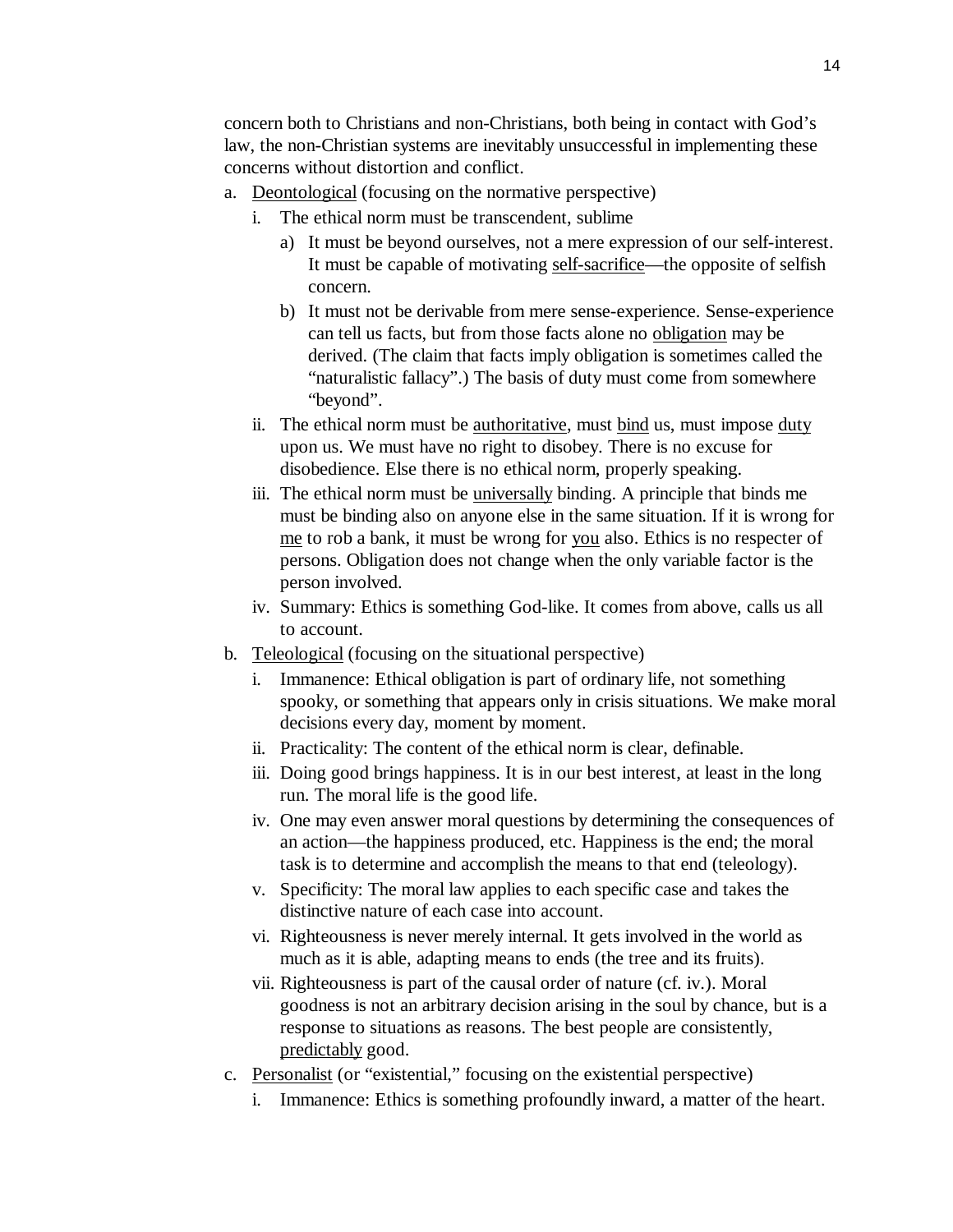- a) True righteousness is never hypocritical—never merely pretending to do the right.
- b) To do what appears right with a grudging, hating inner motive is always wrong.
- c) Thus it is wrong to judge people merely on the basis of external conduct.
- d) The ethical norm must be affirmed from within, or it does not produce goodness. The moral law must not be merely external; it must become my law, my standard.
- ii. Ethical behavior is self-realization. It expresses what I am.
	- a) An expression of human nature (Aquinas, etc.).
	- b) An expression of human freedom (Sartre, others who deny that man has any nature).
- iii. Responsibility implies freedom. My ethical choices are not simply determined by my heredity or environment or by my past choices.
- iv. Persons are ends in themselves—not to be sacrificed for principles or things.
- d. Problems
	- i. Though some of the above formulations may generate some controversy, I believe that most everyone will see some truth in all of them.
	- ii. Non-Christian thought, however is unable to integrate these concerns without conflict. Conflicts lead to redefining or denying one or more of these propositions.
		- a) How can the law be beyond us [a.i.a); a..iv.] and also in our midst [b.i.] or even within us [c.i.]?
		- b) How can obedience be unselfish [a.i.a)] and also in our best interest [b.iii.] and self-expressive [c.i.d); c.ii.]?
		- c) How may we determine ethical obligation from circumstances [b.iv.] when it is neither derivable from sense-experience [a.i.b)] nor external to ourselves [c.i.]?
		- d) How can the norm be authoritative  $[a$ .ii.] over me if its taking effect presupposes inward acceptance [c.i.d)]?
		- e) How can the norm be universally binding [a.iii.] if it must take account of the distinctive nature of each particular case [b.v.]?
		- f) How can its content be clear and definable [b.ii.] if it comes form beyond our experience [a.i.]?
		- g) How can righteousness be both profoundly external [b.vi.] and profoundly internal [c.i.]?
		- h) How can moral conduct be both free [c.ii.b); c.iii.] and also rationally and causally motivated [b.ii.]?
		- i) If the moral law is God-like [a.iv.], why should persons not be sacrificed to it [c.iv.]?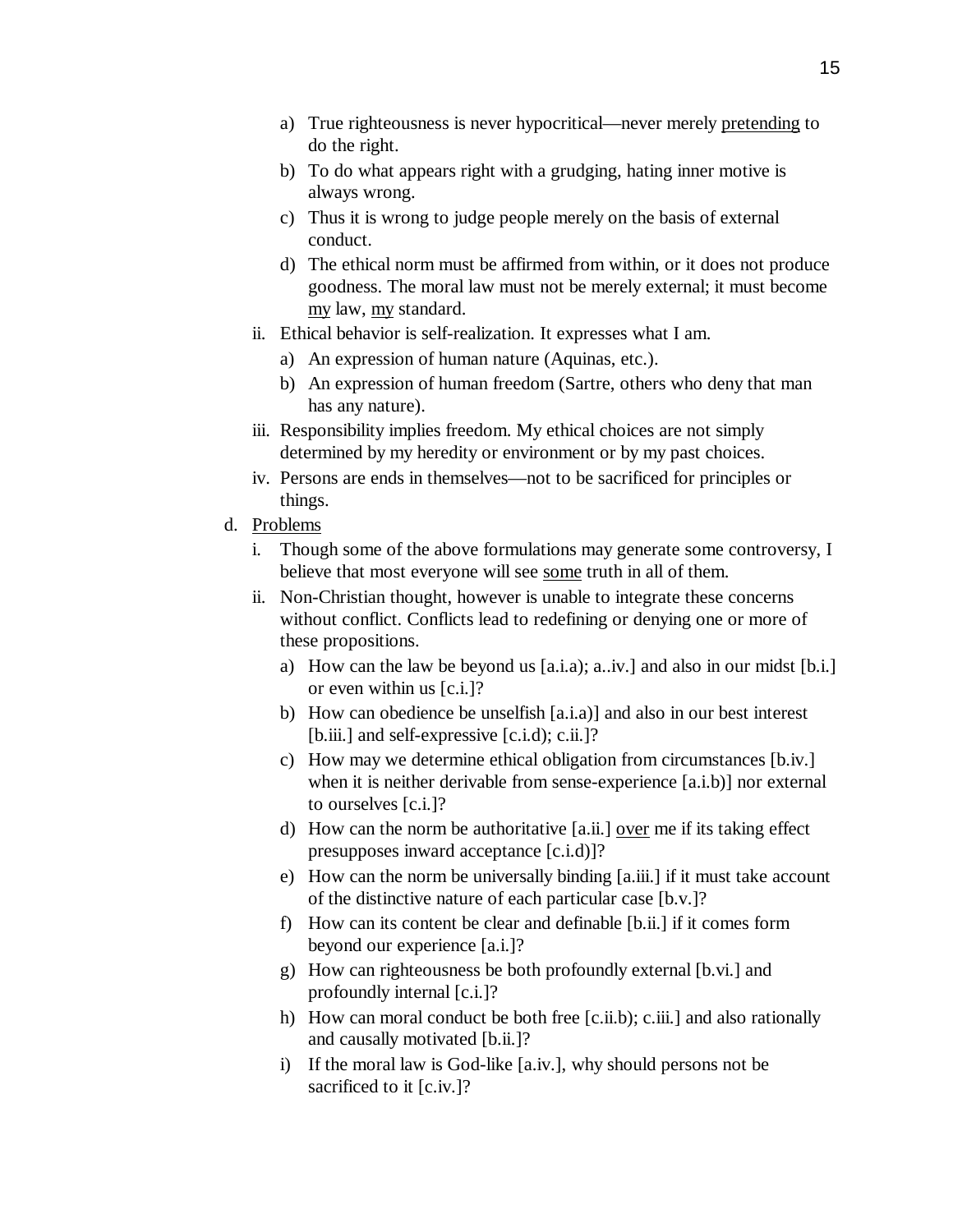- e. Christian Response
	- i. Cf. "the square". Problems are generated because of false concepts of transcendence and immanence.
	- ii. Specific replies to problems under d.ii.:
		- a) The law is beyond us because God is beyond us as Lord; it is near because God is near and his law is near (Deuteronomy 30)
		- b) Obedience is in our best interest because God has created and directed history to make it so. When we give up our own schemes to serve him, we gain happiness and fulfillment, and *vice-versa* (Matthew 10:39; 16:25, parallels).
		- c) We may derive ethical obligation from circumstances because we presuppose the normative interpretation of those circumstances given in God's Word.
		- d) The norm is binding whether or not I accept it; but unless I affirm the law from the heart, nothing else I do will be truly obedient.
		- e) Scripture presents God's will in such detail that its teaching is applicable to all situations.
		- f) The law comes from God who speaks it clearly in human experience.
		- g) God has created men in an organic relationship with the world and other men. Individual purity of heart coincides with outgoing love for others in the world.
		- h) God has organized the moral order so that acts are motivated, but so that man's environment and past choices never constitute excuses for sin.
		- i) The moral law is itself personal—the word of the living God. Our attitude toward it is our attitude toward him. The law, further, never requires, ultimately, a sacrifice of person to principle. Obedience is happiness and fulfillment [e.ii.b)] (cf. Mark 2:27).
- 2. The Milesians: Thales: "All is water." Anaximander: "All is indefinite." Anaximenes: "All is air." (6th century BC)
	- a. Denies creator / creature distinction.
	- b. Rationalism (man determines ultimate nature of everything); irrationalism (mind reduced to water, air, indefinite).
	- c. Thus moral distinctions also reduce to the chance developments of physical reality. Moral standards are mere movements of water, etc., which cannot obligate.
- 3. The Eleatics: Xenophanes, Parmenides, Zeno (6th and 5th centuries) All reality is static, undifferentiated being.
	- a. Attempts to be purely rationalistic, but must invoke irrationalism to account for the appearance, or illusion of change.
	- b. On this view, too, moral distinctions disappear. The moral quest, the need for moral decision, is ultimately illusory. Cf. Eastern religions, [II.A.2.].
- 4. Heraclitus (535-475)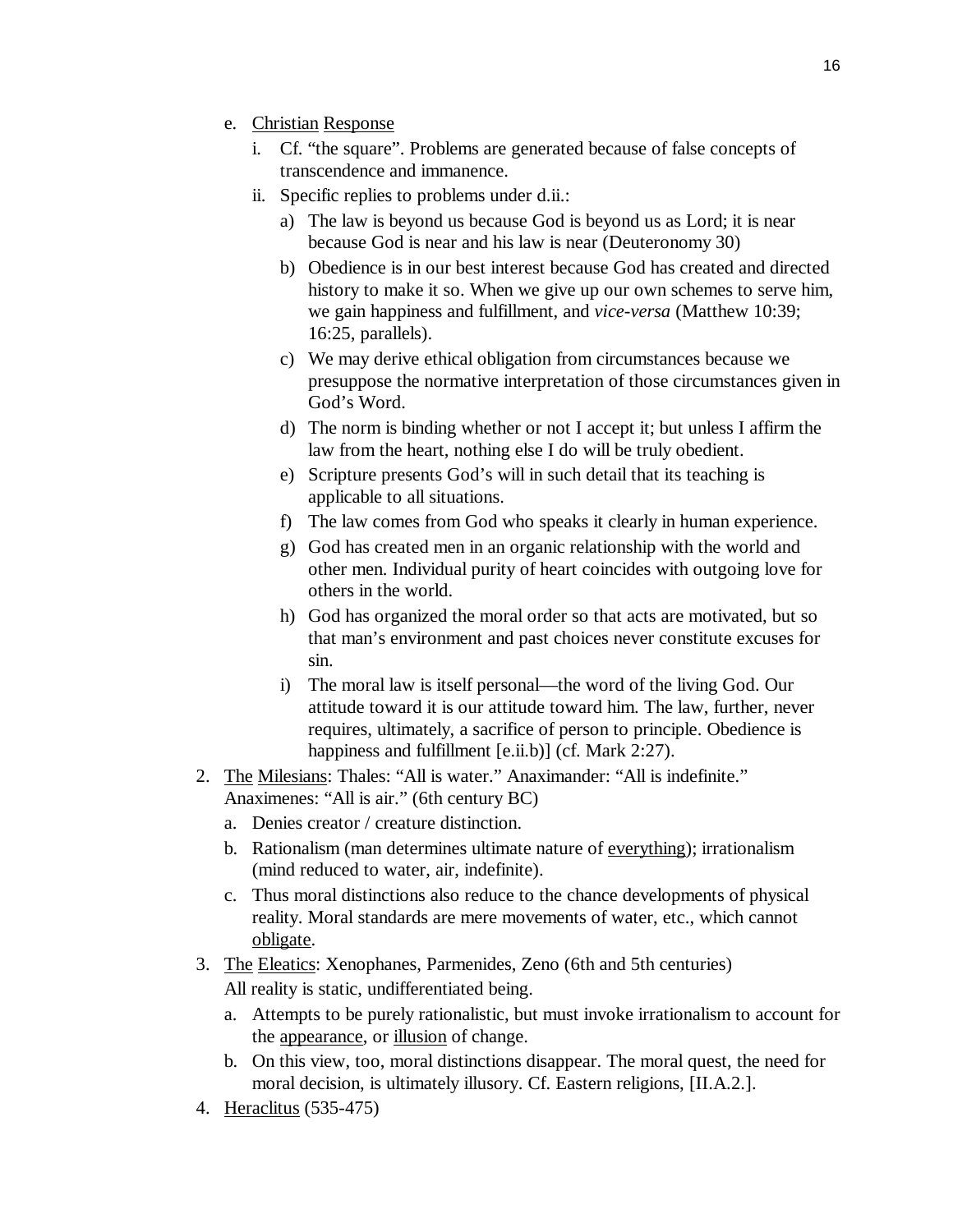- a. Irrationalism: "Everything changes." "You cannot step in the same river twice."
- b. Rationalism: The *logos* governs all by a constant, rational pattern. (Is this the one thing that does not change?)
- c. Heraclitus is the first philosopher to have addressed moral issues specifically. Ethics, to him, is living rationally, according to the *logos*. Self-discipline and constancy of character are his chief principles.
- d. But how can this be done if "everything changes"? And how can we make any contact with the *logos* if everything changes?
- e. In all of the Greek systems, ethics boils down to "living rationally." But there is no adequate recognition of the problematic nature of reason itself, nor reflection on the presuppositions on which reason must function.
- f. On many ethical questions, there is no obvious, generally accepted rational answer.
- 5. The Atomists: Leucippus; Democritus (460-370); Epicurus (341-270); Lucretius (94-54)
	- a. Reality is reducible to tiny pieces of matter (atoms) in motion.
	- b. Knowledge begins in sense-perception, but must be refined by reason.
	- c. For Democritus (cf. later on Epicurus), ethics is living rationally, in search of the truest and highest pleasure (hedonism: pleasure as the supreme goal). An early form of teleological ethics.
	- d. The highest pleasures result from the moderating of desire.
	- e. Critique: cf. Heraclitus
		- i. What moral obligation is possible if all reality reduces to matter and motion?
		- ii. On what basis do we declare what is or is not rational?
- 6. The Sophists: Protagoras (490-???); Gorgias; Thrasymachus; others: the birth of existential ethics.
	- a. No objective standards of truth and falsity or right or wrong. There is no "objective truth," only "truth for me."
	- b. Thrasymachus: "Justice is the interest of the stronger." Moral norms are devised by various people in society to gain power for themselves.
	- c. Thus there are no moral constraints; "Man is the measure of all things."
	- d. The above represents irrationalism. Yet sophism is also rationalistic in that it claims critical discernment, claims to teach people how to be successful.
	- e. Thus sophism, like the other systems, denies all moral distinctions while claiming to maintain them in some form. The result is no moral guidance whatever.
	- f. All of these systems, however, rightly demand a basis for ethics, rather than blind adherence to tradition.
- 7. Plato (427-347): mostly deontological, though with some existential elements. Rejects teleology in ethics.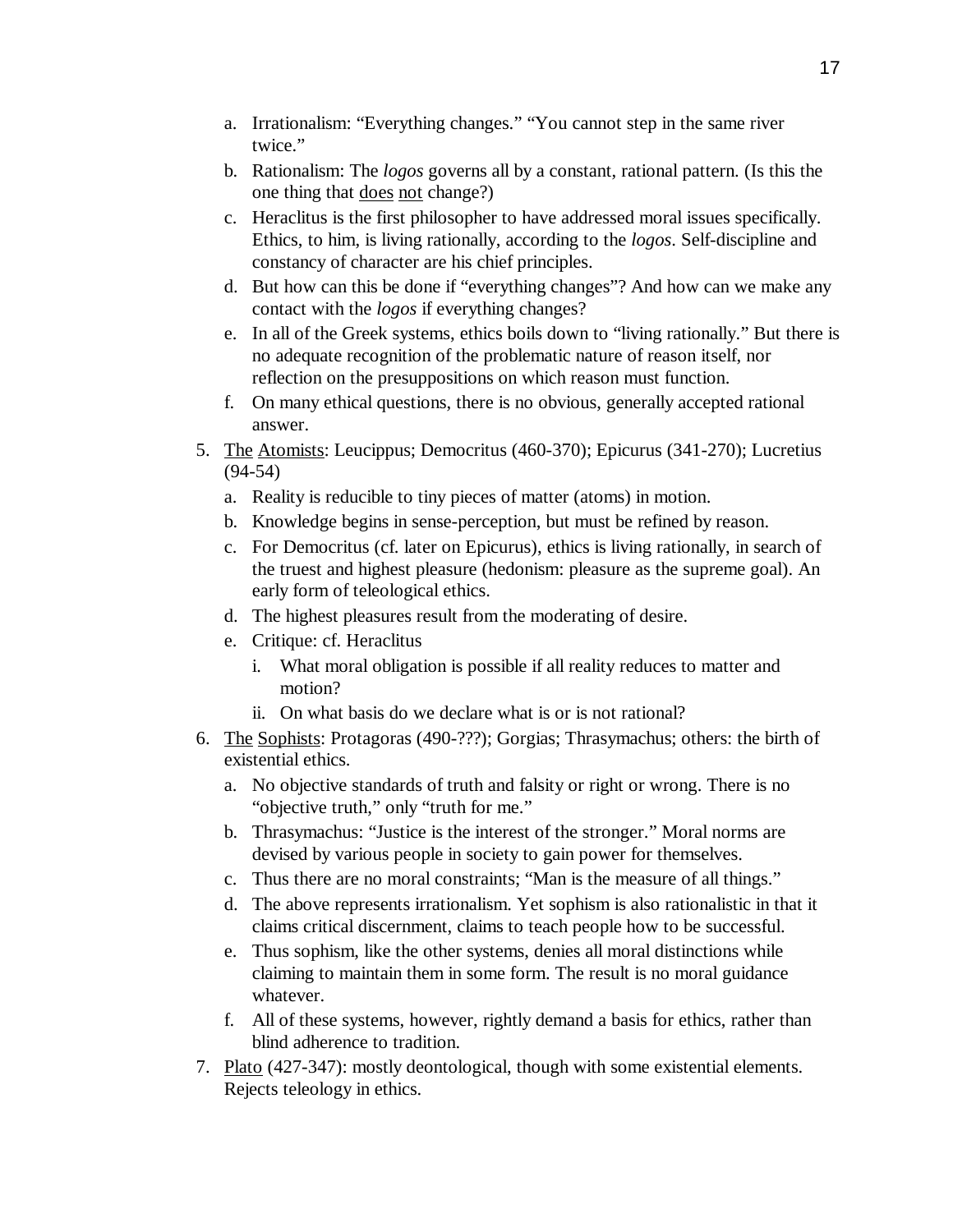- a. Vs. Sophists: There is objective truth. Our knowledge is based upon our prebirth experience of the world of Forms, which is eternal and unchanging.
- b. "Good" is the highest of the Forms. All reality partakes of goodness to some extent. Evil results from non-being. (Plato's argument for the primacy of good over evil is not convincing.)
- c. "Good," therefore, is higher than any god. In *Euthyphro*, he seeks to discover what piety (and, by extension the Good) is in itself, apart from anything gods or men may say. Good is an abstract principle [cf. Ancient Religions, II.A.1.].
- d. Only "the good" is truly good.
	- i. Lesser "goods" can be bad—some situations—pleasure, peace, boldness, etc.
	- ii. Apparent "evils" can sometimes be good—war, pain, sorrow, fear.
	- iii. So none of these fully capture the meaning of goodness as such. Only knowledge does this—for it is never wrong to act knowledgeably.
- e. For man, virtue is knowledge and *vice-versa* (cf. earlier philosophers). No one ever does wrong knowingly. Again, here he engages in dubious argumentation.
- f. Reason, therefore, must govern all other "parts" of the soul.
- g. Pleasure is not an end in itself, but it does motivate us to live according to reason (consistent?).
- h. Politics: As reason must rule the individual, so the most rational men (philosophers) ought to govern the state (*Republic*).
	- i. People are divided into different categories (cf. Hindu caste system) and educated for the work of their class.
	- ii. For upper castes, communism, community of wives and children.
	- iii. Less totalitarianism in *Laws*.
- i. Comments:
	- i. In seeking an objectively authoritative norm, Plato made it independent of gods and men, but he thereby also made it abstract, devoid of specific content.
	- ii. If all reality is good, how is good distinguished from evil?
	- iii. If the moral norm is the most abstract of principles, then its authority is proportional to its irrelevance. No specific norm is truly authoritative.
	- iv. Having made goodness an abstract principle, he was unable to show why we ought to emulate it.
	- v. Why, then, ought we to follow reason? And what does reason tell us to do?
	- vi. Note the connection between rationalism and political totalitarianism: If reason is to rule, and reason is defined by man, man must rule and rule with ultimate authority. The greater emphasis on freedom in the *Laws* corresponds with concessions to irrationalism.
- 8. Aristotle (384-322): For a non-Christian, Aristotle presents the best balance between deontological, teleological, and existential approaches.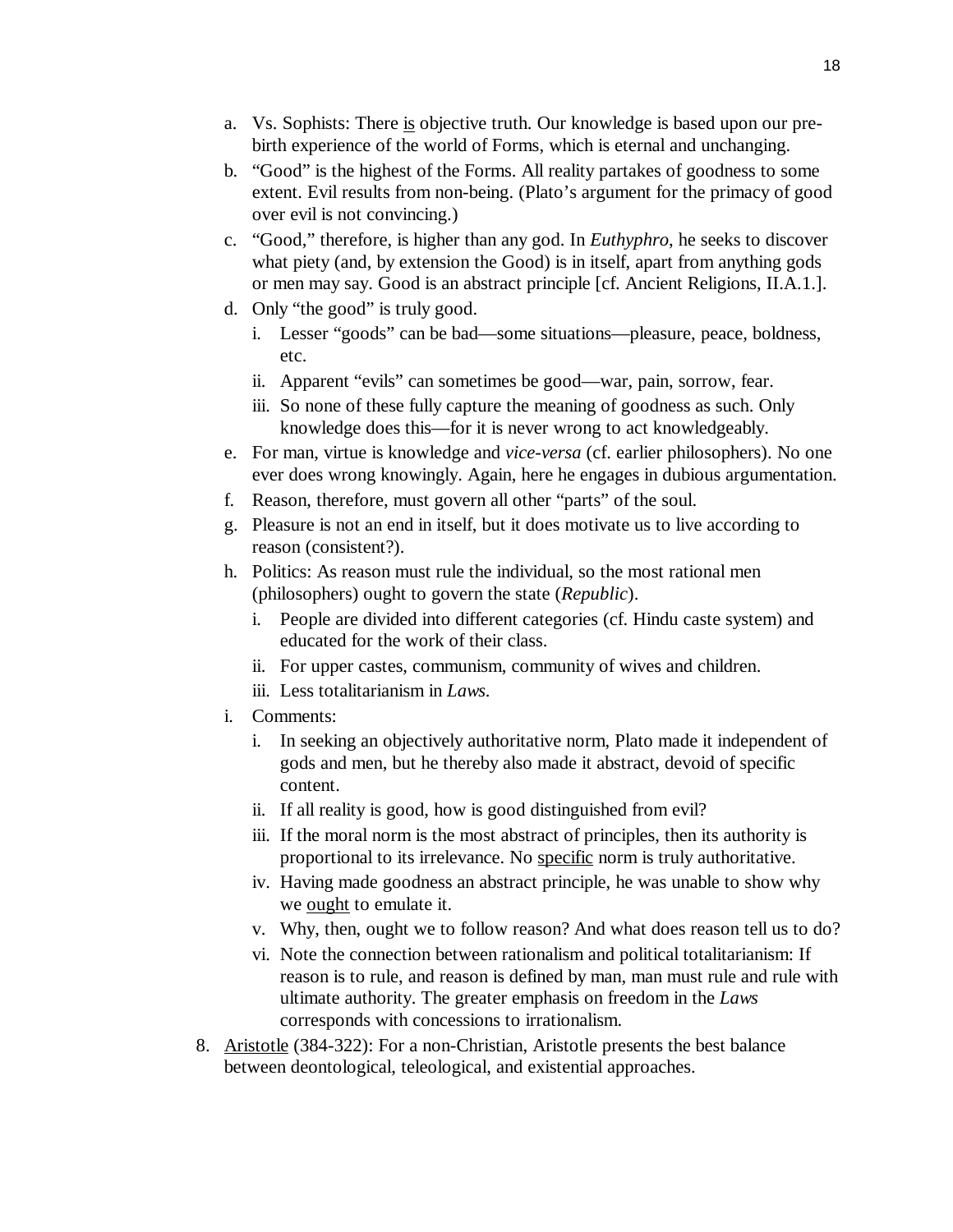- a. For Aristotle, the Forms are not found in some other world. They are found in this world, in things: The form of treeness is in every tree, etc.
- b. Except for the divine Prime Mover, the forms always exist in things together with matter.
- c. Aristotle, thus, "demythologizes" Plato—brings him down to earth. Similarly in ethics, Aristotle is less interested than Plato in the sublimity, the transcendence of the moral law, more interested in its immanence, its relevance. He is more "teleological" and "existential" while Plato is more "deontological," though neither is a pure example of either tendency.
- d. The highest good for any being is the realization, actualization of its particular nature (existential). Man's highest good, therefore, is the life of reason.
- e. Complete, habitual exercise of man's rational nature constitutes "happiness" (*eudaimonia*). Happiness is not pleasure, though pleasure accompanies it as a secondary effect. Teleological.
- f. The life of reason involves moderation in bodily appetites, ambitions, etc. Often this involves choosing the "mean" between two extremes—courage as the mean between cowardice and foolhardiness, etc.
- g. This ethic is egoistic, in the sense that the highest goal is self-perfection, selfrealization. Realizing one's true nobility, however, will sometimes involve selfsacrifice, even giving one's life for others.
- h. The highest authority is the virtuous man—the rational man, to whom the things which appear honorable are really honorable, etc.
- i. vs. Socrates, Plato: For virtue, it does not suffice to know what is right; one must also endeavor to do it. So laws, other inducements, are needed, as well as education.
- j. The state is more important than the individual as in general the whole is more important than its parts. But the purpose of the state is to help individual citizens to lead a happy life.
- k. Prefers aristocracy to tyranny, democracy: it recognizes differences in qualifications for citizenship, but rests on a broad base.
- l. Comments:
	- i. As with Plato, goodness here is an abstract form, though found in things. All specific moral norms are relative to it; it alone is absolute, universal, necessary. Yet it has no specific content. Or rather, once one spells out its content, he is left with a relative norm.
	- ii. On what basis do we assume that our supreme good is to be governed by reason?
	- iii. If happiness is the end which we naturally pursue (as an acorn naturally becomes a tree because of its innate form), why must we be exhorted to seek it?
	- iv. Granted that it is our natural end, why ought we to pursue it? ("Naturalistic fallacy" argument)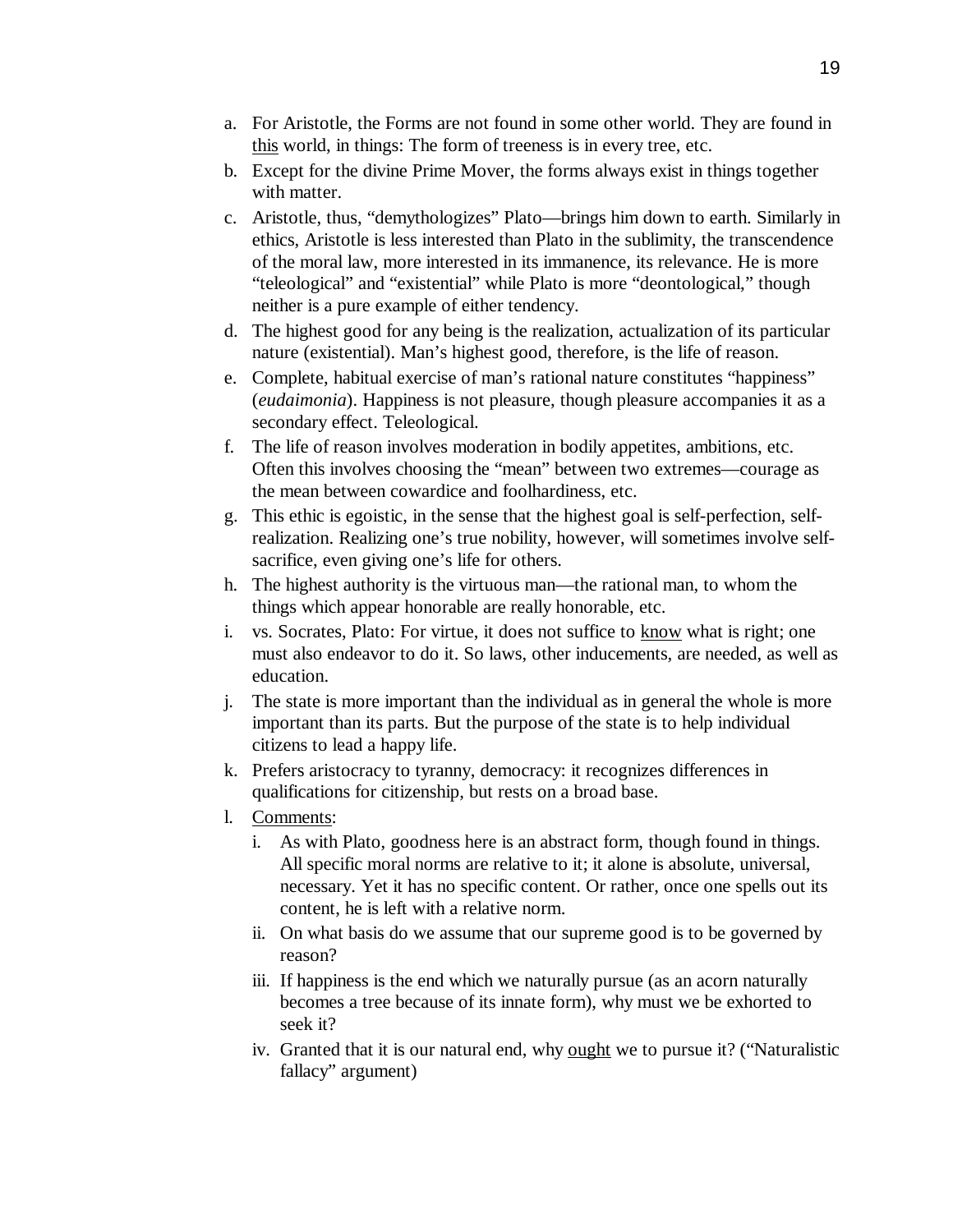- v. How are specific norms to be deduced from the concept of happiness? The relation of these is unclear in Aristotle. One ought to exercise moderation if one wishes to live a certain kind of life. But why ought one to make that choice? If one chooses otherwise, then other courses of action are more rational. Aristotle fails to recognize the presuppositions upon which his notion of "rational" is based.
- vi. There are some statist tendencies in Aristotle as in Plato, and for similar reasons (cf. above, 8.j.). Though he balances carefully the concerns of the state and the individual, the state in the end has the priority.
- 9. Early Teleological Theories
	- a. Cyrenaicism (Aristippus, b. 435BC): crude teleological ethics.
		- i. Highest good: greatest amount of pleasure and avoidance of pain.
		- ii. Best pleasures are the most intense; quantity, not quality, is the significant variable.
		- iii. Hegesius the pessimist: For most people, there is more pain than pleasure. The more we seek pleasure, the more we attain boredom and frustration. Suicide is the most rational course.
	- b. Epicurus (341-270): more sophisticated teleological ethics.
		- i. General philosophy: atomism; [cf. 5. above]. Epicurus modifies the traditional atomism by saying that atoms occasionally "swerve" from their vertical path. This swerve explains the formation of objects and human free will.
		- ii. All people by nature seek pleasure and avoid pain; therefore these are the goals of life; these are what we ought to do.
		- iii. Unlike the Cyrenaics, Epicurus distinguishes among the qualities of pleasure: We ought to endure short-range pains for long-range pleasures; we should prefer mental to physical pleasures, etc.
		- iv. To make such judgments, we need to know the causes of things. Philosophical contemplation, thus, is the highest pleasure (cf. Aristotle).
		- v. Society begins in a social contract—for mutual self-interest. There is no absolute justice apart from such self-interest.
		- vi. Laws are good if they are useful, if they protect, bring pleasure, etc. [Cf. sophists].
		- vii. One ought to avoid involvement in public affairs as much as possible.
	- c. Comments:
		- i. Same problems as in atomism, compounded by the notion of pure chance ("the swerve").
		- ii. Does everybody seek pleasure and avoid pain? What about self-sacrifice?
		- iii. Or do we simply define pleasure as "what anyone seeks"? Then we have a meaningless norm, as abstract as Plato's good.
		- iv. Granted that everyone does seek pleasure and avoid pain, why ought we? (Question of the "naturalistic fallacy").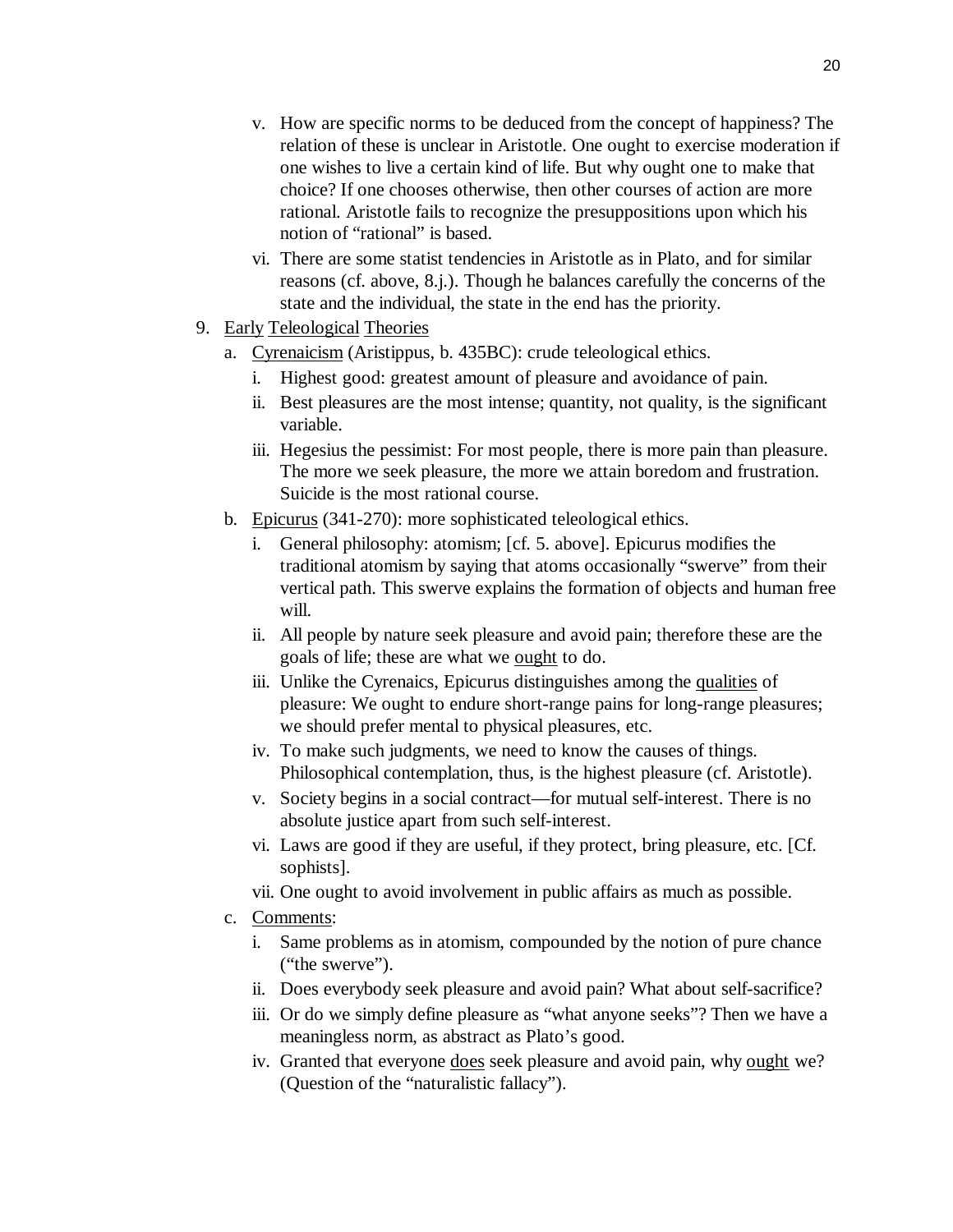- v. Determining what to do in any situation seems hopelessly complex. There are so many different kinds of pleasure and pain to be measured against one another. Further, one cannot measure any of them until one knows their effects indefinitely into the future. (What future pains and pleasures will there be if I choose  $X$ ?) The principle seems at first to be simple and practical, but on reflection it appears otherwise.
- vi. Note, then, the tension between the meaningless absolute [iii.] and the hopelessly disjointed particulars [v.].
- vii. Note also the lack of a revealed standard to set forth specifically and authoritatively the whole duty of man.
- viii. Social contract idea leads to a dialectic of anarchy and totalitarianism: Absolute right of private self-interest on the one hand and collective selfinterest on the other.
- 10. Early Deontological Theories
	- a. Cynicism (Antisthenes, d. 366BC)
		- i. Virtue is knowledge (Socrates), and is worthwhile for its own sake, apart from any pleasure that may attend it. Doing good to achieve pleasure is morally worthless.
		- ii. Man must, then, become independent of the desire for pleasure.
		- iii. The Cynics sought self-discipline, renunciation of possessions, even rejection of civilization.
	- b. Stoicism (Zeno of Citium, 336-264)
		- i. Knowledge is based on sense-perception, conceptualized so as to reflect the rational order of the world itself (*logos*).
		- ii. Form and matter, body and soul, are all material.
		- iii. God is the world-soul (pantheism).
		- iv. Determinism, fatalism, eternal recurrence. Freedom is rational selfdetermination (vs. Epicureans).
		- v. Man's goal: to act in harmony with the universal reason, to live according to nature. Self-realization.
		- vi. Pleasure, health, life, etc. are good only as they contribute to virtuous character. In themselves they are nothing.
		- vii. As there is one universal reason, there is one universal society of which all are members. Its laws are objective, universally binding (vs. Epicureans).

viii. All are brothers; all have equal rights.

- ix. We ought to sacrifice ourselves for the general welfare.
- x. It is our duty to participate in public affairs to promote the general good (vs. Epicureans).
- c. Comments:
	- i. Why ought we to live according to reason? Pleasure has been rejected as a motive. What other is there?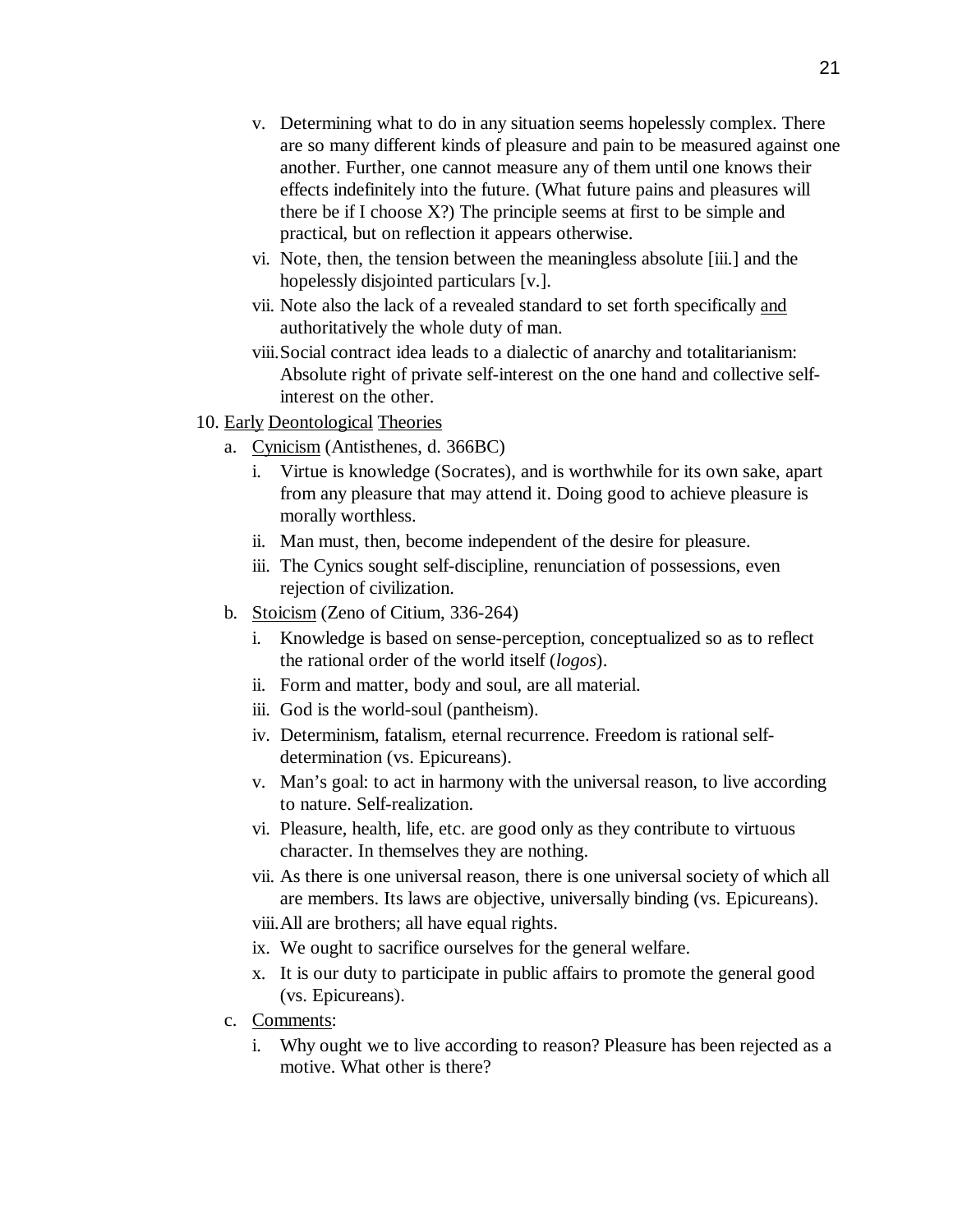- ii. Materialism, determinism, fatalism reduce ethics to physical, causal process. Cf. Milesians, Atomists.
- iii. What is the demand of reason? Any specific norm is relativized with respect to the general demand of rationality. Thus it is impossible to say specifically what reason requires.
- iv. Problems of philosophical empiricism, materialism, rationalism, pantheism.
- 11. Neoplatonism (Plotinus, 204-269 AD)
	- a. God is "the One" devoid of all plurality and diversity from which all reality emanates of necessity, like light from a lamp.
	- b. Man, therefore, is essentially divine. At one time he pointed toward God, contemplating the eternal mind (*nous*) in mystical intuition. He fell by directing his gaze toward the body.
	- c. Salvation comes through turning the mind away from sensuous life to thought, and thence to God.
	- d. Three stages of self-redemption:
		- i. Purification: moderation of impulses to the point of complete freedom from all sensual desire.
		- ii. Theoretical contemplation: Purification is only preparation for intuitive contemplation of ideas.
		- iii. Ecstasy: Transcends even the most exalted thought. Here one loses oneself entirely, becomes one with God.
	- e. Comments:
		- i. Philosophical monism and rationalism. In seeking exhaustive explanatory principle. Plotinus finds a God who is "beyond" all. He must be beyond everything in order to explain everything; but since he is beyond everything, nothing can be said about him. Classic picture of non-Christian transcendence.
		- ii. Non-Christian immanence: to the extent that anything is real, it is divine. To the extent that anything is distinct from God, it is unreal.
		- iii. Cf., therefore, earlier critique of religious ethical systems which annihilate ethical distinctions, persons, situations [(II.A.2.].
- 12. Transition to Modern Period
	- a. Since Medieval ethical philosophy is dominated by Christianity (with, to be sure, considerable synthesis with non-Christian thought), we will discuss them somewhat in connection with our exposition of biblical ethics.
	- b. The Renaissance marks a return to more unambiguous non-Christian patterns of thought:
		- i. Recovery of and admiration for Greek and Roman thought, apart from their use in the church's ideology.
		- ii. The spirit of autonomy over against all revealed truth.
		- iii. Liberation, therefore, from the restraints of the "Medieval synthesis" by which the relative rights of individuals, rulers, church, God had been understood with relative clarity. Two directions: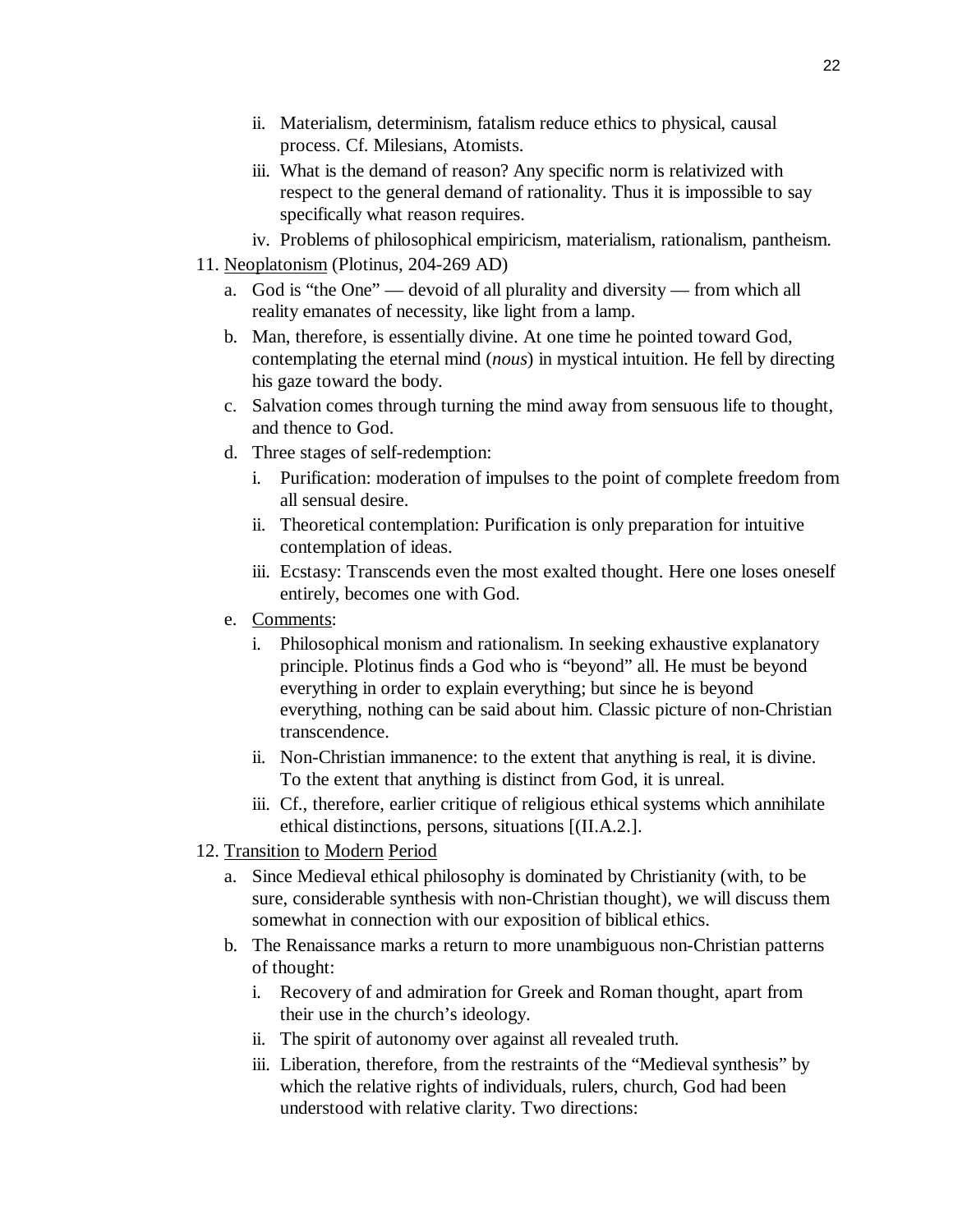- a) Individualism: authority derived from the individual person (nominalism - the many prior to the one).
- b) Absolutism: the unlimited power and authority of the sovereign (from realistic or nominalistic assumptions).
- iv. Influence of modern science and mathematics:
	- a) Reduction of all to physical causation.
	- b) Power of reason (unaided) to understand all phenomena of interest to science and philosophy.
- 13. Continental Rationalism (R. Descartes, 1596-1650; B. Spinoza, 1632-1677, G. W. Leibniz, 1646-1716)
	- a. Descartes wrote little directly bearing on ethics. He did develop a theory of the emotions in which the passions and their effects on the soul are described as stemming from physical causation and mental states. The soul has an inner satisfaction when it is virtuous, so that external influences have no troubling influence [Cf. Stoics]. Descartes maintained free will.
	- b. Spinoza's metaphysic culminates in ethics; the title of his major philosophical work is *Ethics*.
		- i. The overall system: rationalist, determinist, pantheistic in a way ("God or nature"), monistic.
		- ii. Ethics: egoism modified by rational judgment.
			- a) I have a right to do anything I have power to do.
			- b) But reason shows what is truly useful to me—rational contemplation, universal accord among men, knowledge of God ("God or nature," that is).
			- c) Hence social contract, voluntary relinquishment of natural rights for the sake of social existence.
	- c. Leibniz
		- i. General: the world consists of many indivisible, mind-like entities ("monads") which develop according to their own internal laws without mutual influence (some inconsistency here).
		- ii. Organisms, as opposed to other bodies, are organized around a "queen monad" or soul, with which they work in harmony.
		- iii. God is the supreme monad of the universe. His relation to the other monads is somewhat unclear.
		- iv. This is the best of all possible worlds. The evils are necessary to maximize the good. God could not have made a better world.
		- v. God and the other monads are bound by moral principles which are innate to them. Reason enables us to become conscious of them and to follow them, overcoming the corruption of evil appetites. "Intuititionism."
		- vi. Each monad is autonomous, constrained by nothing outside itself (free will); but it is fully determined by its own nature, which is programmed to operate in "pre-established harmony" with other monads (determinism).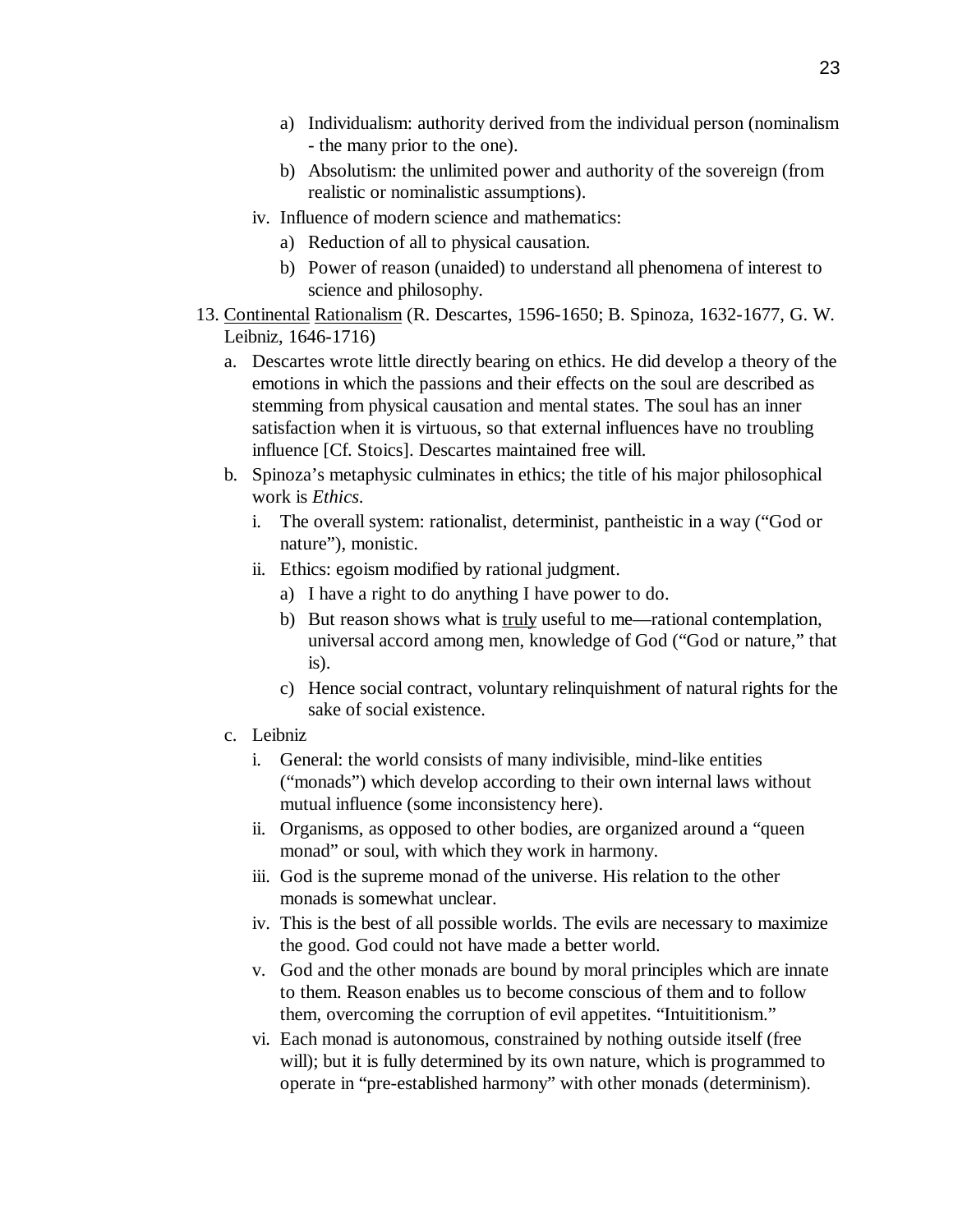- d. Summary: note rationalism, autonomy. Sin tends to be rationalized as mere failure to understand, inner conflict between reason and appetite.
- 14. British Empiricism
	- a. Thomas Hobbes (1588-1679)
		- i. Some rationalistic tendencies often separate him from the later "empiricists". The label does not matter much.
		- ii. Knowledge begins in the senses, but seeks the causes of things, universal and necessary properties.
		- iii. All can be explained as bodies undergoing various sorts of motion.
		- iv. Cf. Spinoza: We have the right to do anything that we are able to do.
		- v. Man by nature, thus, exists in a "state of war" with all others. In such a state, "justice," "law" have no meaning. But in that state, man cannot preserve himself.
		- vi. Thus man relinquishes his natural right, agrees to claim only equal liberties with others, for the sake of self-preservation.
		- vii. Once such a covenant is made, it must be enforced by threat of punishment; else the state of war remains. Hence the commonwealth.
		- viii. Sovereignty, once conferred by majority agreement, is absolute, though the right to self-preservation is inalienable.
		- ix. Moral philosophy discovers the laws of mankind's self-preservation (natural laws, divine laws).
		- x. Comments:
			- a) Note deviations from Scripture: man's fallen state Hobbes calls natural, man's autonomous selfishness is called natural right, all obligations are bestowed by autonomous man.
			- b) Note anarchy (the natural state, which is always the basic state) and totalitarianism (the absolute sovereignty of the commonwealth).
	- b. John Locke, 1632-1704
		- i. Empiricism: the mind begins as a blank slate (*tabula rasa*), learns through experience. All knowledge is merely probable (irrationalism), but the principles of reason are more certain than any other alleged knowledge, such as revelation (rationalism).
		- ii. No free will, but the person is free from external constraint.
		- iii. No innate moral truths (as in Leibniz, e.g.). Moral knowledge is inculcated by parental and other teaching.
		- iv. This teaching, in turn, derives from the experience that virtuous conduct brings pleasure and vicious conduct brings pain.
		- v. Divine law, civil law, and "law of opinion" (informal social sanctions) enforce these rules with appropriate punishments.
		- vi. Man by nature can do as he sees fit, and is obligated not only to preserve himself, but others also, insofar as his own preservation is not endangered.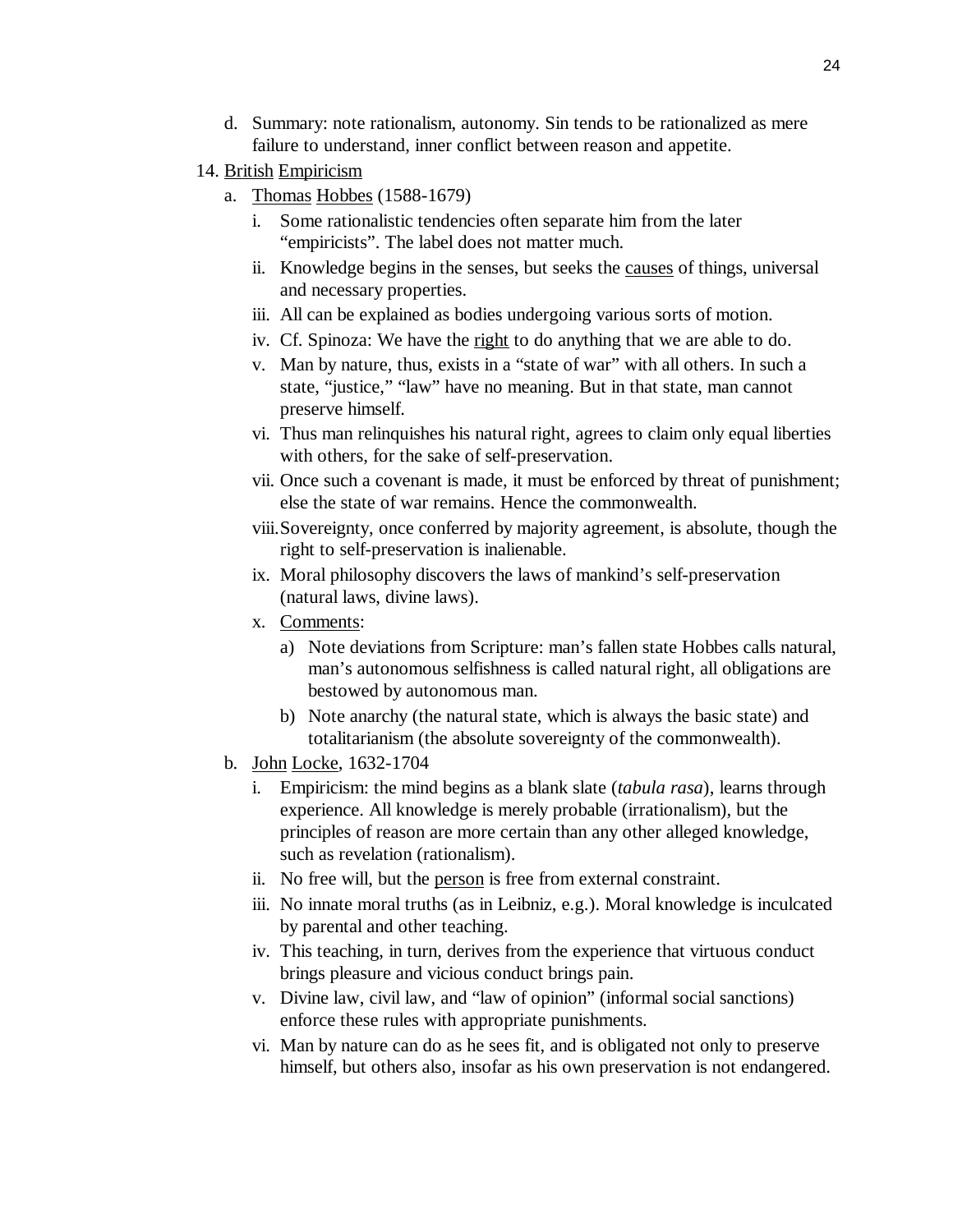In the state of nature, he may and ought to punish violations of this principle by others.

- vii. The state of nature, therefore, is not a state of war as in Hobbes. It can be peaceful, kindly. But it lacks an established, known law and generally acknowledged, impartial authority. Hence: the social contract.
- viii. The power of society extends no farther than necessary for protection of life, liberty, property, and no farther than is determined by the consent of the governed.
- ix. Thus absolute monarchy is wrong; and even the legislative system must be kept from capricious and arbitrary power, though it is always superior to the executive. And the people are superior to the legislature.
- x. Comments:
	- a) Note autonomy of the people, ultimately of the individual. Revelation plays a subsidiary role.
	- b) The derivation of rights and responsibilities on the basis of Locke's empiricism is dubious. "Naturalistic fallacy."
- c. Later Empiricists
	- i. George Berkeley (1685-1753) said little of note in the field of ethics.
	- ii. David Hume (1711-1776)
		- a) Developed empiricism to the point of skepticism on various matters. He denies "necessary connection" between cause and effect, but remains a determinist because of the "constant conjunction" observed between causes and effects.
		- b) One major contribution to ethics is his argument on "ought" and "is," for which see G.E. Moore, below.
		- c) He was skeptical on the notion of a "social contract" as the basis of government.
		- d) He bases all ethical judgments on feelings of approbation and disapprobation. But this destroys normativity.
	- iii. See Mill below in the discussion of nineteenth century utilitarianism.
- 15. Jean Jacques Rousseau (1712-1778) "Romanticism"
	- a. Deistic religion, demonstrable by reason, but based on feeling—a matter of the heart, not the head.
	- b. By nature, man is innocent and good (the "Noble Savage"). Ethics, like religion, is essentially the outworking of the good will, the good feelings that we have toward one another (existential perspective).
	- c. By nature, all are equal.
	- d. Evil comes through social institutions (such as property), corruption of our natural feelings through civilization. (Note reversal of the evaluations of Hobbes.)
	- e. Though we cannot eliminate social institutions, we ought to purify them by cultivating natural feeling.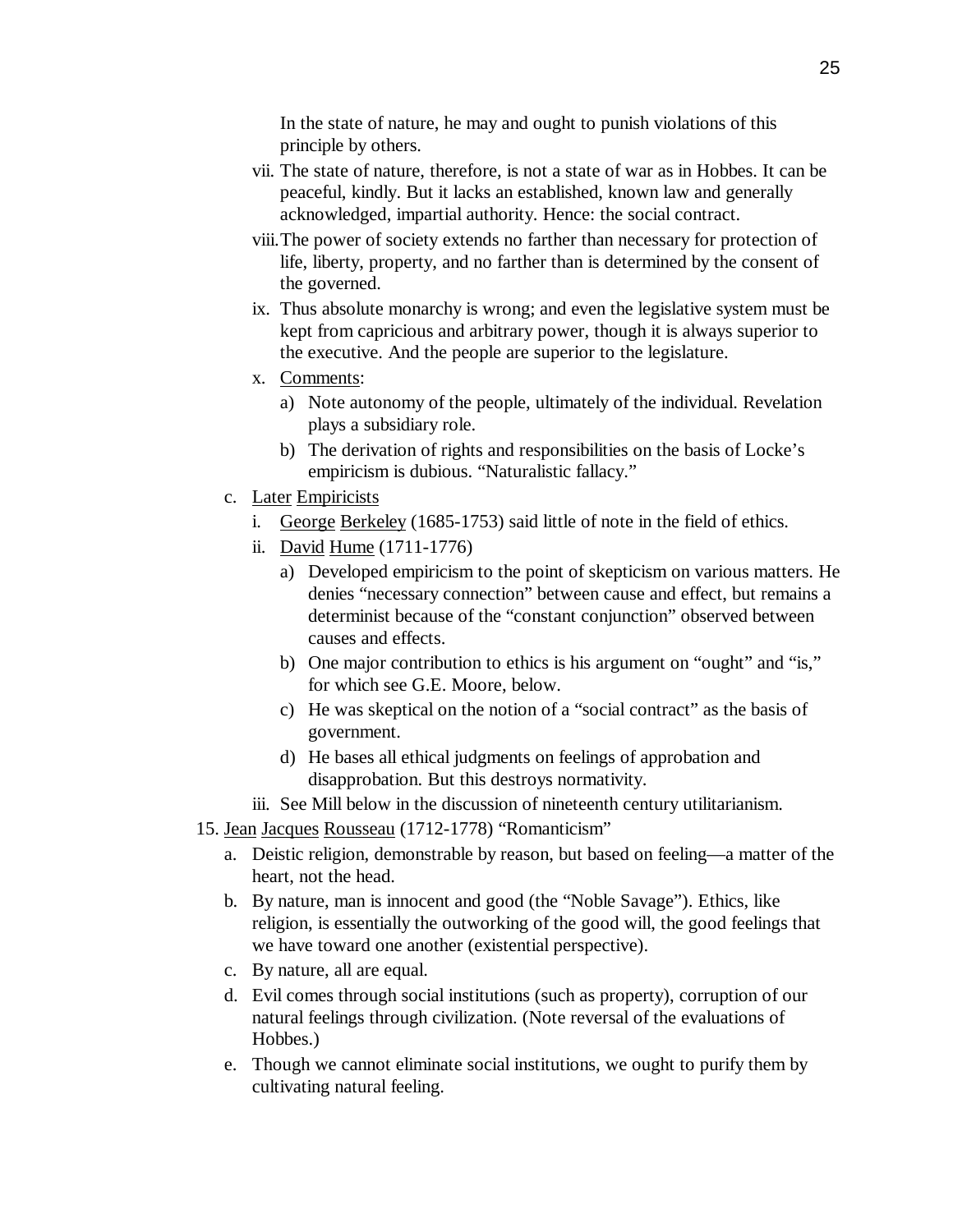- f. Civil states ought to be based on the will of all the people, not merely the bourgeoisie, but also laborers and peasants.
- g. Freedom lies in obedience to self-imposed law. We must learn to conform our desires to the "general will" which alone is ultimately authoritative.
- h. Comments:
	- i. Note extreme egalitarianism, coupled with totalitarian tendencies. Much of this influences Marxism and other later thought.
	- ii. Note denial of the doctrine of the Fall, the autonomous authority of the masses.
	- iii. Note attempt to do justice to the positive role of feeling. In some ways this is good (cf. existential perspective); but an ethic based on autonomous feeling alone loses normativity. Cf. above under Hume.
- 16. Immanuel Kant (1724-1804)
	- a. Recall phenomena / noumena distinction: the world of appearances (exhaustively knowable) vs. the world as it really is (utterly unknowable).
	- b. Despite the skepticism implicit in the above distinction, Kant defends science and mathematics by basing them in categories which the mind imposes upon its experience. Similarly in ethics, Kant derives moral truth from the autonomous moral self.
	- c. Kant is one of the purer examples of deontological ethics. There is also a large element of "existential" ethics in Kant, due to the role played by the moral self. At any rate, he has little sensitivity to the concerns raised by teleological ethics, little appreciation for the situational perspective.
	- d. He argues that the only thing that is good unequivocally, i.e., good at all times and places, is a good will.
	- e. A good will is a will which does its duty for duty's sake—i.e., neither from personal inclination nor for its own benefit (here Kant's deontologism comes to the fore.)
	- f. Duty always involves obedience to a categorical imperative.
		- i. The categorical imperative is distinguished from hypothetical ("if . . . then . . . .") imperatives, e.g., "If you want to build a cabinet, you must have nails," or even "If you want happiness, you must keep your promises."
		- ii. If morality were derived from merely hypothetical imperatives, in Kant's view, it could not be absolutely and universally binding, for it would be subject to conditions that might or might not exist.
		- iii. Therefore duty is not derivable from experience, any more than the basic truths of mathematics and science are so derivable. Like them, the truths of ethics are based on synthetic *a priori* judgments—judgments held prior to experience.
	- g. An ethical principle is categorical if it is meaningful for someone to will its universal application.
		- i. Example: you cannot will that everyone should make lying promises. If everybody did, no one would believe anybody, and thus the whole concept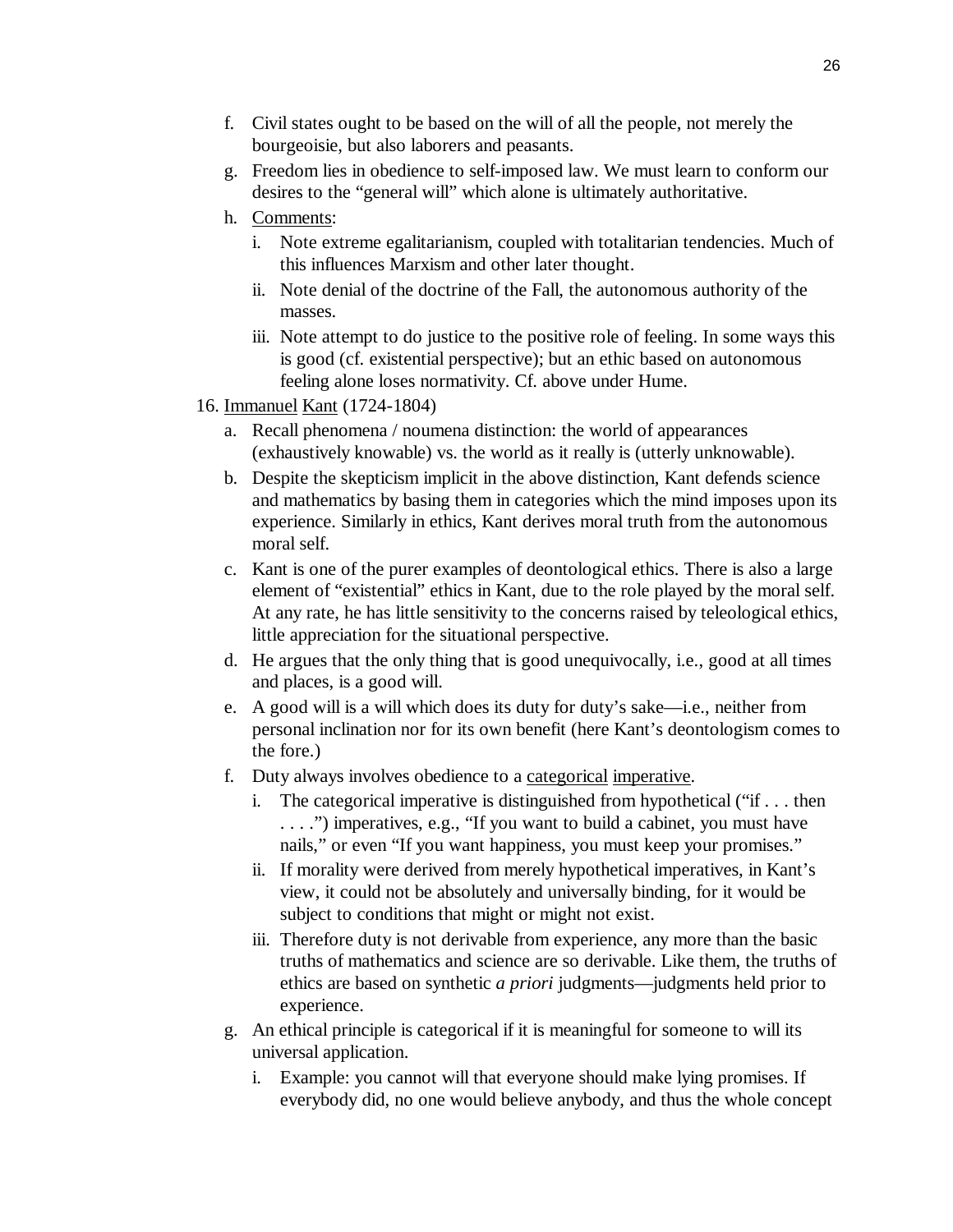of a promise would become meaningless. To make a promise while rendering meaningless the whole concept of promising is contradictory.

- ii. Nor can you will universal cruelty, for this would involve willing cruel treatment for yourself, desiring the undesirable, which is a contradiction.
- iii. Summary: Act so that you can want everybody to follow the principle of your action.
- iv. Another Summary: Act so as to treat each rational creature as an end in itself, not merely as a means. (It is contradictory to want this for yourself while denying it to others.)
- v. A Third Summary: Act so that your principles could be used to govern the whole universe of rational persons.
- h. Autonomy of ethics: In ethics, the self acts as an autonomous legislator [cf. g.v.]. The moral law is essentially self-imposed.
- i. Implications of ethics:
	- i. Since the ethical self is autonomous [h], and since obligation implies ability, we may assume that the moral self is free. This fact cannot be proved, for in our experience (phenomena) all events are caused. But the nature of morality leads us to suppose that freedom exists in the real (noumenal) world.
	- ii. God and immortality: Reason teaches that the good will deserves happiness. Since virtue and happiness are not always linked in this life, there must be a perfectly good, wise and powerful being who apportions fitting rewards and punishments in a later life. A future life is also needed so that the end of morality, the attainment of holiness, may be achieved. God and immortality, like freedom, are not known to exist, only supposed.

### j. Comments:

- i. Note sharpness of difference with Christianity
	- a) Autonomy of the ethical self—both freedom from causation and ultimate ethical authority.
	- b) God is not the ultimate authority of ethics, but the one who rewards those who obey their own autonomous will.
	- c) We do not even know that God exists, and Kant's system does not require the existence of God.
	- d) Kant's formulations and language suggest that the moral self ought to act self-consciously as if he himself were God—"legislating" principles not only for himself, but also for the whole universe of rational beings (implying omniscience).
	- e) In Christian ethics, we are not called to do our duty merely for the sake of duty. Self-interest, gratitude, love, etc., are also legitimate motives for ethics.
- ii. The problems of Kant's overall dialectic (phenomena / noumena) invalidate his ethics as well. If the noumenal world is wholly unknown, then it cannot even be said to exist. If it does not exist, then it calls in question even our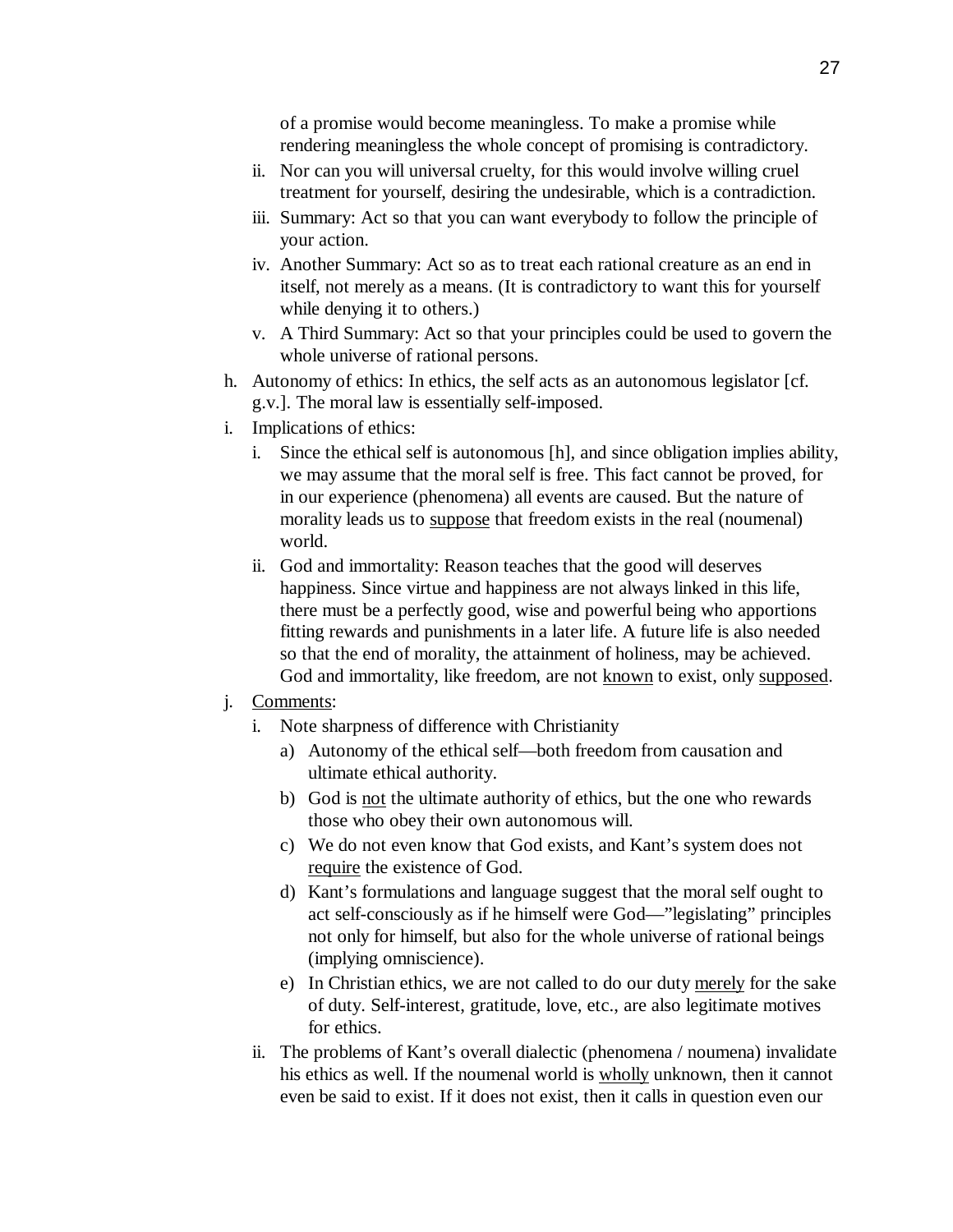knowledge of phenomena (what are the phenomena really like?). If it does not exist, then there are no limits on reason at all, no means of restraining speculation.

- iii. At best, Kant provides a law without a gospel [cf. II.A.3)]—a norm without power to make us obedient.
- iv. Kant makes arbitrary assumptions all along the line without nearly enough argument to sustain them:
	- a) that only actions are right which are done for duty's sake,
	- b) that categorical duties can and must be derivable from the principle of universality alone
	- c) that morally right acts are always acts which are derived from universal principles, etc.
- v. Unclarity of the categorical imperative.
	- a) In one sense, I can will, meaningfully, without contradiction, that everyone wear brown shoes. Does that mean that we have a duty to wear brown shoes? If so, may any number of trivial duties be derived from the categorical imperative?
	- b) I can also will, without obvious problem, that everyone refuse to wear brown shoes. Does the categorical imperative, then, lead to contradiction?
	- c) I can also justify obvious sins by careful phrasing: I can will that anyone with my name and social security number may steal (the "anyone" makes it a universal principle).
	- d) Is there some special kind of contradiction created by the above examples? It is not always clear what Kant regards as a contradiction.
- vi. Kant intends his categorical imperatives to be strictly non-empirical and in particular not derived from the consequences of actions. But how can we tell whether keeping promises is a universal duty [above, g.i.] unless we know the consequences of not keeping promises? Is Kant, then, in a roundabout way, telling us after all to judge our actions by their consequences? Is it possible to have deontology without some teleology?
- vii. Another way to put this point: We don't really know what a promise is, apart from its applications. We don't know the universal without the particulars. But we observe the applications, the particulars, in experience.
- viii. Summary: The absoluteness of Kant's norm is empty; it says anything we want it to say, and it says nothing. The immanence of the norm, the autonomy of the moral self, also lets us do whatever we want, provided that reason guides. Kant has failed to establish any principle which obligates us to transcend self-interest.
- 17. Idealism (Fichte, Schelling, Hegel, Green, Bradley, Bosanquet, Royce, Blanshard).
	- a. Rejects the Kantian noumenal ("thing-in-itself"). All of reality is interconnected in such a way as to be knowable by man.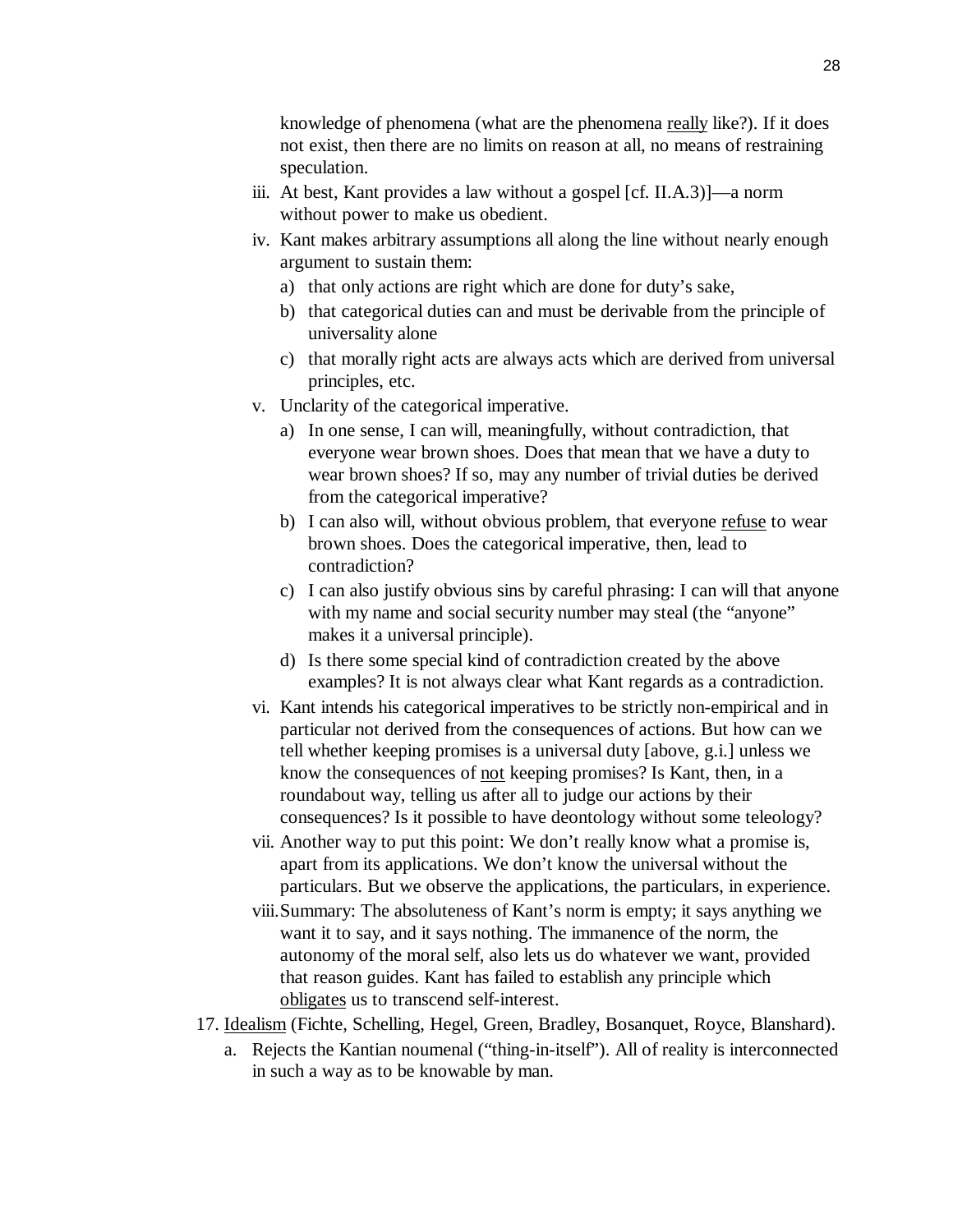- b. Morality is irreducibly personal. Only persons have obligations, obey or disobey.
- c. In ethics, then, one is concerned primarily with developing that innate moral character. How one changes the world or relates to abstract principles are secondary considerations. When I paint a fence, what I'm really seeking is inward, satisfaction in completing a task.
- d. Ethics, therefore, is essentially self-realization. (Cf. Aristotle). When we make a moral decision, we are seeking not so much to change the world as to change ourselves, to express ourselves in some way. As in Kant, the only unequivocal good is the good will.
- e. Unlike Kant, though, idealists see the good will not as looking toward its duty in the abstract, but also as taking into account its inclinations and environment.
	- i. Would a truly good will ignore the consequences of its actions upon others and upon the environment?
	- ii. Why must duty always be set over against inclination? Is it not better to enjoy doing good than to do it merely for duty's sake?
	- iii. Self-expression cannot be fulfilled unless external and internal barriers are removed.
- f. Self-realization, then, involves relating oneself to the whole universe, to the "universal reason".
	- i. Individual and universal will are one. In willing the will of the universal reason, I am willing my own will,, and thus am free.
	- ii. Freedom, then, involves absolute submission to the state and to the duties of my "station in life".
- g. Wars are essentially conflicts of ideas. The stronger inevitably win out in the long run.
- h. Comments:
	- i. A more balanced approach than many secular systems.
	- ii. Here, as in Kant, the self is an autonomous moral legislator.
	- iii. Since the moral self is ultimately one with the universal reason (God, the absolute), the moral self is deified in idealism.
	- iv. For idealism, we cannot know particular duties without relating them to the whole universal process. Thus we must be either omniscient or incapable of moral choice.
	- v. The doctrine of submission to authority [f.ii.] and the inevitable triumph of right ideology [g] suggests a kind of fatalism that is damaging to ethical motivation.
	- vi. The concept of war and political change [g] suggests that might makes right when motivated by superior ideology. One who is right can do anything he likes.
- 18. Karl Marx (1818-1883)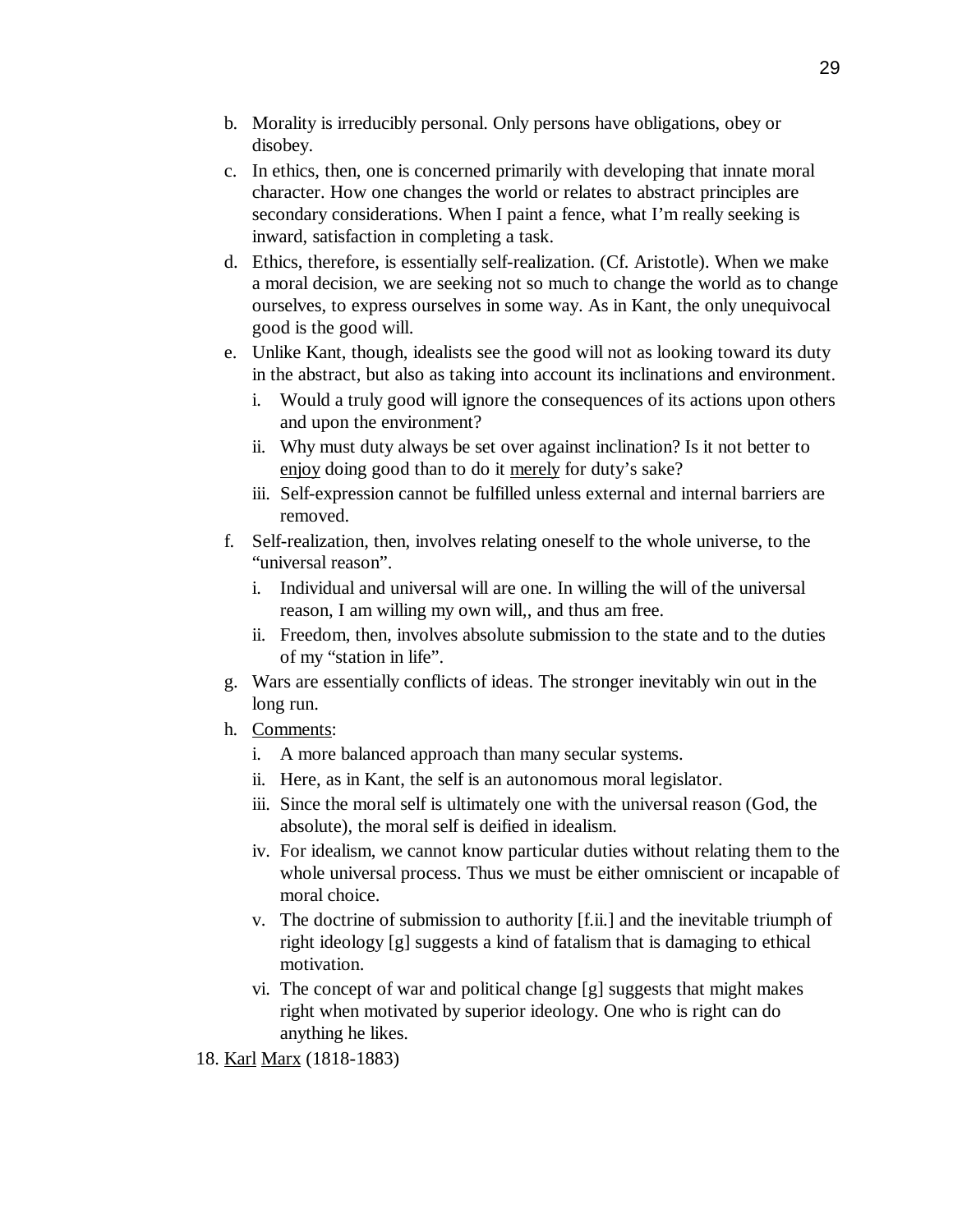- a. The most basic forces in history, to Marx are not ideas, as Hegel thought, but economic relationships, specifically "relations of production" (relations between owners and workers).
- b. The duality between owner and worker inevitably produces class struggle, since the interests of the two groups are incompatible.
	- i. Owners inevitably accumulate capital at the expense of the workers, who get poorer and poorer.
	- ii. The discrepancy provokes revolution of the lower class against the higher class, which in turn produces a new social order.
	- iii. Master-slave, Lord-serf, bourgeois-proletariat: past stages.
	- iv. The communist revolution seeks to bring about a dictatorship of the proletariat, and hence ownership of the means of production by the worker-state.
	- v. The ultimate goal is the classless society in which the state "withers away", no longer needed.
- c. Ethical systems attempt to justify interests.
	- i. The upper class advocates and imposes standards that rationalize and promote its goals.
	- ii. As the exploited class becomes self-conscious, it develops its own revolutionary morality. "Good" is what promotes the revolution; "evil" is what hinders it.
	- iii. In the dictatorship of the proletariat, "good" is what promotes progress to the classless society; "evil" is what hinders it.
- d. As the interests of one's class change, so morality changes. What is "good" today may become "evil" tomorrow.
- e. Christianity (and other religions) represent ideologies concocted to keep the workers in their place, to make them satisfied with their lot. Even the more "prophetic" moralists do more harm than good, since they postpone the revolution by kindling false hopes of reform.
- f. Comments:
	- i. Good insights into the process by which the poor are exploited in the fallen world. Traditional aristocracies are the best example, but to some extent western nations also stack the deck against poor and laboring people.
	- ii. Confidence in the proletariat as revolutionary force, utopianism, often criticized by contemporary Marxists.
	- iii. Ethical relativism in Marxism as among the Sophists [6., above]: "Justice is the interest of the stronger."
		- a) This blunts the force of the Marxist critique of exploitation. If the "justice" demanded by the Marxist is simply a justice promoting his self-interest, why should his critique be listened to by anyone else.
		- b) The rejection of any objective meaning to "justice," together with the impassioned use of the rhetoric of justice, shows the inseparability of relativism and absolutism, rationalism and irrationalism. To the Marxist,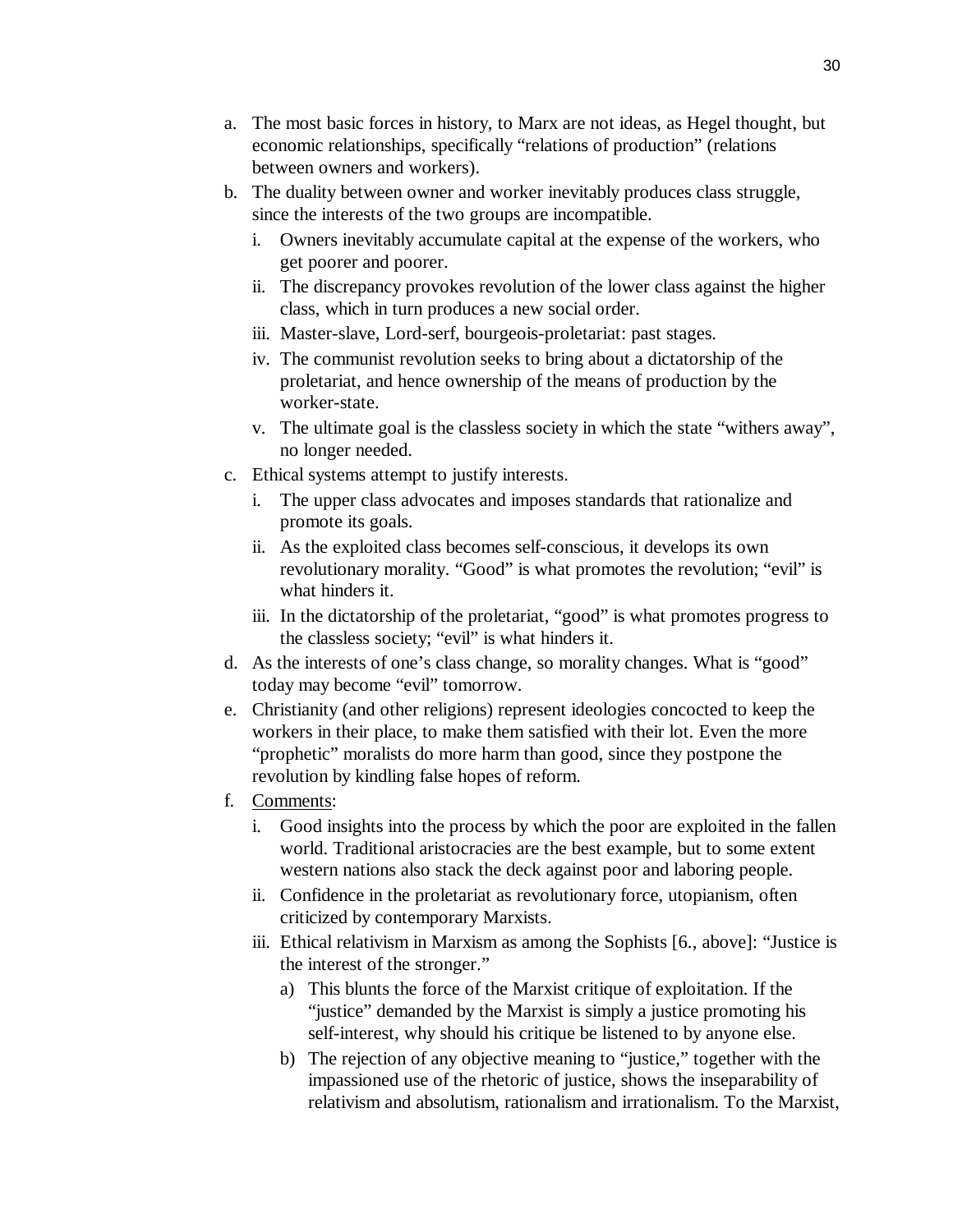the ethic autonomously developed by his class-interest is the only ethic, the absolute presupposition.

- c) In the final analysis, no ethical norm. Man does what is right in his own eyes, and gives himself pseudo-absoluteness.
- iv. Here as in idealism, might makes right. And unlike idealism, the progress of might in history is not accompanied by an objective process of thought; so the process is irrational.
- v. The pseudo-absoluteness of class values leads to totalitarianism; the prominence of economics over thought leads to cultural impoverishment.
- vi. The lack of private economic incentive also feeds the totalitarian impulse: if people don't want to work, they must be forced to.
- vii. We shall see that the biblical model of society is neither *laissez-faire* capitalism (with unrestricted accumulation of capital) nor totalitarian Communism. Exploitation of the poor is not only preached against in the Bible; there are institutional structures which, properly engaged, prevent such exploitation while maintaining a overall free society.
- 19. Friedrich Nietzsche (1844-1900)
	- a. Man's most basic desire is not pleasure, but power—its possession and creative exercise. The 'will to power" is the basic drive to which all others are reducible.
	- b. Moral codes are subordinate to the will to power. They are developed out of the customs of social groups seeking to keep and increase power.
	- c. Christianity is essentially a "slave morality"—arising from the self-interest of the weak and oppressed, from the secret hatred and envy of those more favored (*ressentiment*).
		- i. It is therefore dishonest, because while professing love it is built upon hatred.
		- ii. It favors the weak and there impedes the production of truly superior beings. Nietzsche finds this contemptible.
	- d. Nietzsche favors a stance "beyond good and evil," being honest and joyful about the will to power, recognizing that God is dead and that morality must be built upon against without him.
	- e. Comments: Nietzsche is similar to Marx in his view that moral ideas are built on the self-interest of social groups. His atheism and acceptance of nihilism have been influential upon the existentialists.
- 20. Utilitarianism (Jeremy Bentham, 1748-1832), John Stuart Mill, 1806-1873)
	- a. Utilitarianism is a frankly teleological system, founded (like ancient Epicureanism) on the premise that pleasure is the supreme good.
	- b. It differs from Epicureanism chiefly in that it states as the goal of ethics not only the pleasure of the individual, but the "greatest pleasure for the greatest number." For Bentham, this broader goal is a consequence of individual selfinterest. For Mill, it is based upon the social instinct in mankind.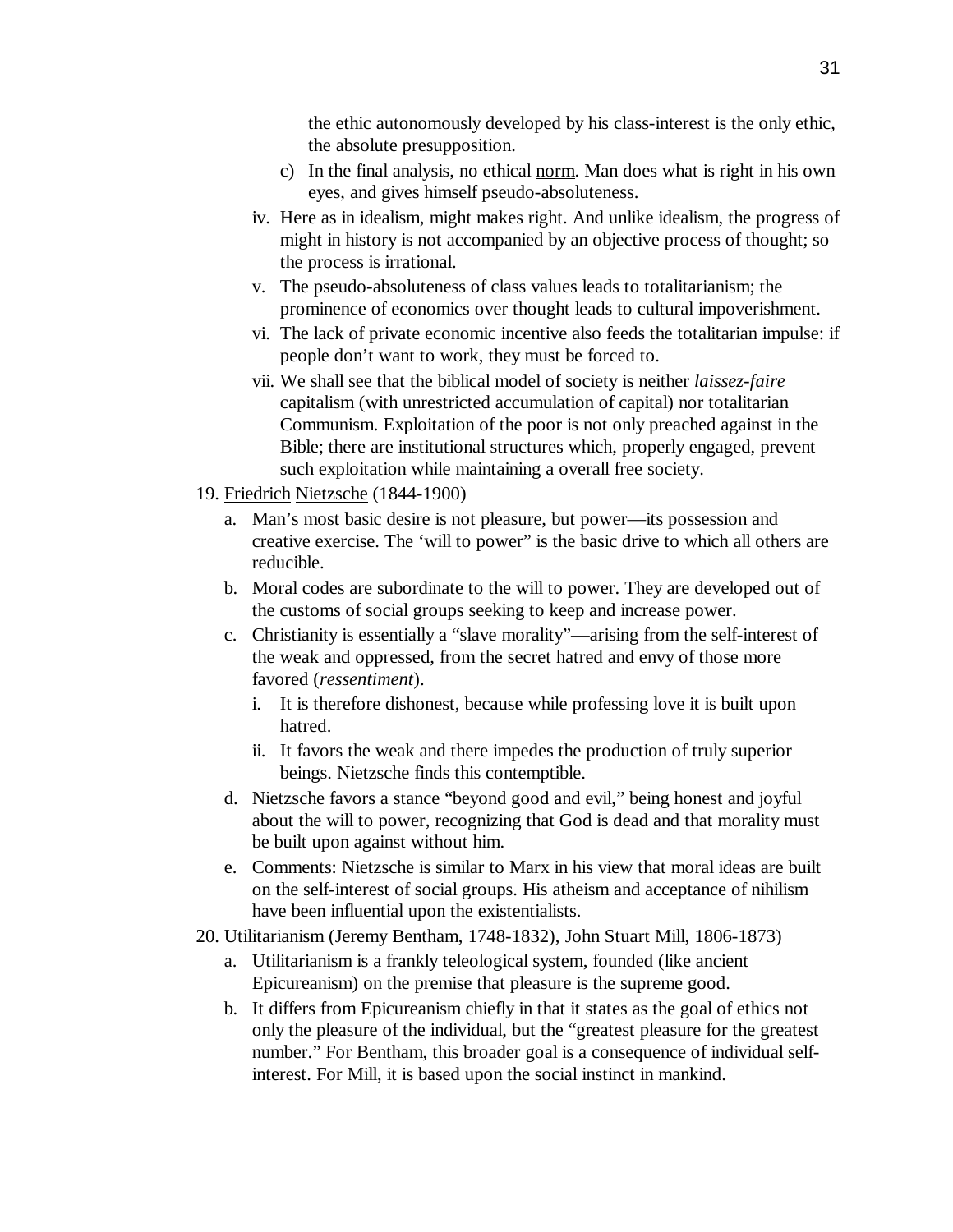- c. Bentham measures pleasures in mainly quantitative ways, s did the ancient Cyrenaicists. Mill distinguishes various qualities of pleasure, as did Epicurus.
- d. In theory, utilitarianism is a simple, practical system. There is one principle the greatest pleasure for the greatest number. A good act furthers that principle; an evil act impedes it. One may, then, simply "calculate" the goodness or badness of an act by calculating the pleasures and pains produced by it. The "hedonistic calculus."
- e. Act (Bentham) vs. rule (Brandt) utilitarianism (Mill is intermediate): should the principle of utility be applied to particular acts, or to rules?
- f. Utilitarianism has had considerable influence upon legislation.
- g. The democratic process encourages utilitarian thinking to some extent. It is tempting to think that quantities and qualities of pleasures can be measured by votes and polls.
- h. Comments:
	- i. Both Bentham and Mill assumed as a matter of course that everyone by nature seeks pleasure and flees from pain. But is that true? People do sometimes sacrifice themselves for others. Cf. Nietzsche who argued that power was more central than pleasure.
	- ii. One way to overcome the above objection is to define pleasure as "whatever someone seeks," whether it be ice cream or a martyr's death. That introduces a circularity into the system. (Pleasure is what we seek. Anything we seek is pleasure.) More seriously, the circularity leaves unclear just what we are trying to calculate when we seek to calculate pleasure.
	- iii. Even if we do seek pleasure and avoid pain in some intelligible sense, does this imply that we <u>ought</u> to? ("Naturalistic fallacy" question.)
	- iv. Even if we seek pleasure for ourselves, is it obvious that we seek it for others? Is it obvious that we ought to seek it for others?
	- v. The principle of utility is, in the end, like Kant's categorical imperative, an "empty," contentless norm, which gives no ethical guidance, but which relativizes all concrete decisions. Thus it leaves us free to what is right in our own eyes—to be autonomous. In effect, utilitarianism tells us that we ought to seek whatever we seek.
	- vi. It seems that maximizing happiness is always right. But is it? What if the majority in a country would take great pleasure in the murdering off of a minority? Sidgwick, a later utilitarian, dealt with this problem by adding a new principle to the utilitarian scheme, a principle of "justice," equal distribution of happiness.
		- a) But this principle has no basis in the overall utilitarian system.
		- b) It is certainly not intuitively obvious. Many people prefer freedom of opportunity to the forced equal distribution of benefits (capitalism vs. socialism).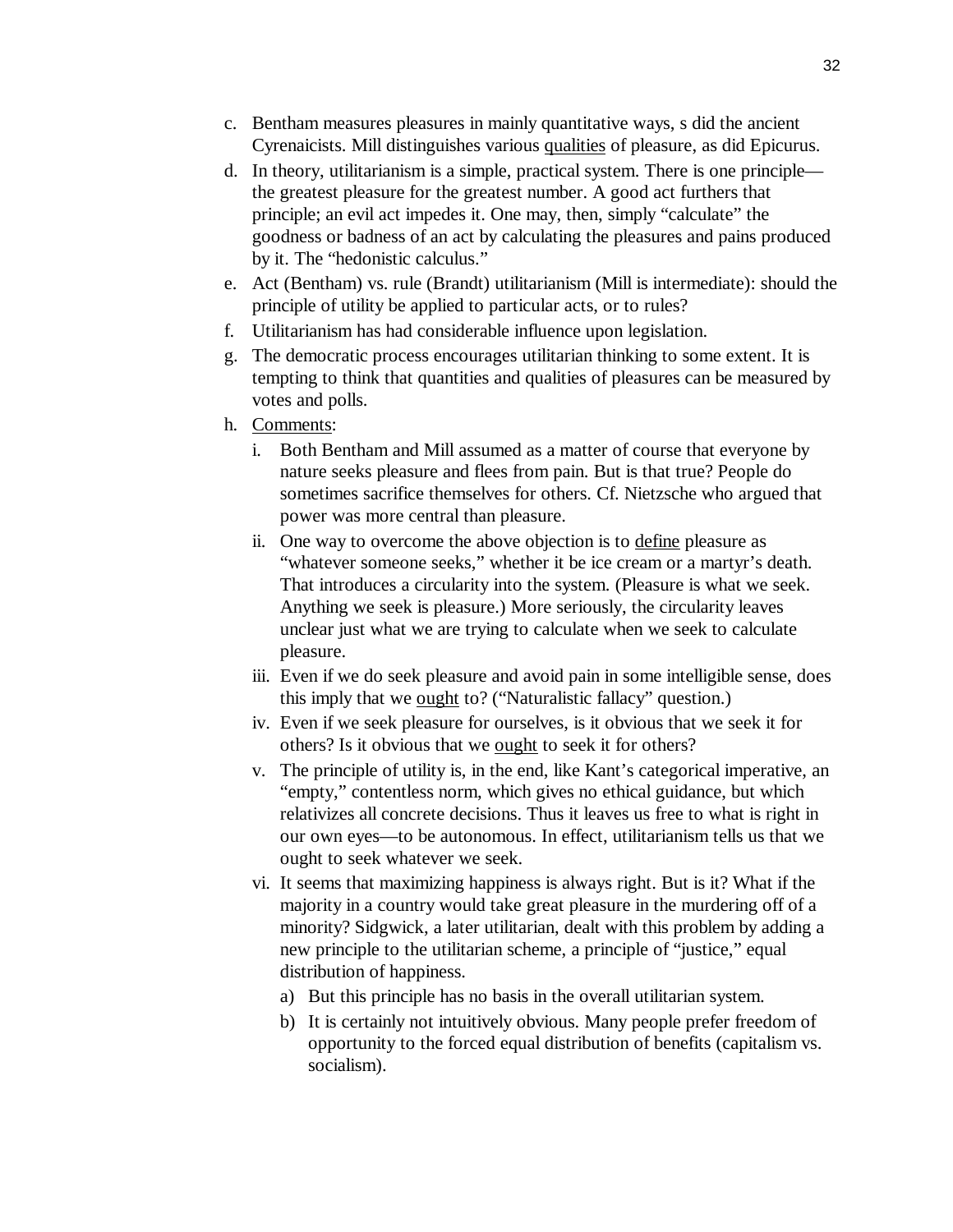- vii. The difficulty of calculating the pleasures and pains produced by an act is so enormous as to require virtual omniscience.
	- a) There are so many kinds of pleasure and pain.
	- b) Most pleasures are not easily measurable at all, because many are not simple body sensations.
	- c) To complete the calculation, one would have to trace the effects of an action into the indefinite future, throughout the universe.
	- d) Note then, as in Kant, Hegel, the ethicist acting as if he were God.
	- e) The discussion between act- and rule- schools reveals another problem: that the kind of behavior that brings the most pleasure as an individual act may not maximize pleasure when made into a general rule. (Cf. Kant's insistence that moral principles be generalizable.)
- viii. Summary: The principle of utility, therefore, provides no concrete ethical guidance at all. Its meaning is unclear, its justification weak, its implementation impossible. Empty transcendence, relativistic immanence.
- 21. Intuitionism (G. E. Moore, 1873-1958, H. Prichard, W. D. Ross)
	- a. Moore agrees with the utilitarians that the good is something beyond us, objective to us, not a quality of the will or mind as in Kant and the idealists. However, he agrees with Kant that the sublime, unique quality of the moral law cannot be derived from sense experience.
	- b. Goodness, according to Moore, is indefinable. It is not pleasure, because it always makes sense to ask whether a pleasure is in fact good. All other definitions of "good" similarly fail, including definitions in terms of God's will. ("The open question argument").
		- i. Reply: Definitions are of many different kinds and serve many purposes. If indeed a definition must reproduce exhaustively all the meaning and connotations of the term it defines, then of course "goodness" is indefinable. But so is every other term on that basis. But definitions ordinarily claim to be no more than a guide to usage. Moore has not shown that goodness is indefinable in that sense.
		- ii. Reply 2: It seems that we can always ask whether pleasure, God's will, etc., are in fact good, because our age is in great confusion about the basis of morality. If everyone agreed that pleasure was the highest good, it would not make sense to ask if some pleasure were good. Same for the will of God.
		- iii. Reply 3: It is sometimes suggested that if we define the good as God's will, it is then meaningless to say that God's will is in fact good. (If I define "shortstop" as "whatever I am," then the assertion that I am a shortstop becomes true, but misleading and trivial.) Answer: such problems arise in the case of definitions which misuse language. It is not such a misuse to speak of God as the standard of goodness; rather this definition is required by revelation.
	- c. Not only is goodness indefinable, according to Moore, but it is impossible to derive such goodness from any "natural" state of affairs. Moore accepts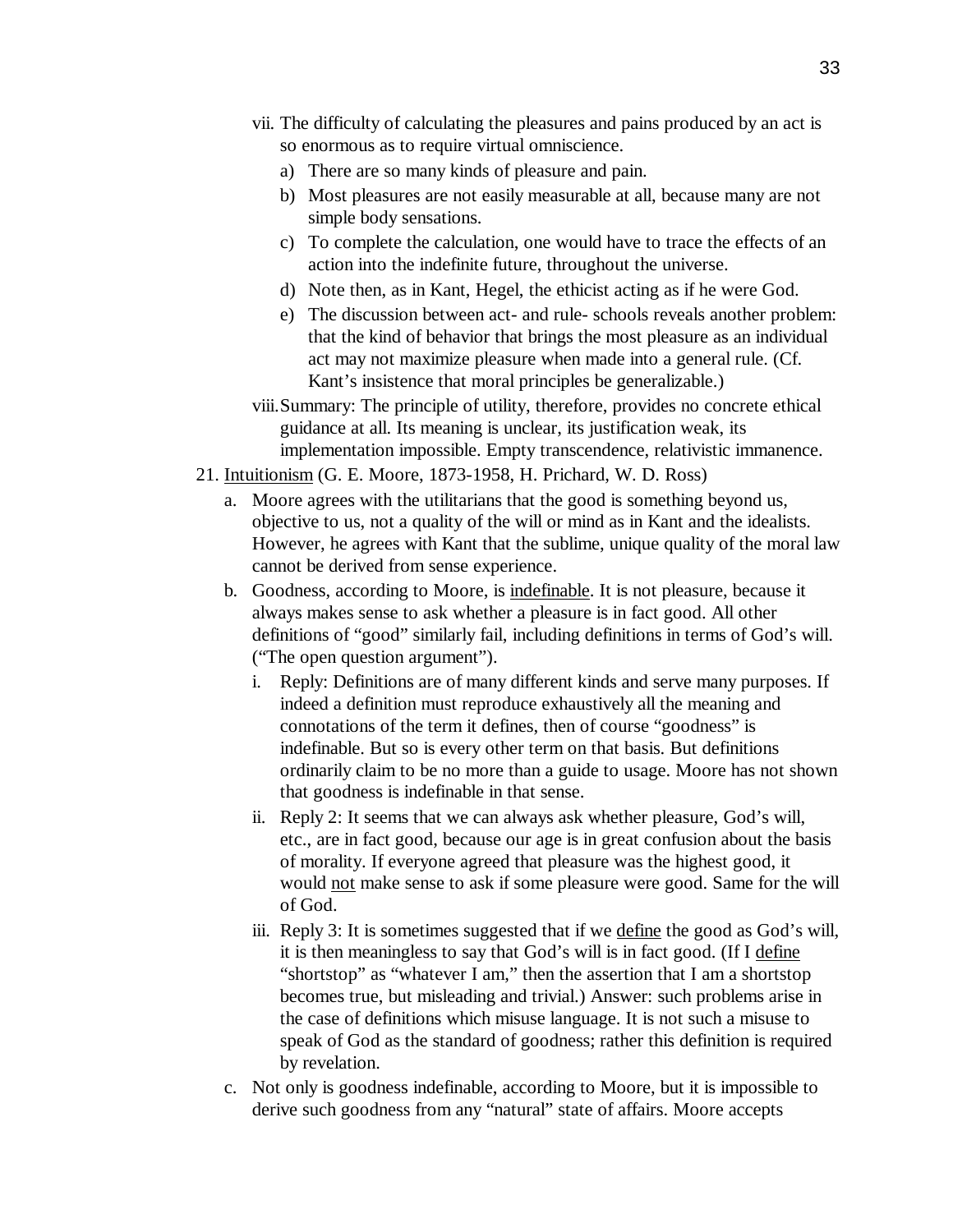Hume's argument that "is" does not imply "ought". "Naturalistic fallacy" is his name for the mistake involved.

- i. Moore never clearly defined what he meant by "natural" in this context.
- ii. Moore's only ground for the distinction between "natural" and "nonnatural" was intuition; but the distinction is supposed to be the ground for the appeal to intuition (see below).
- iii. The "naturalistic fallacy" is a fallacy only if indeed goodness cannot be defined in terms of natural properties; but Moore has not shown adequately that these assumptions are true.
- iv. Nevertheless, the argument about the naturalistic fallacy is important. A system of ethics does need to show why its observations yield moral conclusions. It is, e.g., proper to ask a utilitarian why we ought to seek pleasure, even granting that we do.
- d. Since goodness is not defined by or derived from any "natural" state of affairs, it is to be regarded as a "nonnatural" property of various states of affairs, simple and unanalyzable (because not definable).
- e. This nonnatural property is discovered by "intuition".
	- i. Moore is not clear as to just how this is done. He speaks of holding something before the mind, contemplating it, identifying it as good or bad.
	- ii. Is this merely another kind of experience, by which we perceive special "is" factors from which "oughts" may be derived?
	- iii. At any rate, it seems to remove goodness from the area of that which is publicly discussible. It is hard to imagine how anyone could argue that something is good. But if such arguments are impossible on Moore's view, he would seem to be doing injustice to common sense.
	- iv. At one point, he says that these "nonnatural properties" "depend on" natural properties, thus compromising the purity of his conception.
	- v. We have here another example of an empty norm—a norm so transcendent, so unique, that no one can establish what it says.
	- vi. Intuitionism prospered in Britain at a time when there was a strong moral consensus. It was plausible to say that simply "looking at" a moral question would magically generate agreement. The advent of sharply conflicting moralities (D. H. Lawrence, e.g.) weakened the consensus.
- f. Once the good has been intuited, according to Moore, we can determine what is right simply by choosing the best means of attaining the good.
	- i. At this point, Moore's position is close to utilitarianism. Intuition grasps the goal; the means are determined by calculation. Henry Sidgwick, a utilitarian, developed a similar approach.
	- ii. Other Intuitionists (H. Prichard, e.g.) felt that Moore was not consistent at this point. Does the end automatically justify the means, as Moore's view suggests? Or must we intuit the goodness of means as well as that of ends? Prichard thought that the goodness of means must also be intuited.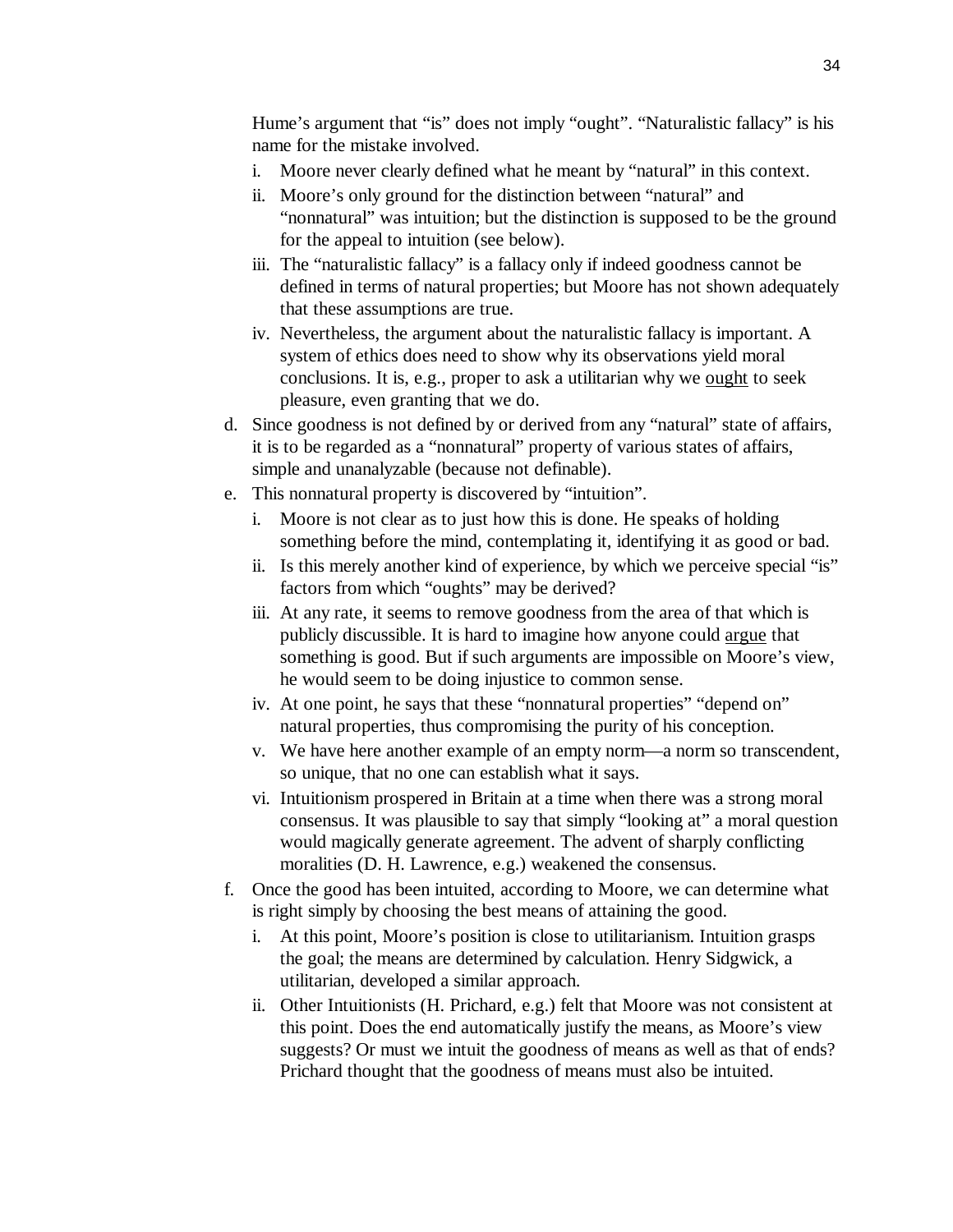- iii. But to postulate a multitude of intuitions merely compounds the problems noted under e., above.
- 22. Pragmatism, Naturalism (John Dewey; cf. R.B. Perry, William James, many others)
	- a. Ethics begins by surveying our likes and dislikes, but does not stop there. Through critical study of the effects of various choices, we discover what we really want. (So far, a straightforward teleological system.)
	- b. It is not simply a matter of choosing a goal and then enduring any means to achieve it. Some goals are highly desirable, but the means are so difficult or unpleasant that the goal is not worth the effort. One must, therefore, evaluate the proposed means, then re-evaluate the proposed goal in the light of that analysis.
	- c. All desires must figure in the calculation—not only our desires for the distant future, but our desires for the short term. Even desires normally called "evil" (desire for unjust revenge, etc.) must be counted in the equation.
	- d. Though Dewey is very critical of idealism for its *a priori* thinking and its unclear language, his own ethic turns out to be, like idealism, an ethic of selfrealization. "Good" is "the meaning that is experienced to belong to an activity when conflict and entanglement of various incompatible impulses and habits terminate in a unified orderly release in action."
	- e. There are no fixed goals. Goals may be altered in the process of deliberation and choice. Even self-realization is not a fixed goal, but a criterion for determining what goal is really ours at a given moment. (That distinction is not entirely clear to me.)
	- f. Different people may have radically different goals. Thee is no reason, in Dewey's system, to assume that deliberation might not lead some to cannibalism, genocide, suicide.
	- g. Comments:
		- i. Note rationalism (the emphasis on calculation), irrationalism (the lack of any fixed standards).
		- ii. In this system, good behavior amounts to successful behavior. Is this even a plausible account of what morality is? (Other questions: Is this a "typical American" ethic? Is it parallel to Dewey's "operationalist" view of science? Are we obligated at all to be successful?)
		- iii. Dewey makes frequent appeal to "fair-mindedness," "freedom of inquiry," etc., as if these were fixed ethical norms. But they cannot be on his basis.
		- iv. The difficulty of moral "calculation" is even more severe here than in utilitarianism. There are even more factors to take into account. As in comment d., we have here a reason why the content of morality for Dewey is impossible to specify.
- 23. Emotivism (A. J. Ayer, C. L. Stevenson)
	- a. Logical positivism insisted that all statements of fact were "verifiable" by methods akin to those of natural science. The positivists felt that ethical statements (e.g. "It is wrong to steal.") could not be so verified: therefore, they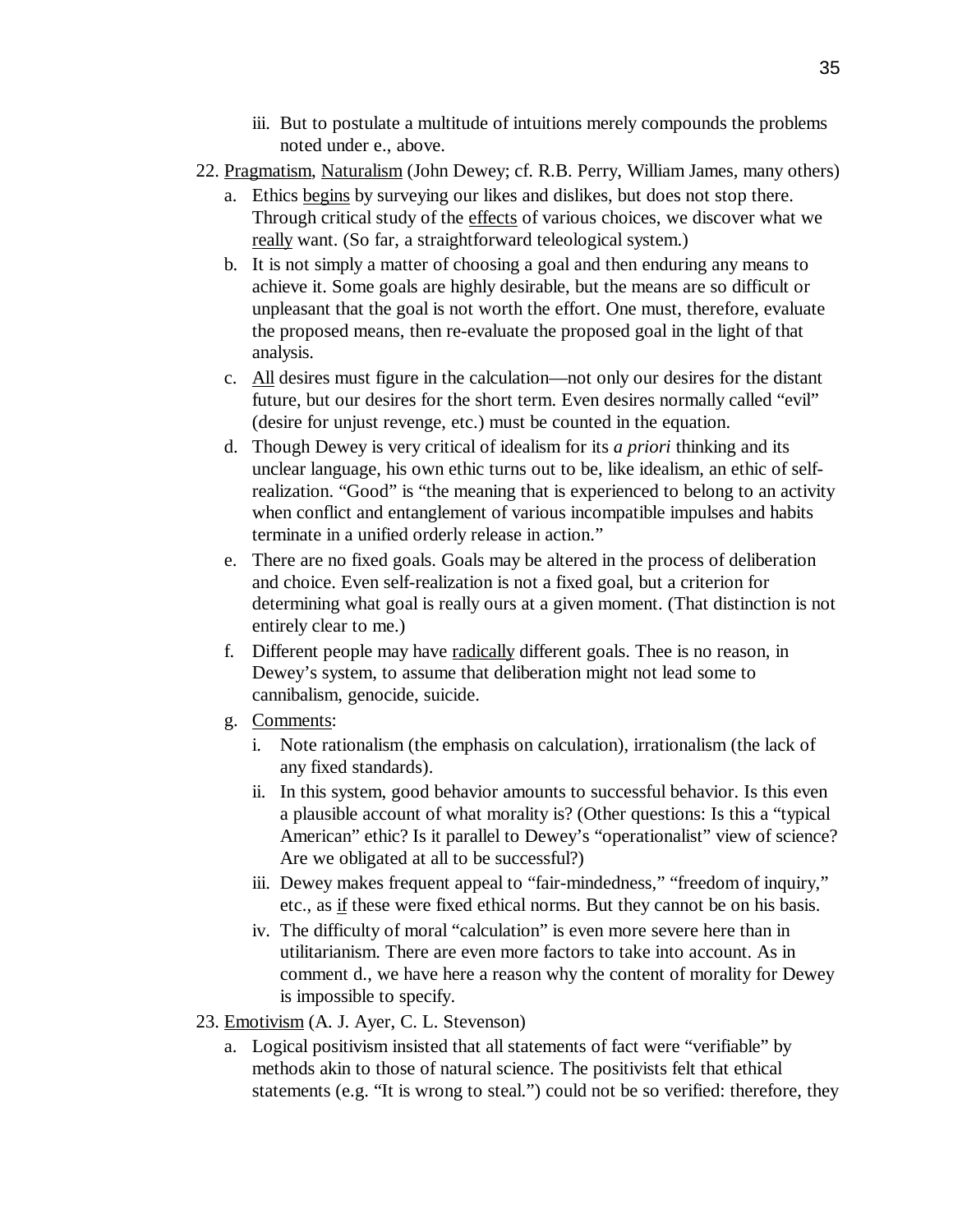said, ethical statements cannot be statements of fact; they must be something else.

- b. Different positivists adopted different analyses: M. Schlick said that ethical statements were "rules" for behavior, analogous to rules of procedure in science. R. Carnap said that ethical statements were imperatives, commands, disguised as indicative statements of fact.
- c. The prevalent positivist view, however, was that ethical statements are characterized by two distinctive elements:
	- i. They are expressions of feeling. Since those feelings are often feelings about empirical facts, empirical facts do play a role in ethical discussion. But ethical statements are not statements of fact.
	- ii. They also recommend to others the feelings expressed.
- d. The feelings expressed cannot be debated as such. Ethical debate centers around the facts concerning which the feelings are expressed, trying to bring to attention features of the facts which will change attitudes.
- e. Comments:
	- i. There is an element of emotive expression in ethical language, and these men are right to point this out.
	- ii. On this basis, the ethical feelings themselves cannot be judged as right or wrong. They are responsible to no standard beyond themselves.
	- iii. Once an ethical debate is reduced to fundamental differences in feeling, no further debate is possible. In the final analysis, then, the emotivist claims the right to whatever, upon reflection, he feels like doing.
	- iv. On this basis, it is difficult to understand why anyone would ever wrestle with a moral question. How can you wrestle with a feeling? Once we know how we really feel about a matter, what further question is there? On the emotivist basis, then, people are simply confused when, even though knowing how they feel, they continue to ask what is right. This is an implausible account of the moral life.
	- v. Irrationalism, then, is manifest here in the relativism of the emotivist approach. Rationalism is evident in the dogmatic manner in which ethical statements are reduced to feeling-expressions and the latter rendered incorrigible.
	- vi. The defects in the positivist view of meaning have bearing here. Cf. Frame, "God and Biblical Language".
- 24. Other Recent Analyses of Ethical Language
	- a. R. H. Hare: Ethical judgments ("It is wrong to steal." "One ought to keep his promises.") are prescriptions. That is, they are not descriptions, nor are they mere imperatives or expressions of feeling. Their force is to tell someone what to do, not necessarily to influence him to do it.
	- b. J. O. Urmson: Ethical judgments are a kind of grading. They do not describe qualities of things or merely express attitudes toward those qualities. Rather, they put things into various categories, based on prior descriptive analysis.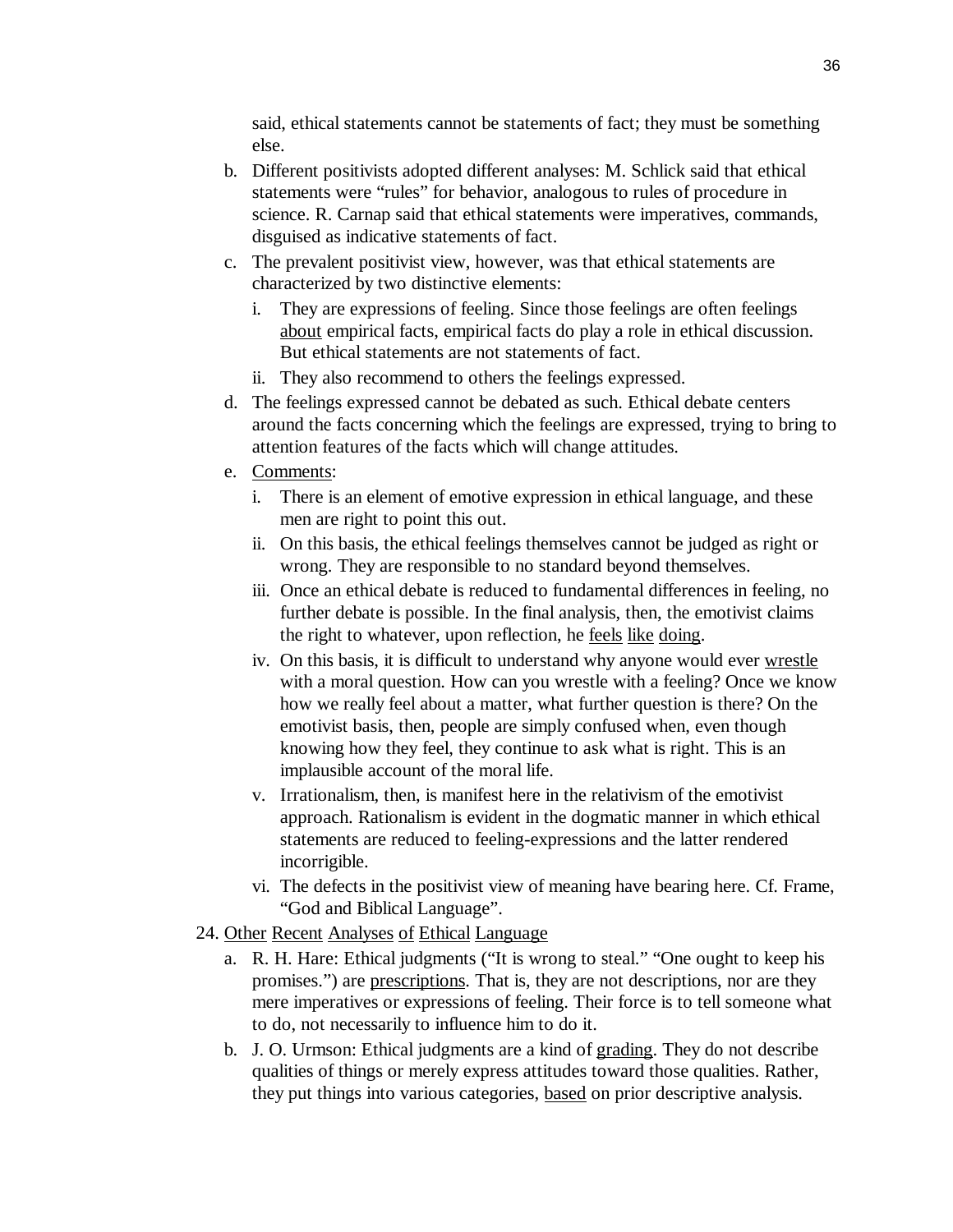- c. S. Toulmin, K. Baier: Moral language states socially-based rules of conduct, implications of those rules and justifications for them.
- d. H. N. Castaneda: Imperatives and their justification.
- e. R. B. Braithewaite: Personal subscription to a particular kind of conduct.
- f. P. H. Nowell-Smith: Ethical language includes many uses of language of different sorts which are interrelated in many different ways.
- g. Comments:
	- i. This literature is useful in showing us the variety of ways in which ethical language is used. My own view is close to Nowell-Smith: We cannot simply reduce ethical language to any single form of non-ethical language.
		- a) Look at all that we do using ethical language: advise, exhort, implore, command, condemn, deplore, resolve, confess, profess, criticize.
		- b) At different times, different functions are prominent. Scholarly papers on ethics are more like descriptions; sermons (good ones) more like exhortations.
	- ii. Note that in this tradition, the traditional concerns of ethics are abandoned in favor of "meta-ethics". These philosophers make no attempt to tell us what acts are right, or even how to find out what acts are right. They merely try to tell us what sort of language we are speaking when we discuss these issues.
	- iii. This last-named problem can be traced back to G. E. Moore, but in a more basic way it reveals the overall bankruptcy of non-Christian ethics. Non-Christian ethics has reached the point of admitting that it has no power to tell us what we ought to do.
	- iv. Balancing this irrationalism is the general agreement [see above under Moore, 21.b.] that goodness may not be defined in terms of God's will. Thus, the general admission of ignorance is qualified by a dogmatic, rationalistic denial of divine authority.
	- v. These men all agree that at some point ethical discussion must cease either with private feelings or social codes or something else. In a sense, this admission is perceptive. Ethical thought, like all human thought, is governed by religious presuppositions. And yet most all people are prompted by conscience to realize that their own feelings, or the will of society, cannot adequately serve as ethical presupposition. Feelings can be wrong, or bad. Thus, these modern theories are never fully persuasive, even to non-Christians themselves.
- 25. Existentialism (Jean-Paul Sartre; cf. M. Heidegger, K. Jaspers)
	- a. As an approach to ethics, existentialism is chiefly a kind of moral psychology an analysis of the experienced phenomena of moral decision making.
	- b. The British analysts tend to reduce the difficult moral choices t the simple: a hard moral choice is like grading apples or following rules, etc. The existentialists do the opposite: They analyze even "simple" moral choices in terms of our experiences of deep anguish, despair, etc. (E.g., Sartre: Why do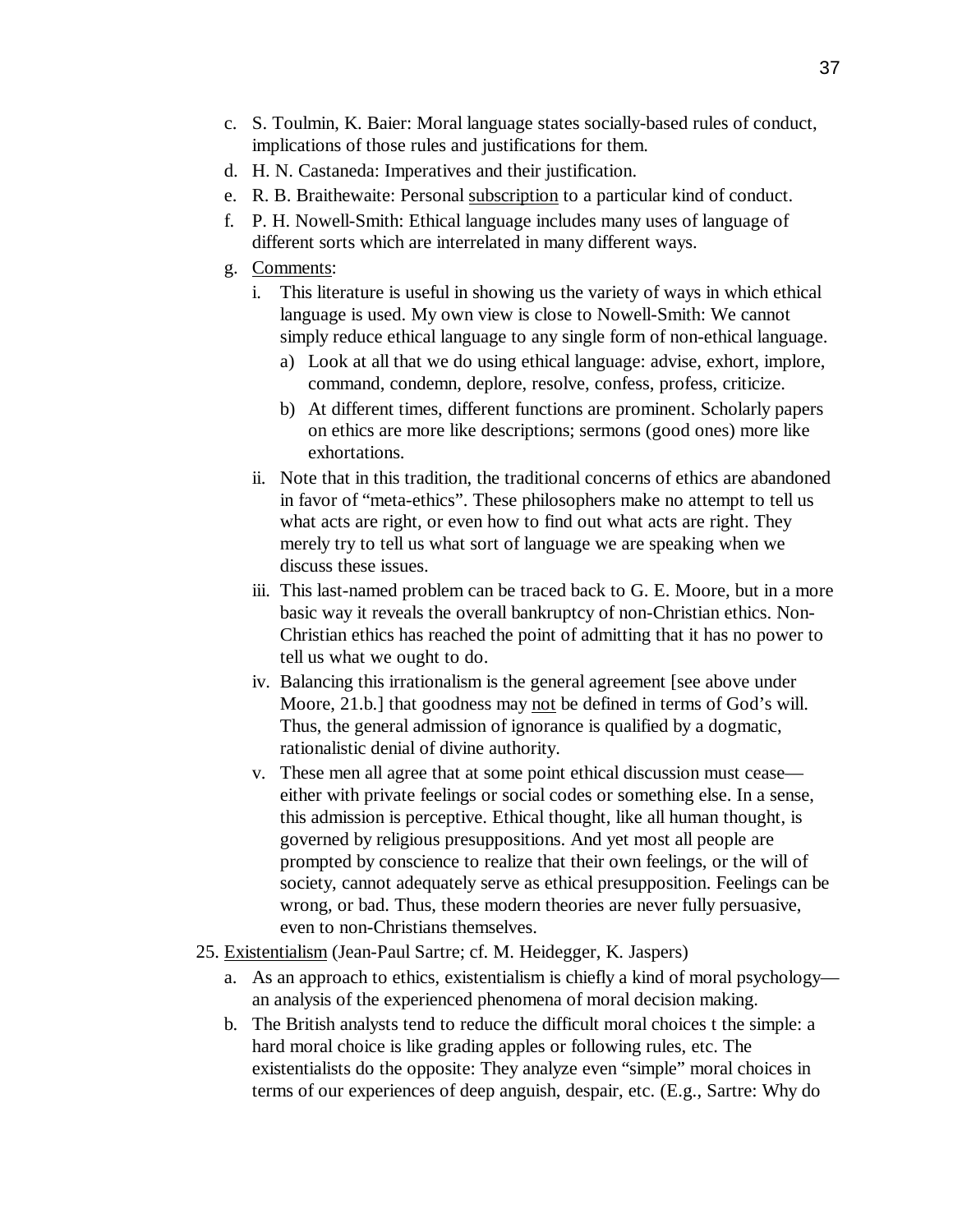we hate to touch something? Because stickiness is emblematic of every obstacle to our freedom to control reality.)

- c. Comparison with idealism, which is also a kind of "existential" ethic:
	- i. Both are ethics of self-realization.
	- ii. For Sartre, ethical choices are realizations of human freedom, not human "nature" as in idealism. Sartre denies that there is any human "nature" prior to our concrete life.
	- iii. Idealism identifies thought and action; existentialism sharply distinguishes them.
	- iv. In Idealism, the goal is to become one with the universe. In Existentialism, the goal is to distinguish oneself from it.
- d. Existentialism is consistent atheism, according to Sartre.
	- i. Therefore, there is no human "nature". Man has no essence, no definition. Essence and definition presuppose the work of a designer, making things for a purpose. Unlike the paper knife, or any other "object," man has no designer, and therefore no design.
	- ii. Atheism also implies that no ethical principle may be accepted on the authority of someone else. Even if an angel speaks to me, I must decide whether to obey or not. And I must decide to interpret his words in one way rather than in another.
- e. Man is unique in that he incorporates non-being within himself.
	- i. Whence comes the concept of non-being? It is not part of "being"! (Parmenides thought the very idea was contradictory—something which is nothing.) Sartre answers that non-being is a unique property of man. Man alone is able to represent to himself things which "are not" (History, the future, the imaginary). Most significantly, he distinguishes himself from what he "is not", his environment.
	- ii. In moral choice, we seek to express this non-being, particularly the discontinuity between ourselves and the world.
		- a) The world exists *en soi*, "in itself." It is something "solid," definable.
		- b) Only man exists *pour soi*, "for himself"—self-conscious and conscious of his uniqueness.
- f. Therefore, man is radically free.
	- i. We are never forced by our past to choose a certain way. Our occupations, heredity, race, sex, age, etc., never relieve us from the responsibility of choice. At every moment we choose to be what we are.
	- ii. There are limits, of course. But those limits themselves are chosen. If I choose to go to medical school and the admission requirements are too high, that is a limit. But it is a limit because it frustrates my desire which I have freely chosen. Even death is a limit insofar as I freely choose to value life. Interesting insight here.
	- iii. We are also free in the sense of being responsible to nothing outside ourselves. There is no universally binding ethical code.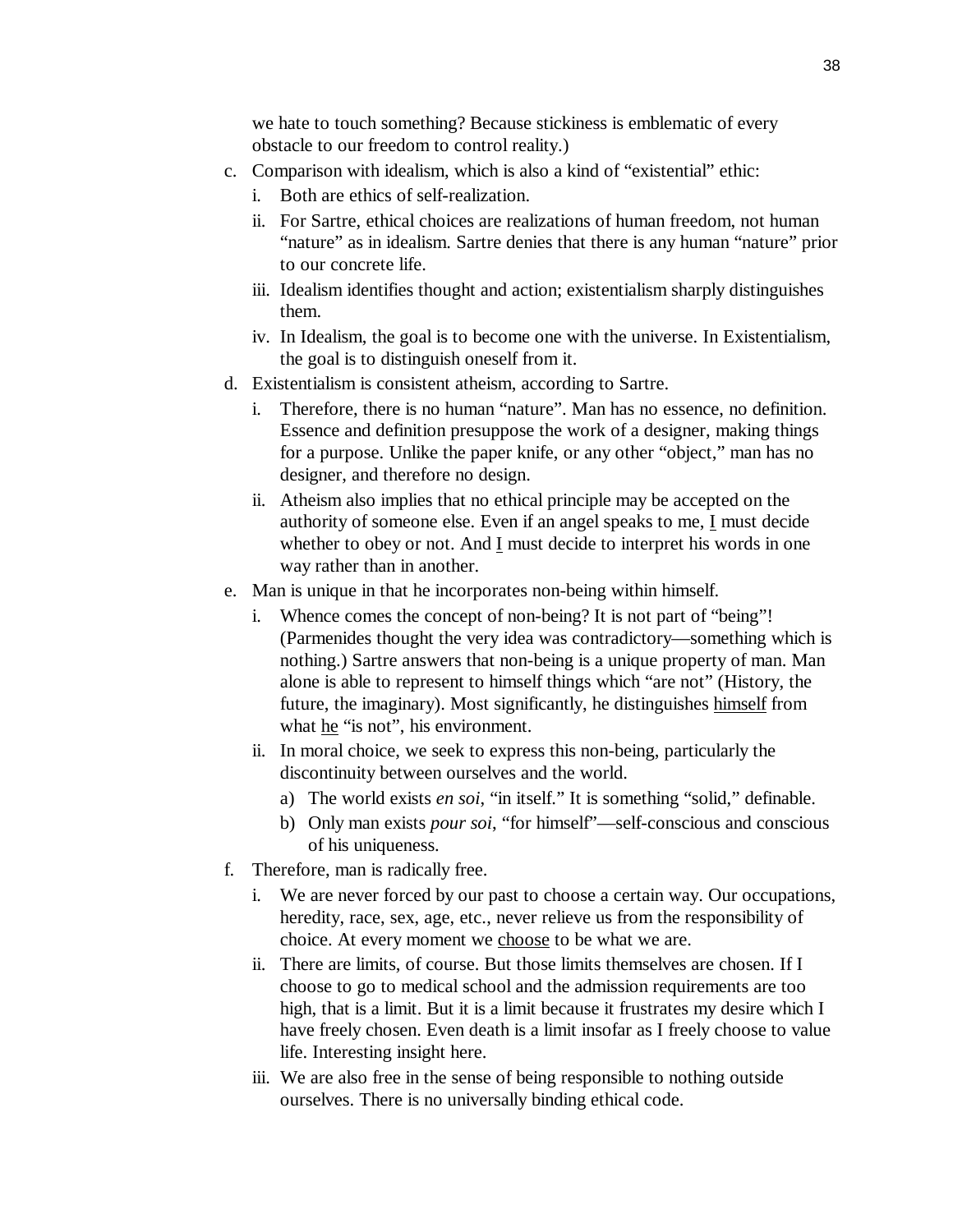- g. Freedom means that I am ethically responsible.
	- i. I have no excuses for the things I do. All I do has been freely chosen.
	- ii. In every choice I choose a certain image of man. I alone am responsible for the effects of this choice upon others. This is dreadful freedom.
- h. Yet, there are limits.
	- i. Inevitably, we seek union between the *pour soi* (ourselves) and the *en soi* (the world). For the world limits, opposes our ability to accomplish what we have chosen to do.
	- ii. We would like to become both *pour soi* and *en soi*—to have both pure being and freedom, both essence and existence; in other words, we would like to be God (in whom essence and existence are one). But the concept to God is self-contradictory.
	- iii. We want to control the world, but we cannot. Hence, nausea, anguish. The "other" is the enemy.
- i. "Bad Faith"
	- i. To avoid this anguish, we deny our freedom. We pretend that we are mere objects, determined by our past or our station in life. We deceive ourselves into thinking that we re not responsible in the above sense.
	- ii. To live in this way is "inauthentic existence".
- j. Comments:
	- i. Sartre is perceptive about the freedom of moral choice. To be sure, on a Christian basis, sin is a result of divine foreordination and man's fallen nature. But there is no excuse. Every actual sin results from a choice for which man is responsible before God.
	- ii. In other odd ways, Sartre's approach mirrors the Christian system, possibly because the former is such a self-conscious negation of the latter. The Christian would agree, e.g., that man's problem arises from his attempt to be God, to control all things, to evade responsibility.
	- iii. Sartre's ethic is based on human autonomy more explicitly, perhaps, than any other ethic. The Christian must attack this assumption head-on.
	- iv. Sartre reduces ethics to metaphysics, though he would claim to be averse to metaphysics. Ethics is a matter, ultimately, of the relations between being and non-being. Contrary to his claim, this is devastating to moral responsibility.
	- v. Sartre's concept of responsibility is precisely opposite to that of Christianity. Sartre's autonomous man is responsible to no one. On a Christian view, this is a virtual definition of irresponsibility.
	- vi. Sartre claims on the one hand to free us from all ethical rules (irrationalism); yet, he stigmatizes a certain kind of behavior as inauthentic and claims for himself the authority to legislate in the field of morals (rationalism). He defines man as undefinable, etc.
- 26. Some More Recent Ethicists
	- a. Stephen Toulmin (1922-)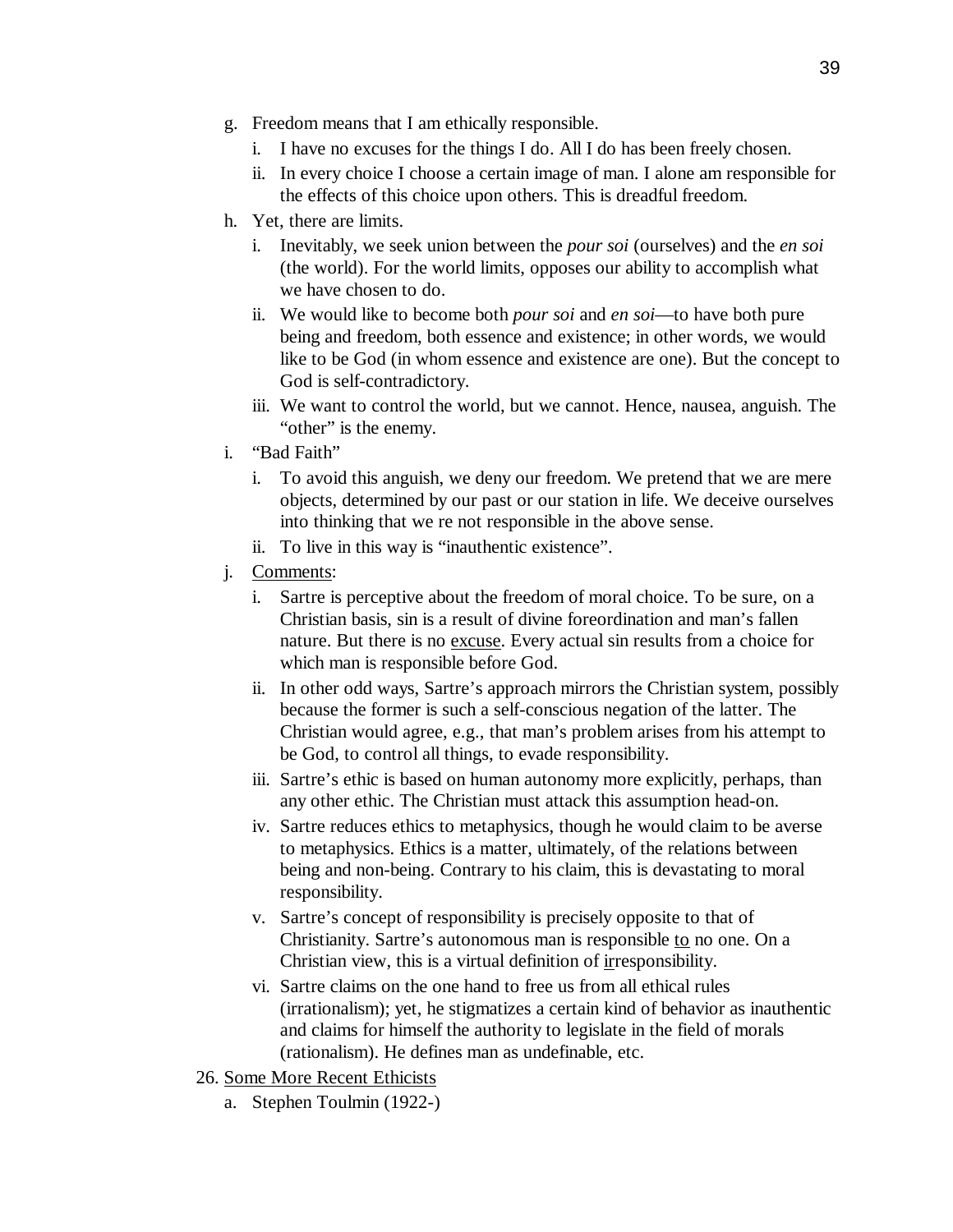- i. The "good reasons" approach: Follow principles that bring the least amount of avoidable suffering (negative utilitarianism)
- ii. Generally, however, better to use a case method than any universal rule.
- b. John Rawls (1921-)
	- i. Anti-utilitarian, because following the principle of utility can least to horrible results for some and, therefore, for yourself.
	- ii. Justice as "Fairness"
		- A) Each person entitled to the most extensive liberty compatible with the same liberty for others.
		- B) Inequalities are justified only to the extent that they are necessary to help the disadvantaged.
- 27. Summary
	- a. Non-Christian ethics fails to separate the three perspectives (normative, situational, existential).
		- i. Deontological ethics (Plato, Stoicism, Kant) tries to determine duty without reference to the consequences of actions. However, without reference to those consequences it is unclear how our duty in a given situation can ever be defined.
		- ii. Teleological ethics (Aristotle, Epicurean, Utilitarian) tries to avoid the notion of an absolute duty transcending experience. Yet, its own concept of the ethical goal (pleasure, the greatest happiness for the greatest number) cannot be shown to be obligatory through experience apart from transcendent presuppositions.
		- iii. Existential ethics (Sophism, Aristotle, Kant, Idealism, Pragmatism, Existentialism) tries to make ethics a purely inward matter. But it cannot avoid making reference to transcendent duties (cf. ii. above) and external situations.
	- b. No system of non-Christian ethics even does justice to its own favorite perspective.
		- i. Deontological ethics advocates an empty norm—a norm without clearly definable content. The norm gives us no clear guidance, and it prevents the lesser principles from giving us clear guidance, since they are relativized by the ultimate norm. Thus, there is really no norm at all.
		- ii. Teleological ethics tries to be empirical, concrete, to avoid reference to mysterious or transcendent principles. But the basis for obeying their principles is an ultimate mystery. And the calculation involved in making ethical choices requires superhuman insight.
		- iii. Existential ethics tries to do justice to the inner life, but winds up making man an insignificant cog in some rational (Hegel) or irrational (Sartre) cosmic process.
	- c. All non-Christian systems involve rationalism and irrationalism.
		- i. They claim that autonomous reason is able to determine moral obligation without divine aid (rationalism).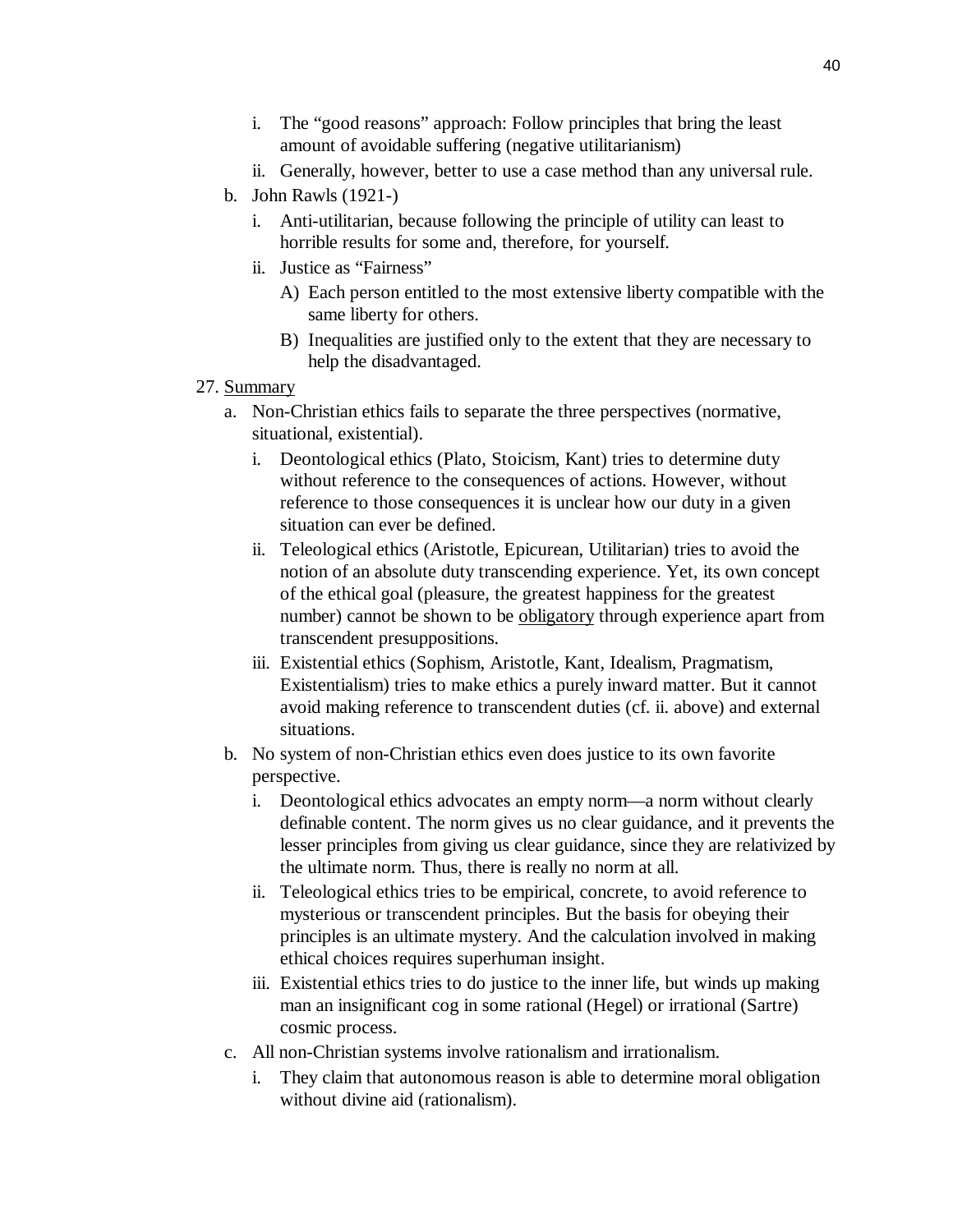- ii. They claim that moral obligation has no higher basis than the workings of chance, and that therefore there is no absolute truth available to man (irrationalism).
- iii. The rationalism, then, can produce only a formal principle—the good in general, duty in general, the principle of utility, ethical intuition, etc. which turns out to tell us nothing specific and to be without basis.
- iv. The radical differences among these thinkers as to the standard of ethics, the goal (pleasure? power? self-realization? contentment?) and the motivation call in question the rationality of the project.
- v. The irrationalism relativizes not only the alleged norms, but even its own assertions. Thus, if irrationalism is true, it cannot be true.
- d. The non-Christian approach leads to the abandonment of ethics itself.
	- i. Without any norm or duty, available to human knowledge, ethical study is not possible.
	- ii. If there is no moral order in creation, choice is without meaning.
	- iii. If man is merely a product of chance, decision is without meaning.
	- iv. Thus, in non-Christian thought, ethics becomes speculation (deontology), technology (teleology) or psychology (existential).
	- v. Note, therefore:
		- a) Abandonment of ethics in favor of meta-ethics in modern languageanalysis philosophy.
		- b) Abandonment of any attempt to give ethical guidance in existentialism, while retaining the vocabulary of ethical responsibility.
		- c) Modern discussions of ethical issues (abortion, capital punishment, etc.) without any distinctively moral concern, social utility being the only principle.
- e. Since non-Christian ethics is helpless to do justice to its own concerns, it is wholly unable to raise objections against Christianity.
	- i. Objections to the morality of the Bible.
	- ii. Objections to God's actions in Scripture—killing the Canaanites, etc.
	- iii. Objections to the imputation of Adam's sin, to election, to the substitutionary atonement, to reprobation and Hell.
	- iv. Objections based on the problem of evil:
		- A) On a non-Christian basis, good and evil cannot be meaningfully discussed; therefore, no problem can be spoken of.
		- B) Put differently: If a Christian has a problem with evil, the non-Christian has a problem with good.
		- C) How, on his basis, can good exist and be distinguished from evil?
		- D) Yet, as a man in God's image, he knows at some level of his thought and life that good exists and has a claim upon him.